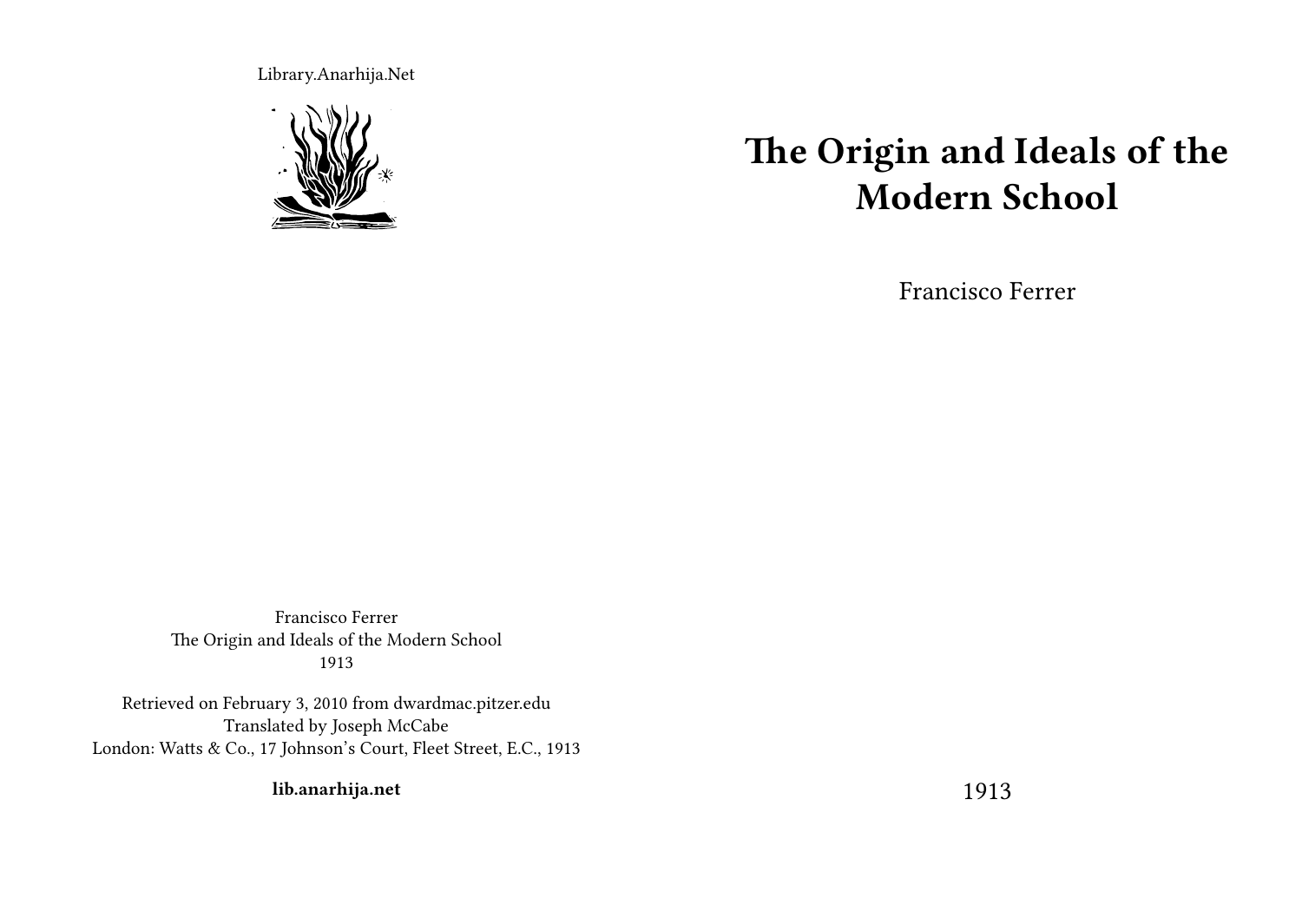### **Contents**

| Introduction                                          | $\overline{\mathbf{4}}$ |
|-------------------------------------------------------|-------------------------|
| <b>Chapter I. The Birth of My Ideals</b>              | 9                       |
| <b>Chapter II. Mlle. Meunier</b>                      | 14                      |
| <b>Chapter III. I Accept The Responsibility</b>       | 18                      |
| <b>Chapter IV. The Early Programme</b>                | 23                      |
| Chapter V. The Co-education of the Sexes              | 29                      |
| <b>Chapter VI. Co-education of the Social Classes</b> | 35                      |
| <b>Chapter VII. School Hygiene</b>                    | 41                      |
| <b>Chapter VIII. The Teachers</b>                     | 43                      |
| <b>Chapter IX. The Reform of the School</b>           | 45                      |
| <b>Chapter X. No Reward or Punishment</b>             | 54                      |
| <b>Chapter XI. The General Public and the Library</b> | 58                      |
| <b>Chapter XII. Sunday Lectures</b>                   | 68                      |
| <b>Chapter XIII. The Results</b>                      | 71                      |

sity of Barcelona, one of whom sent his children to the school, and with distinguished scholars in other lands. There was more stimulating work done in the Modern School than, probably, in any other elementary school in Spain, if not elsewhere. All that can be questioned is the teaching of an explicit social creed to the children, Ferrer would have rejoined that there was not a school in Europe that does not teach an explicit social creed. But, however we may differ from his creed, we cannot fail to recognise the elevated and unselfish idealism of the man, and deplore the brutality and illegality with which his genial life was prematurely brought to a close.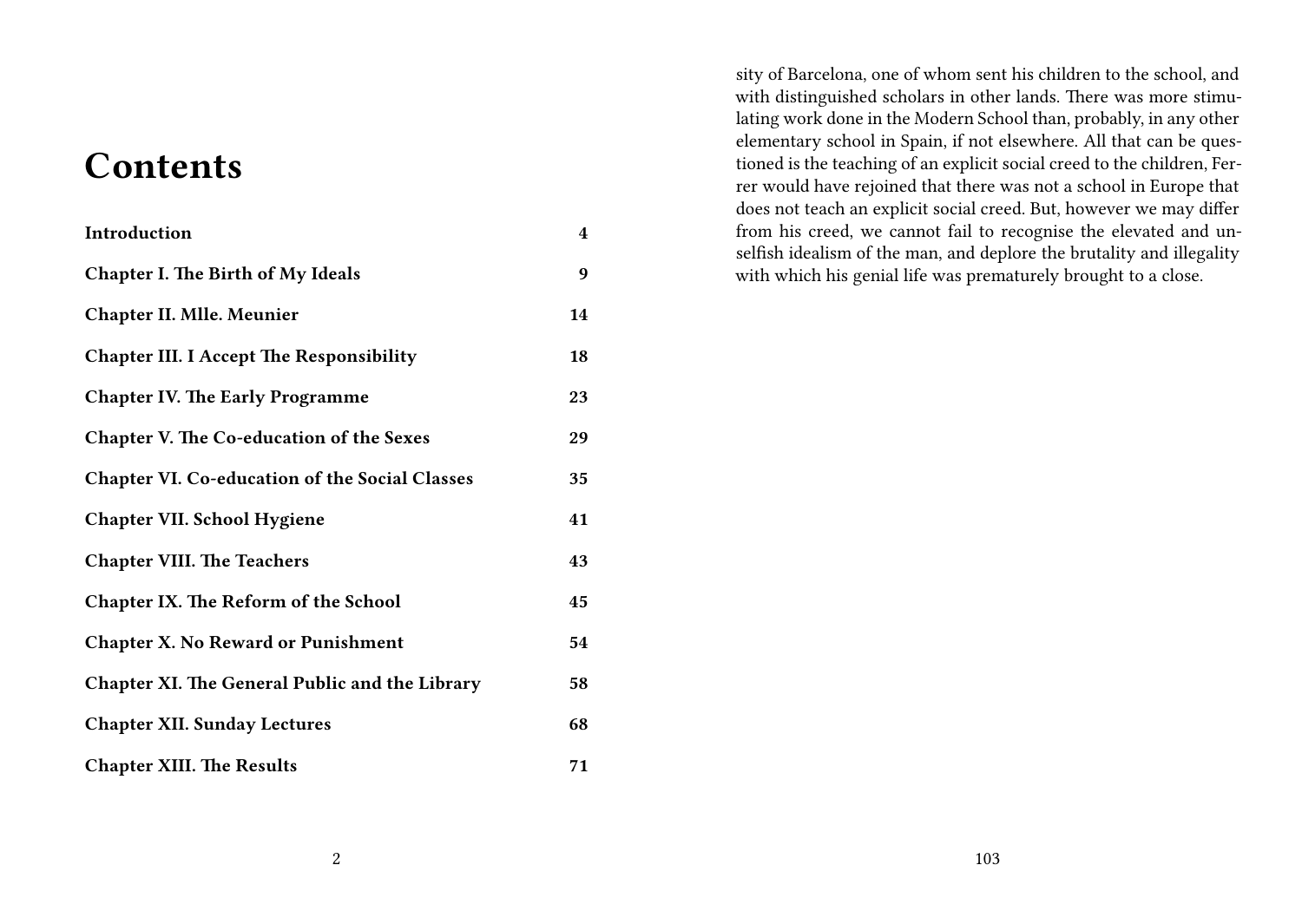### **Epilogue by J. M.**

"That is the story of what the Modern School was, is, and ought to be." When Ferrer wrote this, in the summer of 1908, he was full of plans for the continuation of his work in various ways. He was fostering such free schools as the Government still permitted. He was promoting his "popular university and multiplying works of science and sociology for the million. His influence was growing, and he saw with glad eyes the light breaking on the ignorant masses of his fellows. In the summer of 1909 he came to England to study the system of moral instruction which, under the inspiration of the Moral Instruction League, is used in thousands of English schools. A friend in London begged him never to return to Spain, as his life was sought. He, knew it, but nothing would divert him from his ideal. And three months later he was shot, among the graves of criminals, in the trenches of Montjuich.

Form your own opinion of him from his words. He conceals nothing. He was a rebel against religious traditions and social inequalities; he wished children to become as resentful of poverty and superstition as he. There is no law of Spain, or of any other country, that forbids such enterprise as his. He might be shot in Russia, of course; for the law has been suspended there for more than a decade. In Spain men had to lie in order to take his life.

With the particular value of his scheme of education I am not concerned. He was well acquainted with pædagogical literature, and there were few elementary schools in Spain to equal his. Writers who have spoken slightingly of his school, apart from its social dogmas, know little or nothing about it. Ferrer was in close and constant association with two of the ablest professors in the univer-

| <b>Chapter XIV. A Defensive Chapter</b>                                    | 76  |
|----------------------------------------------------------------------------|-----|
|                                                                            | 78  |
| List of the pupils in the modern school during the first                   | 80  |
| three years. $\dots \dots \dots \dots \dots \dots \dots \dots \dots \dots$ | 83  |
| Chapter XV. The Ingenuousness of the Child                                 | 84  |
| <b>Chapter XVI. The Bulletin</b>                                           | 91  |
| <b>Chapter XVII. The Closing of the Modern School</b>                      | 97  |
| Epilogue by J. M.                                                          | 102 |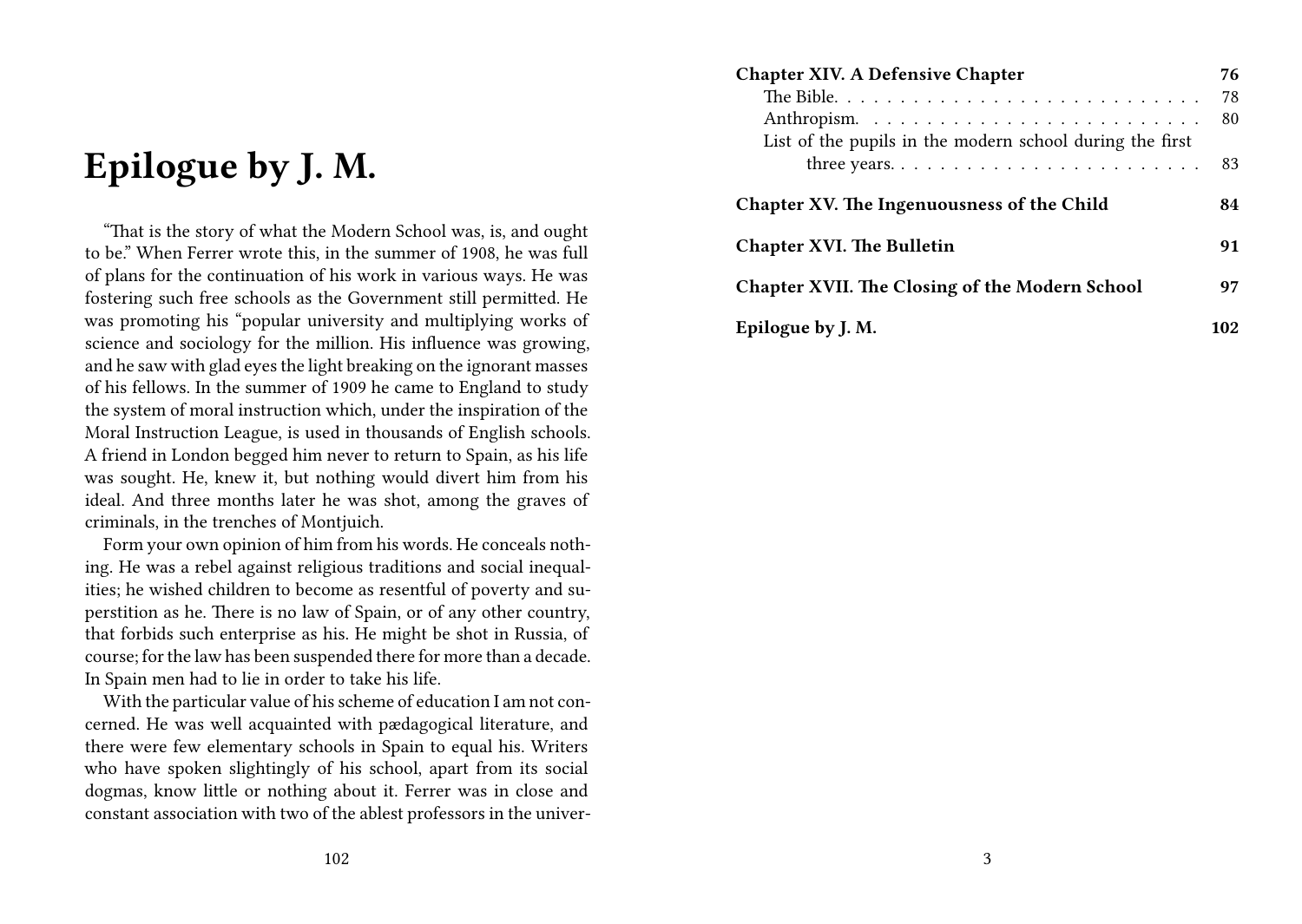### **Introduction**

October 12, 1909, Francisco Ferrer y Guardia was shot in the trenches of the Montjuich Fortress at Barcelona. A Military Council had found him guilty of being "head of the insurrection" which had, a few months before, lit the flame of civil war in the city and province. The clergy had openly petitioned the Spanish Premier, when Ferrer was arrested, to look to the Modern School and its founder for the source of the revolutionary feeling; and the Premier had, instead of rebuking them, promised to do so. When Ferrer was arrested the prosecution spent many weeks in collecting evidence against him, and granted a free pardon to several men who were implicated in the riot, for testifying against him. These three or four men were the only witnesses out of fifty who would have been heard patiently in a civil court of justice, and even their testimony would at once have crumbled under cross-examination. But there was no cross-examination, and no witnesses were brought before the court. Five weeks were occupied in compiling an enormously lengthy indictment of Ferrer; then twenty-four hours were given to an inexperienced officer, chosen at random, to analyse it and prepare a defence. Evidence sent in Ferrer's favour was confiscated by the police; the witnesses who could have disproved the case against him were kept in custody miles away from Barcelona; and documents which would have tended to show his innocense were refused to the defending officer against the brutal injustice of the proceedings, the military judges found Ferrer guilty, and he was shot.

Within a month of the judicial murder of Ferrer I put the whole abominable story before the British public. I showed the deep corplan, and gathering the strength for a fresh attempt to promote the true cause of progress.

That is the story of what the Modern School was, is, and ought to be.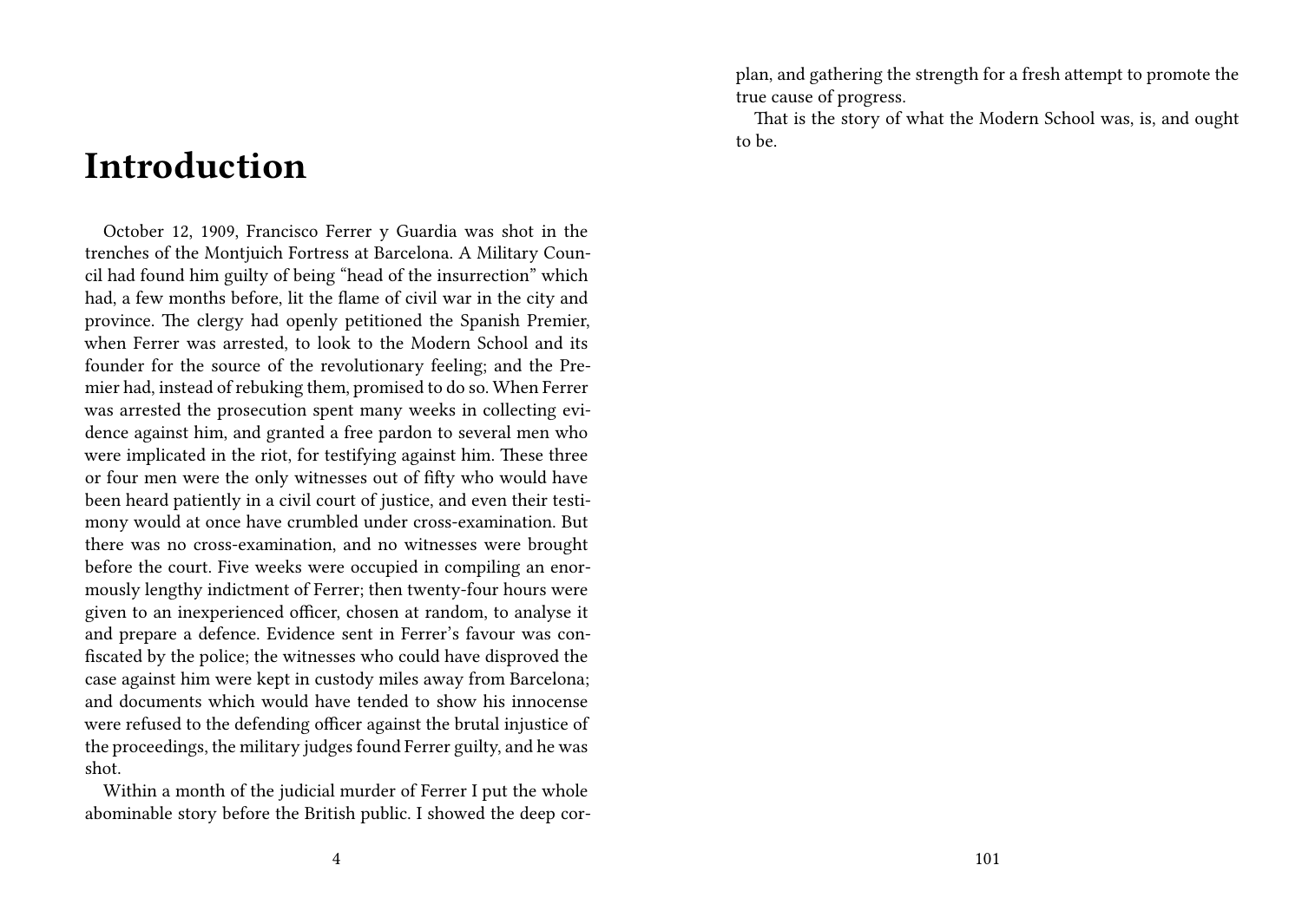2. It gave an impulse to the spread of this kind of education.

There was up to that time no education in the true sense of the word. There were, for the privileged few in the universities, traditional errors and prejudices, authoritarian dogmas, mixed up with the truths which modern research has brought to light. For the people there was primary instruction, which was, and is, a method of taming children. The school was a sort of riding-school, where natural energies were subdued in order that the poor might suffer their hard lot in silence. Real education, separated from faith — education that illumines the mind with the light of evidence  $-$  is the creation of the Modern School.

During its ephemeral existence, it did a marvelous amount of good. The child admitted to the school and kept in contact with its companions rapidly changed its habits, as I have observed. It cultivated cleanliness, avoided quarrels, ceased to be cruel to animals, took no notice in its games of the barbarous spectacle which we call the national entertainment [bull-fight], and, as its mind was uplifted and its sentiments purified, it deplored the social injustices which abound on the very face of life. It detested war, and would not admit that national glory, instead of consisting in the highest possible moral development and happiness of a people, should be placed in conquest and violence.

The influence of the Modern School, extended to other schools which had been founded on its model and were maintained by various working-men societies, penetrated the families by means of the children. Once they were touched by the influence of reason and science they were unconsciously converted into teachers of their own parents, and these in turn diffused the better standards among their friends and relatives.

This spread of our influence drew on us the hatred of Jesuitism of all kinds and in all places, and this hatred inspired the design which ended in the closing of the Modern School. It is closed; but in reality it is concentrating its forces, defining and improving its ruption of Church and politics in Spain, and proved that clergy and politicians had conspired to use the gross and pliable machinery of "military justice" to remove a man whose sole aim was to open the eyes of the Spanish people. A prolonged and passionate controversy followed. That controversy has not altered a line of my book. Mr. William Archer, in a cold and impartial study of the matter, has fully supported my indictment of the prosecution of Ferrer; and Professor Simarro, of Madrid University, has, in a voluminous study of the trial ( *El Proceso Ferrer* - two large volumes), quoted whole chapters of my little work. When, in 1912, the Supreme Military Council of Spain was forced to declare that no single act of violence could be directly or indirectly traced to Ferrer (whereas the chief witness for the prosecution had sworn that he saw Ferrer leading a troop of rioters), and ordered the restoration of his property, the case for his innocence was closed. It remains only for Spain to wipe the foul stain from its annals by removing the bones of the martyred teacher from the trenches of Montjuich, and to declare, with real Spanish pride, that a grave injustice had been done.

Meantime, the restoration of Ferrer's property has enabled his trustees to resume his work. Among his papers they found a manuscript account, from his own pen, of the origin and ideals of the Modern School, and their first act is to give it to the world. In 1906 Ferrer had been arrested on the charge of complicity in the attempt of Morral to assassinate the King. He was kept in jail for a year, and the most scandalous efforts were made, in the court and the country, to secure a judicial murder; but it was a civil (or civilised) trial, and the charge was contemptuously rejected. Going to the Pyrenees in the early Summer of 1908 to recuperate, Ferrer determined to write the simple story of his school, and it is this I now offer to English readers.

In this work Ferrer depicts himself more truly and vividly than any friend of his has ever done. For my part, I had never seen Ferrer, and never seen Spain; but I was acquainted with Spanish life and letters, and knew that there had been committed in the twen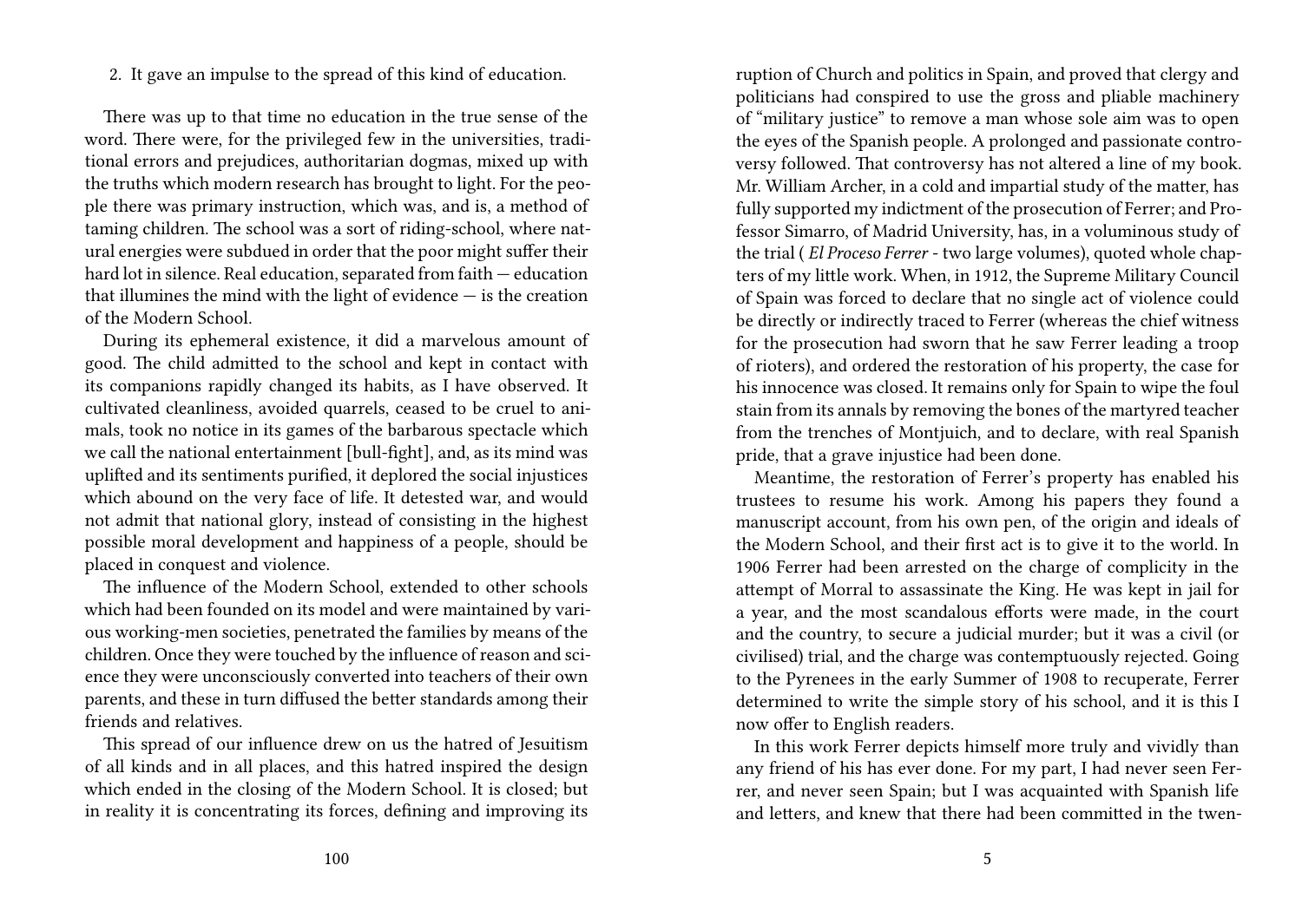tieth century one of those old-world crimes by which the children of darkness seek to arrest the advance of man. I interpreted Ferrer from his work, his letters, a few journalistic articles he had writ $ten - he$  had never published a book  $-$  and the impressions of his friends and pupils. In this book the man portrays himself, and describes his aims with a candour that all will appreciate. The less foolish of his enemies have ceased to assert that he organised or led the riot at Barcelona in 1909. It was, they say, the tendency, the subtle aim, of his work which made him responsible. It may be remembered that the Saturday Review and other journals published the most unblushingly mendacious letters, from anonymous correspondents, saying that they had seen posters on the walls of Ferrer's schools inciting children to violence. As the very zealous police did not at the trial even mention Ferrer's schools, or the textbooks used in them, these lies need no further exposure. But many persist in thinking, since there is now nothing further to think to the disadvantage of Ferrer, that his schools were really hot-beds of rebellion and were very naturally suppressed.

Here is the full story of the Modern School, told in transparently simple language. Here is the whole man, with all his ideals, aims, and resentments. It shows, as we well knew, and could have proved with overwhelming force at his trial had we been permitted, that he was absolutely opposed to violence ever since, in his youth, he had taken part in an abortive revolution. It tells how he came to distrust violence and those who used it; how he concluded that the moral and intellectual training of children was to be the sole work of his career; how, when he obtained the funds, he turned completely from politics, and devoted himself to educating children in knowledge of science and in sentiments of peace and brotherhood.

It tells also, with the same transparent plainness, why his noble minded work incurred such violent enmity. He naively boasts that the education in the Modern School was free from dogmas. It was not, and cannot be in any school, free from dogmas, for dogma means "teaching," and he gave teaching of a very definite character.

There was great enthusiasm and the promise of mighty things; but one serious difficulty stood in the way: we were short of teachers, and had no means of creating them. Professional teachers had two disadvantages — traditional habits and dread of the contingencies of the future. There were very few who, in an unselfish love of the ideal, would devote themselves to the progressive cause. Instructed young men and women might be found to fill the gap; but how were we to train them ? Where could they pass their apprenticeship ? Now and again I heard from workers' or political societies that they had decided, to open a school; they would find rooms and appliances, and we could count upon their using our school manuals. But whenever I asked if they had teachers, they replied in the negative, and thought it would be easy to supply the want. I had to give in.

Circumstances had made me the director of rationalist education, and I had constant consultations and demands on the part of aspirants for the position of teacher. This made me realise the defect, and I endeavoured to meet it by private advice and by admitting young assistants in the Modern School, The result was naturally mixed. There are now worthy teachers who will carry on the work of rational education elsewhere; others failed from moral or intellectual incapacity.

Not feeling that the pupils of the Modern School who devoted themselves to teaching would find time for their work, I established a Normal School, of which I have already spoken. I was convinced that, if the key of the social problem is in the scientific and rational school, it is essential, to make a proper, use of the key, that fitting teachers be trained for so great a destiny.

As the practical and positive result of my work, I may say that the Modern School of Barcelona was a most successful experiment, and that it was distinguished for two characters:

1. While open to successive improvements, it set up a standard of what education should be in a reformed state of society.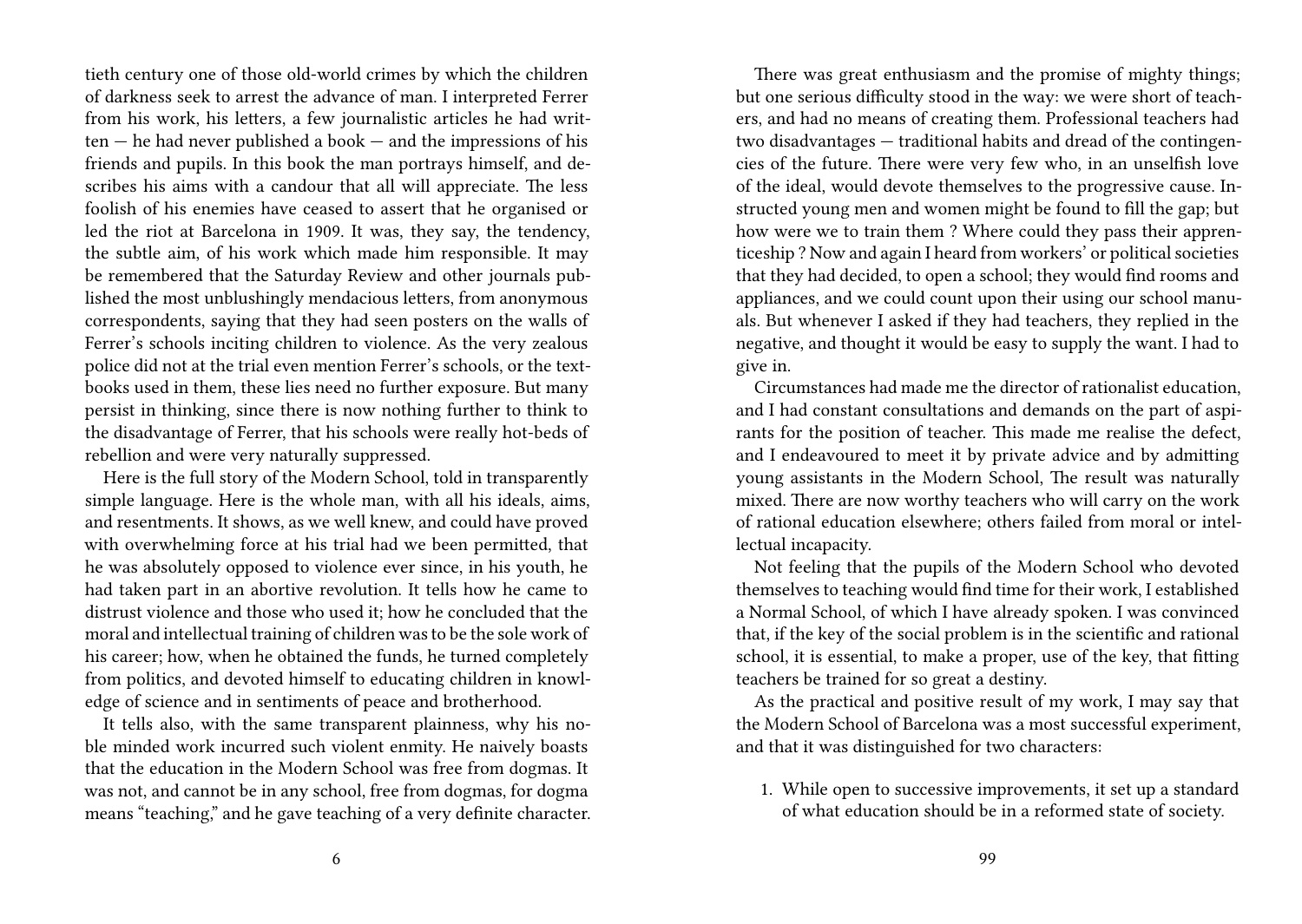and spread all the latest efforts of paedagogy to purify science from all defilement of error, to dispel all credulity, to bring about a perfect harmony between belief and knowledge, and to destroy that privileged exoteric system which has always left an exoteric doctrine to the masses.

This great concentration of knowledge and research must lead to a vigorous action which will give to the future revolution the character of practical manifestation of applied sociology, without passion or demand of revenge, with no terrible tragedies or heroic sacrifices, no sterile movements, no disillusion of zealots, no treacherous returns to reaction. For scientific and rational education will have pervaded the masses, making each man and woman a selfconscious, active, and responsible being, guiding his will according to, his judgment, free for ever from the passions inspired by those who exploit respect for tradition and for the charlatanry of the modern framers of political programmes.

If progress thus loses this dramatic character of revolution, it will gain in firmness, stability, and continuity, as evolution. The vision of a rational society, which revolutionaries foresaw in all ages, and which sociologists confidently promise, will rise before the eyes of our successors, not as the mirage of dreamy utopians, but as the positive and merited triumph won by the revolutionary power of reason and science.

The new repute of the educational work of the Modern School attracted the attention of all who appreciated the value of sound instruction. There was a general demand for knowledge of the system. There were numbers of private secular schools, or similar institutions supported by societies, and their directors made inquiry concerning the difference of our methods from theirs. There were constant requests to visit the school and consult me. I gladly satisfied them, removed their doubts, and pressed them to enter on the new way; and at once efforts were made to reform the existing schools, and to create others on the model of the Modern School.

Mr. Belloc's indictment of his schools is, like Mr. Belloc's indictment of his character and guilt, evidently based on complete ignorance of the facts and a very extensive knowledge of the recklessly mendacious literature of his opponents. Even Mr. Archer's account of his school is grossly misleading. The Modern School was "avowedly a nursery of rebellious citizens" only in the same sense as is any Socialist Sunday-school in England or Germany; and the Spanish Government has never claimed, and could not claim for a moment the right to close it, except in so far as it falsely charged the founder with crime and confiscated his property.

Ferrer's school was thoroughly rationalistic, and this embittered the clergy-for his system was spreading rapidly through Spainwithout in the least infringing Spanish law. Further, Ferrer's school explicitly taught children that militarism was a crime, that the unequal distribution of wealth was a thing to be abhorred, that the capitalist system was bad for the workers, and that political government is an evil. He had a perfect right under Spanish law to found a school to teach his ideas; as any man has under English or German law. The prohibited and damnable thing would be even to hint to children that, when they grew up, they might look forward to altering the industrial and political system by violence. This Ferrer not only did not teach, but strenuously opposed. We have overwhelming proof of this at every step of his later career. But he was a child of the workers, and he had a passionate and noble resentment of the ignorance, poverty, and squalor of the lives of so large a proportion of the workers. He was also an Anarchist, in the sense of Tolstoi; he believed that liberty was essential to the development of man, and central government an evil. But, as rigorously as Tolstoi, he relied on persuasion and abhorred violence. I would call attention to Chapter VI of this book, in which he pleads for "the co-education of the rich and poor"; and there were children of middle-class parents, even of university-professors, in his school. Most decidedly he preached no class-hatred or violence. I do not share his academic and innocent Anarchist ideal — which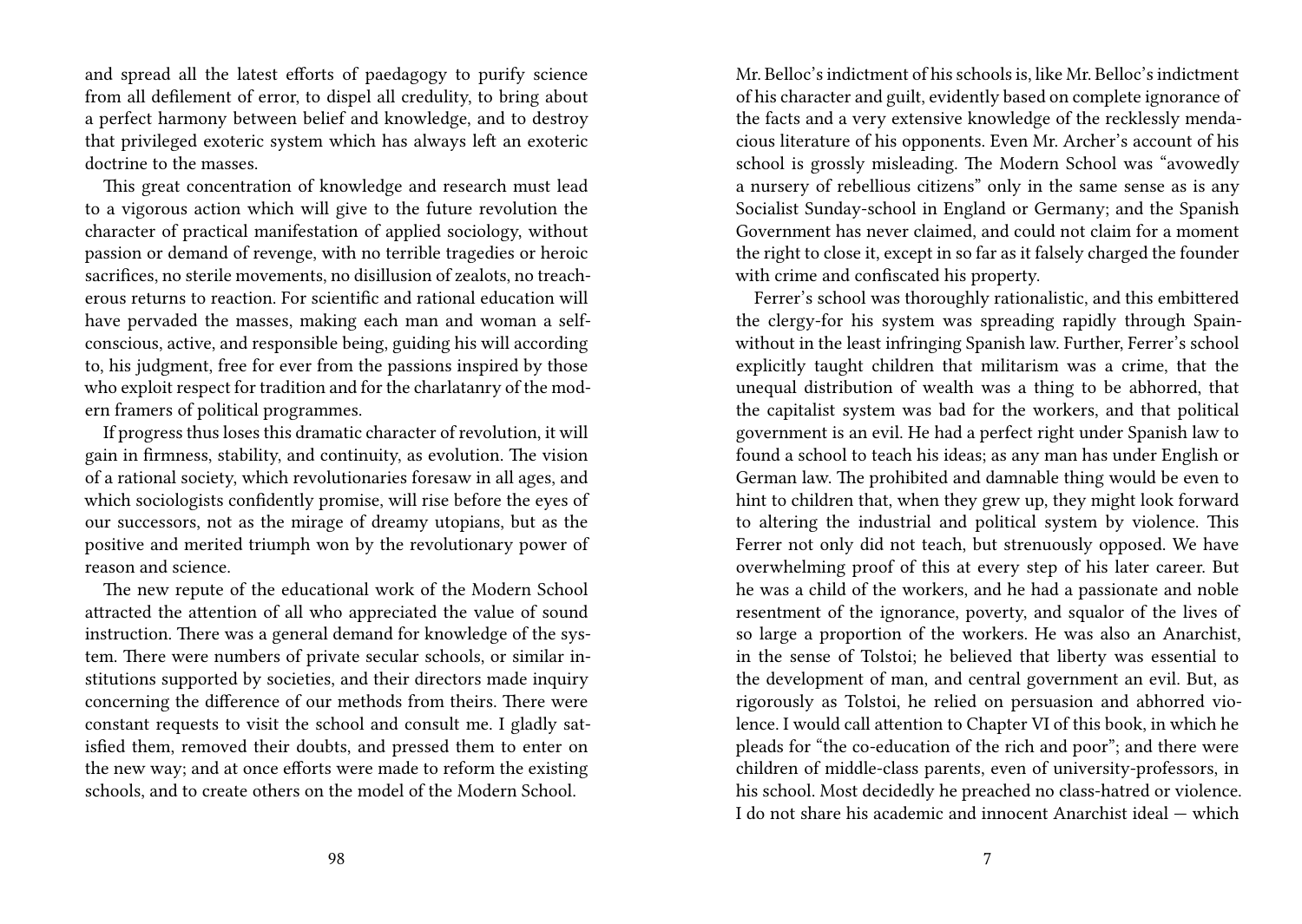is far nearer to Conservatism than to Socialism — but I share to the full that intense and passionate longing for the uplifting and brightening of the poor, and for the destruction of superstition, which was the supreme ideal of his life and of his work. For that he was shot.

Finally, the reader must strictly bear in mind the Spanish atmosphere of this tragedy. When Ferrer describes "existing schools" he means the schools of Spain, which are, for the most part, a mockery and a shame. When he talks of "ruling powers" he has in mind the politicians of Spain, my indictment of whom, in their own language, has never been questioned. When he talks of "superstition" he means primarily Spanish superstition; he refers to a priesthood that still makes millions every year by the sale of indulgences. If you remember these things, you will, however you dissent from his teaching in parts, appreciate the burning and unselfish idealism of the man, and understand why some of us see the brand of Cain on the fair brow of Spain for extinguishing that idealism in blood.

J.M.

February, 1913

### **Chapter XVII. The Closing of the Modern School**

I have reached the culmination of my life and my work. My enemies, who are all the reactionaries in the world, represented by the reactionaries of Barcelona and of Spain, believed that they had triumphed by involving me in a charge of attempted assassination. But their triumph proved to be only an episode in the struggle of practical Rationalism against reaction. The shameful audacity with which they claimed sentence of death against me (a claim that was refused on account of my transparent innocence rather than on account of the justice of the court) drew on me the sympathy of all liberal men — all true progressives — in all parts of the world, and fixed attention oil the meaning and ideal of the Rational School. There was a universal and uninterrupted movement of protest and admiration for a whole year -from May, 1906, to May and June, 1907 — echoed in the Press of every civilised country, and in meetings and other popular manifestations.

It proved in the end that the mortal enemies of our work were its most effective supporters, as they led to the establishment of international Rationalism.

I felt my own littleness in face of this mighty manifestation. Led always by the light of the ideal, I conceived and carried out the International League for the Rational Education of Children, in the various branches of which, scattered over the world, are found men in the front ranks of culture [Anatole France, Ernst Haeckel, etc.]. It has three organs, *L'Ecole Renovee* in France, the *Bulletin* in Barcelona, and *La Scuola Laica* at Rome, which expound, discuss,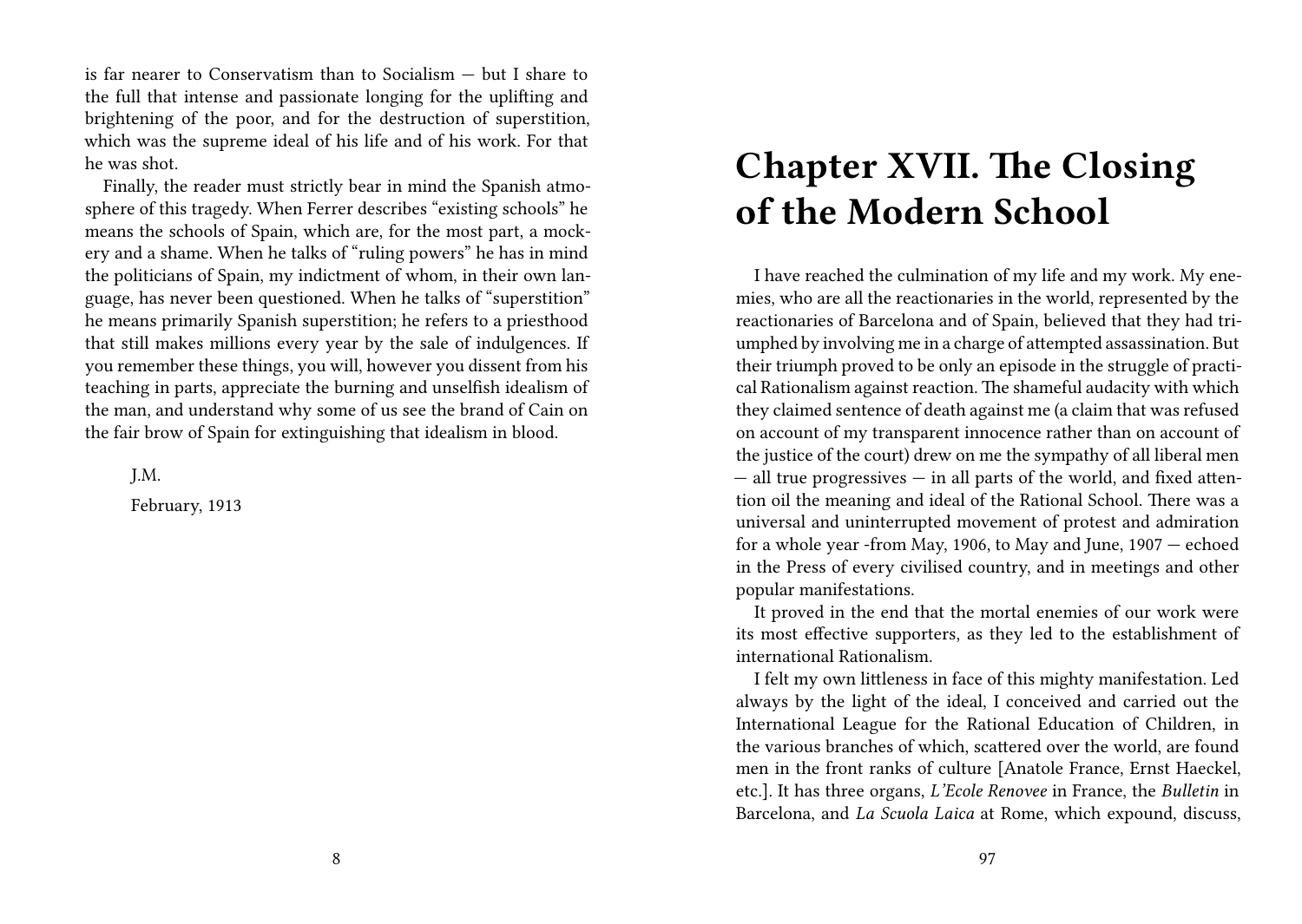Beware, then, all men of good faith! That is not the way to set up a true education of children, but the way to enslave them.

### **Chapter I. The Birth of My Ideals**

The share which I had in the political struggles of the last part of the nineteenth century put my early convictions to a severe test. I was a revolutionary in the cause of justice; I was convinced that liberty, equality, and fraternity were the legitimate fruit to be expected of a republic. Seeing, therefore, no other way to attain this ideal but a political agitation for a change of the form of government, I devoted myself entirely to the republican propaganda.<sup>1</sup>

My relations with D. Manuel Ruiz Zorrilla, who was one of the leading figures in the revolutionary movement, brought me into contact with a number of the Spanish revolutionaries and some prominent French agitators, and my intercourse with them led to a sharp disillusion. I detected in many of them an egoism which they sought hypocritically to conceal, while the ideals of others, who were more sincere, seemed to me inadequate. In none of them did I perceive a design to bring about a radical improvement — a reform which should go to the roots of disorder and afford some security of a perfect social regeneration.

The experience I acquired during my fifteen years' residence at Paris, in which I witnessed the crises of Boulangism, Dreyfusism, and Nationalism, and the menace they offered to the Republic, con-

 $1$  This was in the early eighties, when Ferrer, then in his early twenties, was secretary to the republican leader Ruiz Zorrilla. To this phase of his career, which he rapidly out grew, belongs the revolutionary document which was malignantly and dis-used against him twenty-five years afterwards. — J. M.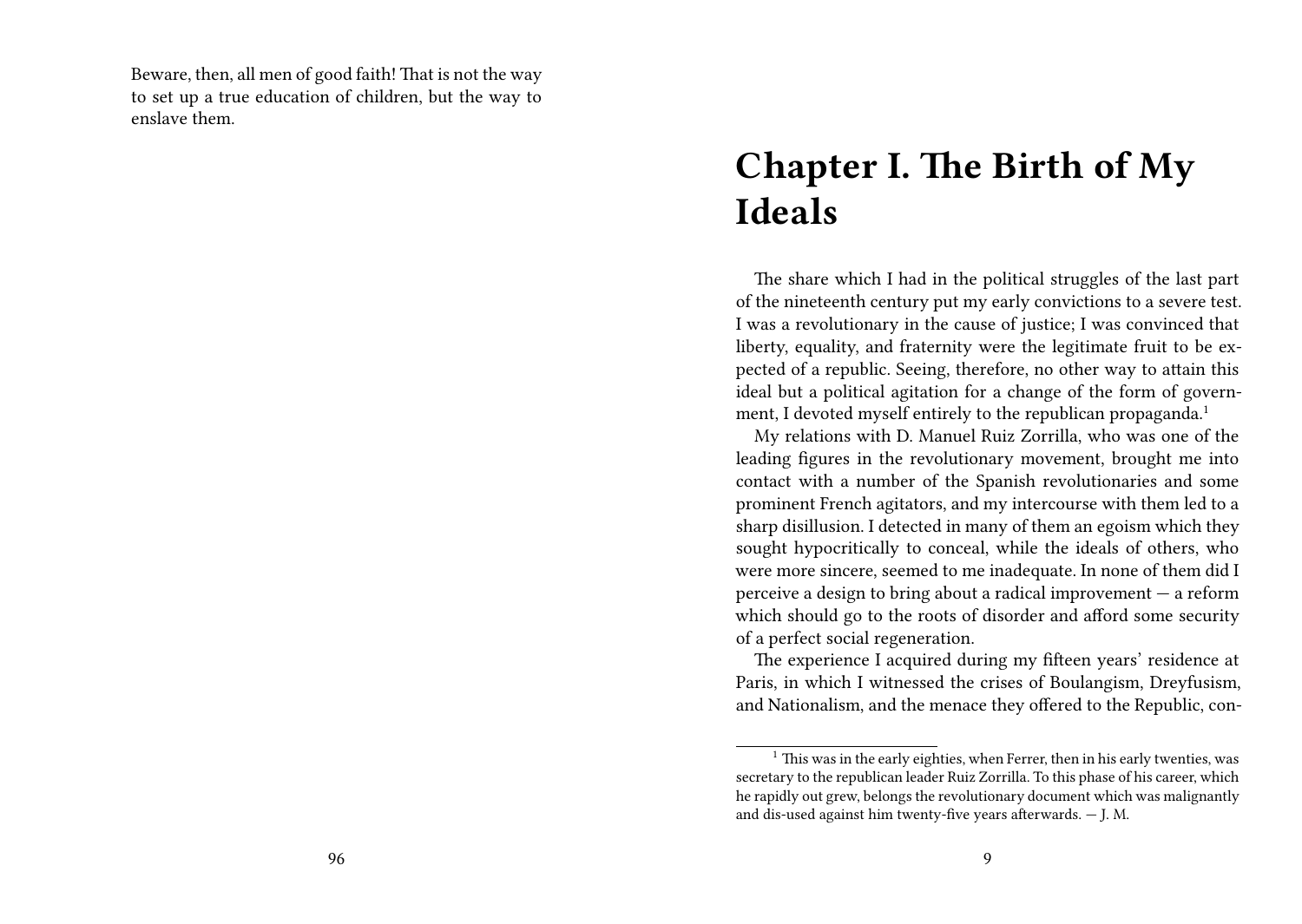vinced me that the problem of popular education was not solved; and, if it were not solved in France, there was little hope of Spanish republicanism settling it, especially as the party had always betrayed a lamentable inappreciation of the need of a system of general education.

Consider what the condition of the present generation would be if the Spanish republican party had, after the banishment of Ruiz Zorrilla [1885], devoted itself to the establishment of Rationalist schools in connection with each committee, each group of Freethinkers, or each Masonic lodge; if, instead of the presidents, secretaries, and members of the committees thinking only of the office they were to hold in the future republic, they had entered upon a vigorous campaign for the instruction of the people. In the thirty years that have elapsed considerable progress would have been made in founding day-schools for children and night-schools for adults.

Would the general public, educated in this way, be content to send members to Parliament who would accept an Associations Law presented by the monarchists? Would the people confine itself to holding meetings to demand a reduction of the price of bread, instead of resenting the privations imposed Oil the worker by the superfluous luxuries of the wealthy? Would they waste their time in futile indignation meetings, instead of organising their forces for the removal of all unjust privileges?

My position as professor of Spanish at the Philotechnic Association and in the Grand Orient of France brought me into touch with people of every class, both in regard to character and social position; and, when I considered them from the point of view of their possible influence on the race, I found that they were all bent upon making the best they could of life in a purely individualist sense. Some studied Spanish with a view to advancing in their profession, others in order to master Spanish literature and promote their careers, and others for the purpose of obtaining further pleasure by travelling in countries where Spanish was spoken.

We were distressed and indignant on reading the list of contributions voted by the Council of BarceIona for certain popular societies which are interested in education. We read of sums offered to Republican Fraternities and similar societies; and we find that, instead of rejecting them, they forwarded votes of thanks to the Council.

The meaning of these things in a Catholic and ultraconservative nation is clear. The Church and the capitalist system only maintain their ascendency by a judicious system of charity and protection. With this they gratify the disinherited class, and continue to enjoy its respect. But we cannot see republicans acting as if they were humble Christians without raising a cry of alarm.

Beware, we repeat, beware! You are educating your children badly, and taking the wrong path towards reform, in accepting alms. You will neither emancipate yourselves nor your children if you trust in the strength of others, and rely on official or private support. Let the Catholics, ignorant of the realities of life, expect everything of God, or St. Joseph, or some similar being, and, as they have no security that their prayers will be heard in this life, trust to receive a reward after death. Let gamblers in the lottery fail to see that they are morally and materially victimised by their rulers, and trust to receive by chance what they do not earn by energy. But it is sad to see men hold out the hand of a beggar who are united in a revolutionary protest against the present system; to see them admitting and giving thanks for humiliating gifts, instead of trusting their own energy, intellect, and ability.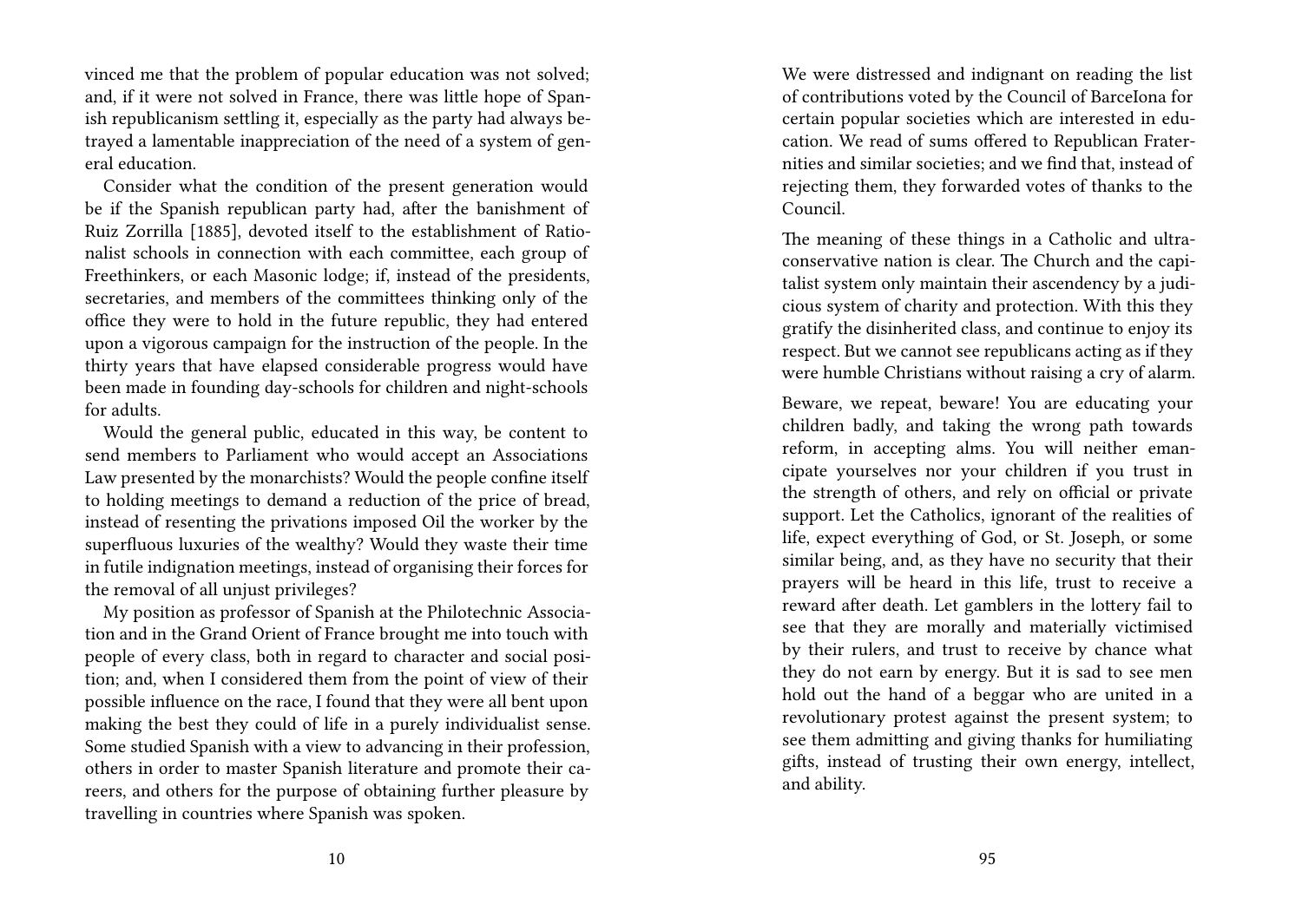society, thou wert created to defend, not to coerce us. Go back to the abyss whence thou came."

Starting from these principles, and applying them to pædagogy we think it necessary to teach children that to waste any class of objects is contrary to the general welfare; that if a child spoils paper, loses pens, or destroys books, it does an injustice to its parents and the school. Assuredly one may impress on the child the need of prudence in order to avoid getting imperfect things, and remind it of lack of employment, illness, or age; but it is not right to insist that a provision be made out of a salary which does not suffice to meet the needs of life. That is bad arithmetic.

The workers have no university training; they do not go to the theatre or to concerts; they never go into ecstasies before the marvels of art, industry, or nature; they have no holiday in which to fill their lungs with life-giving oxygen; they are never uplifted by reading books or reviews. On the contrary, they suffer all kinds of privations, and may have to endure crises due to excessive production. It is not the place of teachers to hide these sad truths from the children, and to tell them that a smaller quantity is equal to, if not better than, a larger. In order that the power of science and industry be shared by all, and all be invited to partake of the banquet of life, we must not teach in the school, in the interest of privilege, that the poor should organise the advantages of crumbs and leavings. We must not prostitute education.

On another occasion I had to censure a different departure from our principles:

No one felt the absurdity of the contradictions between belief and knowledge; hardly one cared to give a just and rational form to human society, in order that all the members of each generation might have a proportionate share in the advantages created by earlier generations. Progress was conceived as a kind of fatalism, independent of the knowledge and the goodwill of men, subject to vacillations and accidents in which the conscience and energy of man had no part. The individual, reared in a family circle, with its inveterate atavism and its traditional illusions maintained by ignorant mothers, and in the school with something worse than error the sacramental untruth imposed by men who spoke in the name of a divine revelation — was deformed and degenerate at his entrance into society; and, if there is any logical relation between cause and effect, nothing could be expected of him but irrational and pernicious results.

I spoke constantly to those whom I met with a view to proselytism, seeking to ascertain the use of each of them for the purpose of my ideal, and soon realised that nothing was to be expected of the politicians who surrounded Ruiz Zorrilla; they were, in my opinion, with a few honourable exceptions, impenitent adventurers. This gave rise to a certain expression which the judicial authorities sought to use to my disadvantage in circumstances of great gravity and peril. Zorrilla, a man of lofty views and not sufficiently on his guard against human malice, used to call me an "anarchist" when lie heard me put forward a logical solution of a problem; at all times he regarded me as a deep radical, opposed to the opportunist views and tile showy radicalism of the Spanish revolutionaries who surrounded and even exploited him, as well as the French republicans, who held a policy of middle-class government and avoided what might benefit the disinherited proletariate, on the pretext of distrusting utopias.

In a word, during the early years of the restoration there were men conspiring with Ruiz Zorrilla who have since declared themselves convinced monarchists and conservatives; and that worthy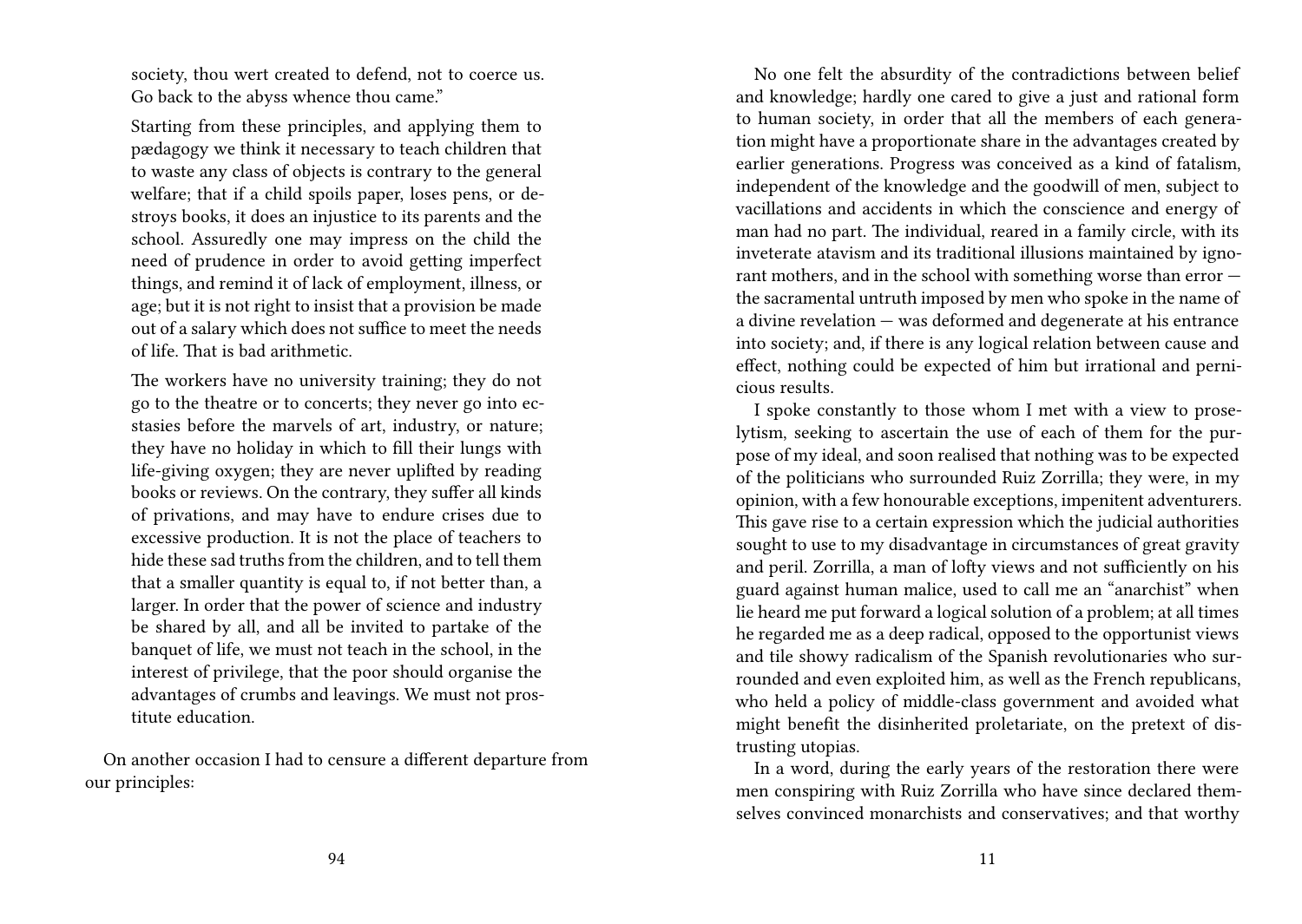man, who protested earnestly against the *coup d'Etat* of January 3, 1874, confided in his false friends, with the result, not uncommon in the political world, that most of them abandoned the republican party for the sake of some office. In the end he could count only on the support of those who were too honourable to sell themselves, though they lacked the logic, to develop his ideas and the energy to carry out his work.

In consequence of this I restricted myself to my pupils, and selected for my purposes those whom, I thought more appropriate and better disposed. Having now a clear idea of the aim which I proposed to myself and a certain prestige from my position as teacher and my expansive character, I discussed various subjects with my pupils when the lessons were over; sometimes we spoke of Spanish customs, sometimes of politics, religion, art, or philosophy. I sought always to correct the exaggerations of their judgments, and to show clearly how mischievous it is to subordinate one's own judgment to the dogma of a sect, school, or party, as is so frequently done. In this way I succeeded in bringing about a certain agreement among men who differed in their creeds and views, and induced them to master the beliefs which they had hitherto held unquestioningly by faith, obedience, or slicer indolence. My friends and pupils found themselves happy in thus abandoning some ancient error and opening their minds to truths which uplifted and ennobled them.

A rigorous logic, applied with discretion, removed fanatical bitterness, established intellectual harmony, and gave, to some extent at least, a progressive disposition to their wills. Freethinkers who opposed the Church and rejected the legends of Genesis, the imperfect morality of the gospels, and the ecclesiastical ceremonies; more or less opportunist republicans or radicals who were content with the futile equality conferred by the title of citizen, without in the least affecting class distinctions; philosophers who fancied they had discovered the first cause of things In their metaphysical labyrinths and established truth in their empty phrases — all were

by the privileged classes, the workers are far from obtaining enough to live a life in harmony with the progress of civilisation Hence, when these children of workers, and future workers themselves, are taught to save — which is a voluntary privation under the appearance of interest  $-$  they are taught to prepare themselves to submit to privilege. While the intention is to initiate them to the practice of economy, what is really done is to convert them into victims and accomplices of the present unjust order.

The working-class child is a human child, and, as such, it has a right to the development of all its faculties, the satisfaction of all its needs, moral and physical. For that purpose society was instituted. It is not its function to repress or subject the individual, as is selfishly pretended by the privileged and reactionary class, and all who enjoy what others produce; it has to hold the balance justly between the rights and duties of all members of the commonwealth.

As it is, the individual is asked to sacrifice his rights, needs, and pleasures to society; and, as this disorder demands patience, suffering, and sophistical reasoning, let us commend economy and blame saving. We do not think it right to teach children to look forward to being workers in a social order in which the average mortality of the poor, who live without freedom, instruction, or joy, reaches an appalling figure in comparison with that of the class which lives in triumph on their labour. Those who, from sociolatry, would derogate in the least from the rights of man, should read the fine and vigorous words of Pi y Margall: "Who art thou to prevent my use of my human rights? Perfidious and tyrannical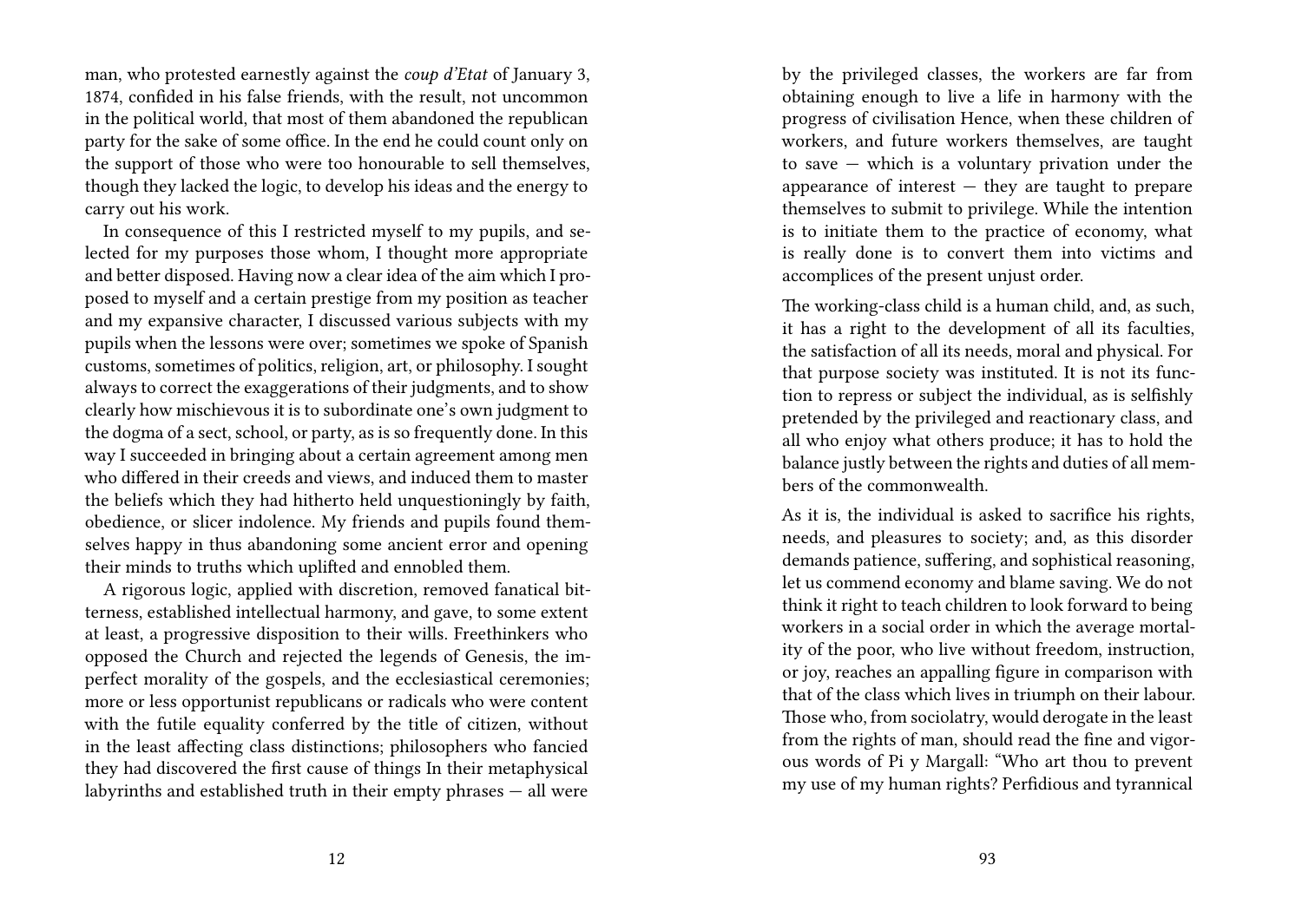subscription had to be opened. When this was done, the *Bulletin* became a philosophical review, as well as organ of the Modern School; and it retained this character until the persecution began and the school was closed. An instance of the important mission of the *Bulletin* will be found in the following article, which I wrote in No. 5 of the fourth year, in order to correct certain secular teachers who had gone astray:

A certain Workers' School has introduced the novelty of establishing a savings-bank, administered by the pupils. This piece of information, reproduced in terms of great praise by the press as a thing to be imitated, induces us to express our opinion on the subject. While others have their own right to decide and act, we have the same right to criticise, and thus to create a rational public opinion.

In the first place we would observe that the word *economy* is very different from, if not the opposite of, the idea of *saving.* One may teach children the knowledge and practice of economy without necessarily teaching them to save. *Economy* means a prudent and methodical use of one's goods; *saving* means a restriction of one's use of one's goods. By economising we avoid waste; by saving, the man who has nothing superfluous deprives himself of what is necessary.

Have the children who are taught to save any superfluous property? The very name of the society in question assures us that they have not. The workers who send their children to this school live on their wages, the minimum sum, determined by the laws of supply and demand, which is paid for their work by the employers; and as this wage gives them nothing superfluous, and the social wealth is monopolised

enabled to see the errors of others as well as their own, and they leaned more and more to the side of common sense.

When the further course of my life, separated me from these friends and brought on me an unmerited imprisonment, I received many expressions of confidence and friendship from them. From all of them I anticipate useful work in the cause of progress, and I congratulate myself that I had some share in the direction. of their thoughts and endeavours.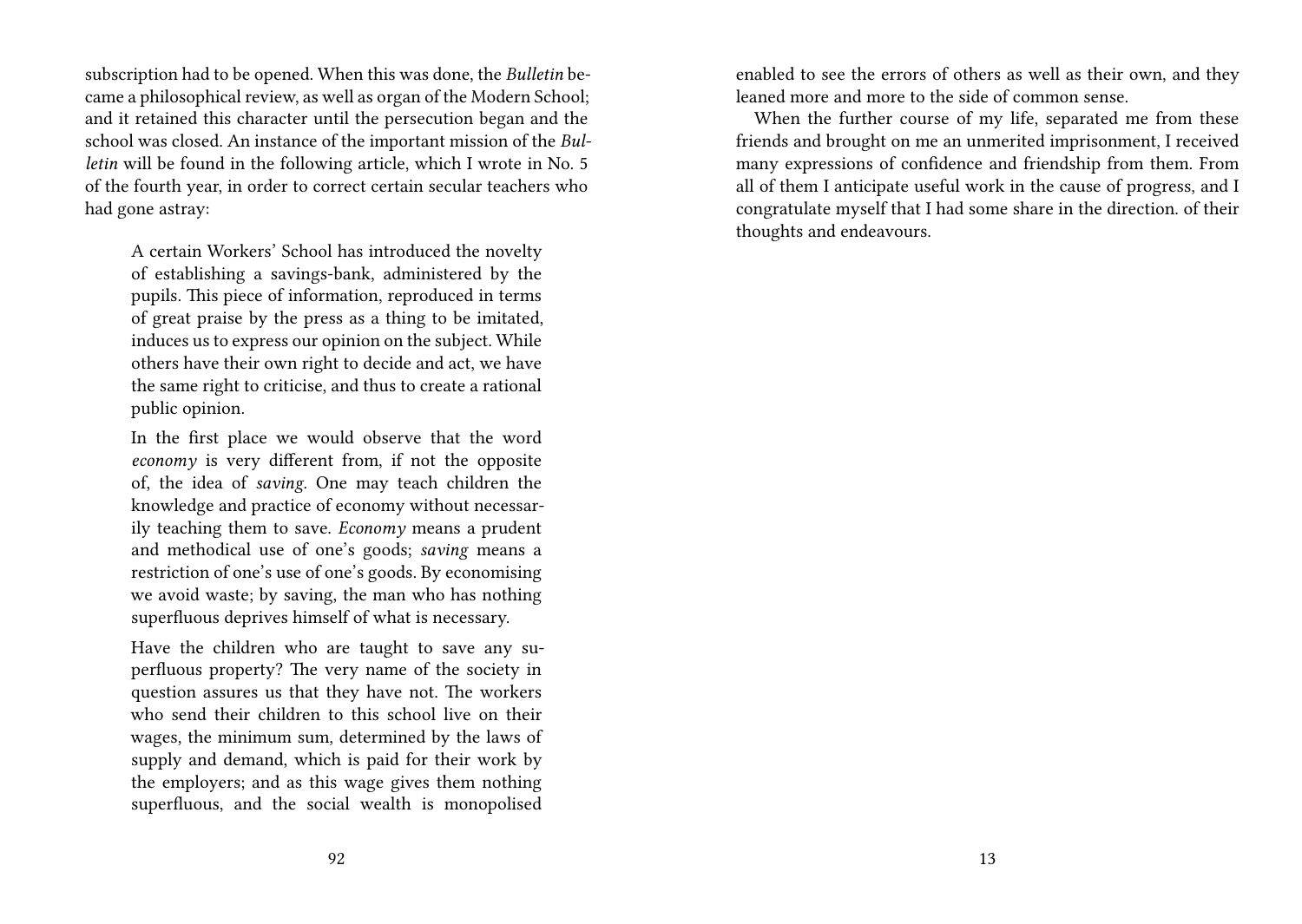### **Chapter II. Mlle. Meunier**

Among my pupils was a certain Mlle. Meunier, a wealthy old lady with no dependents, who was fond of travel, and studied Spanish with the object of visiting my country. She was a convinced Catholic and a very scrupulous observer of the rules of her Church. To her, religion and morality were the same thing, and unbelief or "impiety," as the faithful say  $-$  was an evident sign of vice and crime.

She detested revolutionaries, and she regarded with impulsive and undiscriminating aversion every display of popular ignorance. This was due, not only to her education and social position, but to the circumstance that during the period of the Commune she had been insulted by children in the streets of Paris as she went to church with her mother. Ingenuous and sympathetic, without regard to antecedents, accessories, or consequences, she always expressed her dogmatic convictions without reserve, and I had many opportunities to open her eyes to the inaccuracy of her opinions.

In our many conversations I refrained from taking any definite side; so that she did not recognise me as a partisan of any particular belief, but as a careful reasoner with whom it was a pleasure to confer. She formed so flattering an opinion of me, and was so solitary, that she gave me her full confidence and and invited me to accompany her on her travels. I accepted the offer, and we travelled in various countries. My conduct and our constant Conversation compelled her to recognise the error of thinking that every unbeliever was perverse and every atheist a hardened criminal, since, I, a convinced atheist, manifested symptoms very different from those which her religious prejudice had led her to expect.

### **Chapter XVI. The Bulletin**

The Modern School needed and found its organ in the Press. The political and ordinary press, which at one time favoured us and at another time denounced us as dangerous, cannot maintain an impartial attitude. It either gives exaggerated or unmerited praise, or calumnious censures. The only remedy for this was the sincerity and clearness of our own indications. To allow these libels to pass without correction would have done us considerable harm, and the *Bulletin* enabled us to meet them.

The directors published in it the programme of the school, interesting notes about it, statistical details, original pædagogical articles by the teachers, accounts of the progress of rational education in our own and other countries, translations of important articles from foreign reviews and periodicals which were in harmony with the main character of our work, reports of the Sunday lectures, and announcements of the public competitions for the engagement of teachers and of our library.

One of the most successful sections of the *Bulletin* was that devoted to the publication of the ideas of the pupils. Besides showing their individual ideas it revealed the spontaneous manifestation of common sense. Girls and boys, with no appreciable difference in intellect according to sex, in contact with the realities of life as indicated by the teachers, expressed themselves in simple essays which, though sometimes immature in judgment, more often showed the clear logic with which they conceived philosophical, political, or social questions of some importance. The journal was at first distributed without charge among the pupils, and was exchanged with other periodicals; but there was soon a demand for it, and a public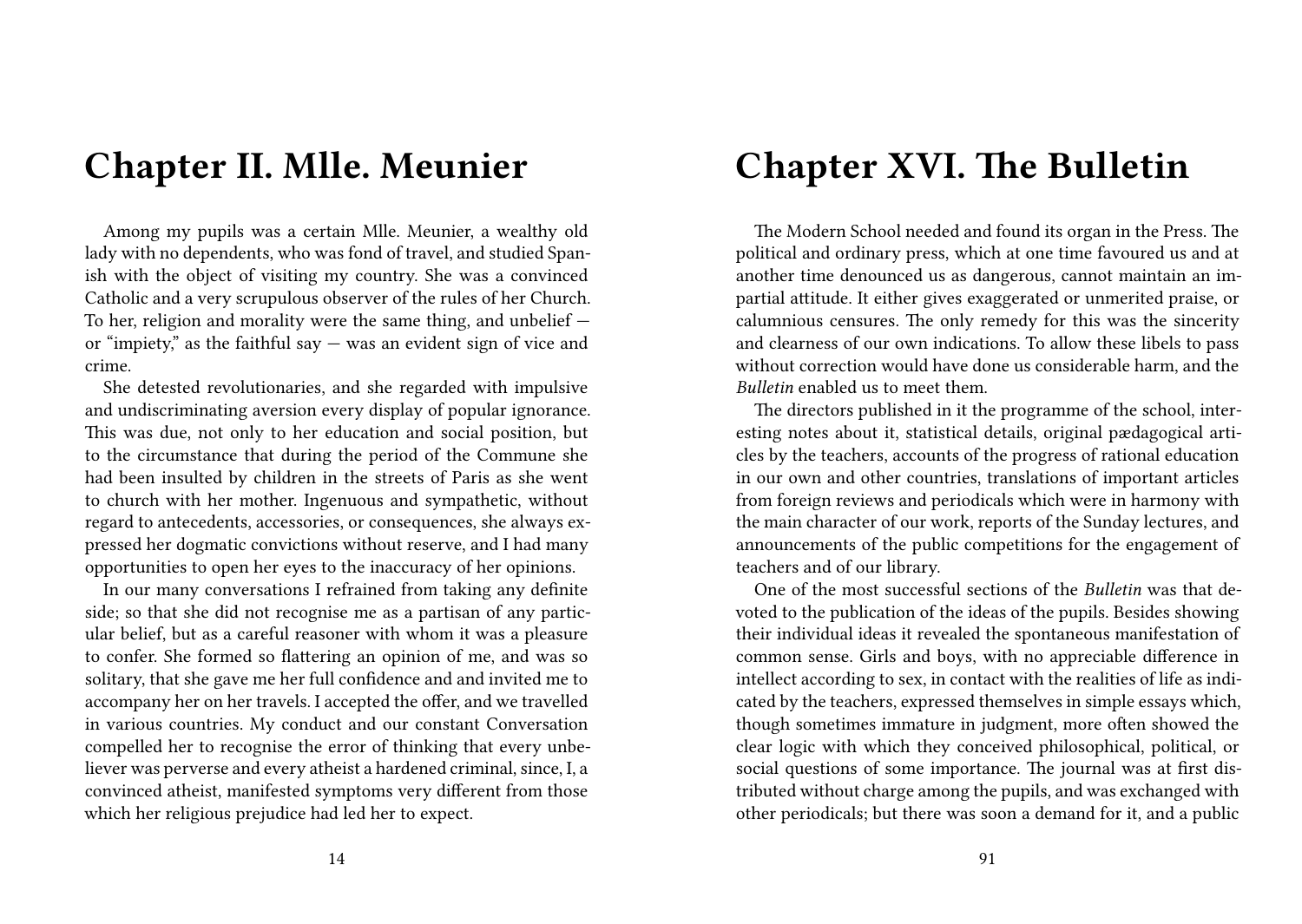the child, influenced by what it sees and informed by the positive knowledge it acquires, shall work freely, without prejudice or submission to any kind of sect, with perfect autonomy and no other guide but reason, equal in all, and sanctioned by the cogency of evidence, before which the darkness of sophistry and dogmatic imposition is dispelled.

In December, 1903, the Congress of Railway Workers, which was then held at Barcelona, informed us that, as a part of its programme, the delegates would visit the Modern School. The pupils were delighted, and we invited them to write essays to be read on the occasion of the visit. The visit was prevented by unforeseen circumstances; but we published in the *Bulletin* the children's essays, which exhaled a delicate perfume of sincerity and unbiassed judgment, graced by the naive ingenuousness of the writers. No suggestion was made to them, and they did not compare notes, yet there was a remarkable agreement in their sentiments. At another time the pupils of the Workers' School at Badalona sent a greeting to our pupils, and they again wrote essays, from which we compiled a return letter of greeting.<sup>2</sup>

She, thought, however, that my conduct was exceptional, and reminded me that the exception proves the rule. In the end the persistency and logic of my arguments forced her to yield to the evidence, and, when her prejudice was removed, she was convinced that a rational and scientific education would preserve children from error, inspire men with a love of good conduct, and reorganise society in accord with the demands of justice. She was deeply impressed by the reflection that she might have been on a level with the children who had insulted her if, at their age, she had been reared In the same conditions as they. When she had given up her belief in innate ideas, she was greatly preoccupied with the, following problem: If a child were educated without hearing anything about religion, what idea of the Deity would it have on reaching the age of reason?

After a while, it seemed to me that we were wasting time if we were. not prepared to go on from words to deeds. To be in possession of an important privilege through the imperfect organisation of society and by the accident of birth, to conceive ideas of reform, and to remain inactive or indifferent amid a life of pleasure, seemed to me to incur a responsibility similar to that of a man who refused to lend a hand to a person whom he could save from danger. One day, therefore, I said to Mlle. Meunier:

"Mlle., we have reached a point at which it is necessary to reconsider our position. The world appeals to us for our assistance, and we cannot honestly refuse it. It seems to me that to expend entirely on comforts and pleasures resources which form part of the general patrimony, and which would suffice to establish a useful institution, is to commit a fraud; and that would he sanctioned neither by a believer nor an unbeliever. I must warn you, therefore, that you must not count on my company in your further travels. I owe myself to my ideas and to humanity, and I think that you ought to have the same feeling now that you have exchanged your former faith for rational principles."

<sup>&</sup>lt;sup>2</sup> This letter and the preceding essays are given in the Spanish edition. As they are a repetition of the sentiments expressed in the extracts already given, it is unnecessary to reproduce them here. Except that I have omitted papers incorporated by Ferrer, but not written by him, this is the only modification I have allowed myself. — J. M.

She was surprised, but recognised the justice of my decision, and, without other stimulus than her own good nature and fine feeling,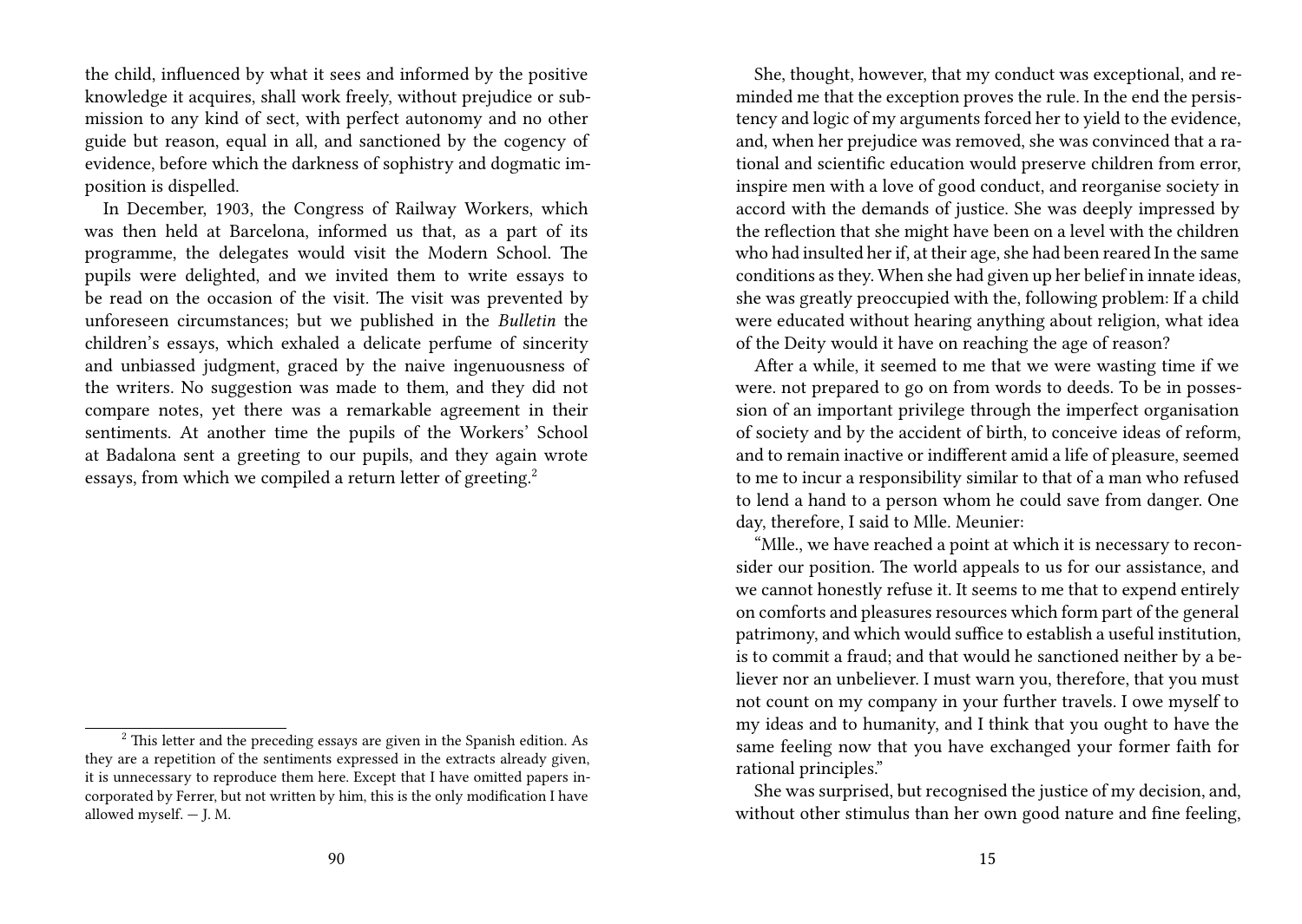she gave me the funds for the establishment of an institute of rational education. The Modern School, which already existed in my mind, was thus ensured of realisation by this generous act.

All the malicious statement — that have been made in regard to this matter — for instance, that I had to submit to a judicial interrogation — are sheer calumnies. It has been said that I used a power of suggestion over Mlle. Meunier for my own purposes. This statement, which is as offensive to me as it is insulting to the memory of that worthy and excellent lady, is absolutely false. I do not need to justify myself; I leave my vindication to my acts, my life, and the impartial judgment of my contemporaries. But Mlle. Meunier is entitled to the respect of all men of right feeling, of all those who have been delivered from the despotism of sect and dogma, who have broken all connection with error, who no longer submit the light of reason to the darkness of faith nor the dignity of freedom to the yoke of obedience.

She believed with honest faith. She had been taught that between the Creator and the creature there is a hierarchy of intermediaries whom one must obey, and that one must bow to a series of mysteries contained in the dogmas imposed by a divinely instituted Church. In that belief she remained perfectly tranquil. The remarks I made and advice I offered her were not spontaneous commentaries on her belief, but natural replies to her efforts to convert me; and, from her want of logic, her feeble reasoning broke down under the strength of my arguments, instead of her persuading me to put faith before reason. She could not regard me as a tempting spirit, since it was always she who attacked my convictions; and she was in the end vanquished by the struggle of her faith and her own reason, which was aroused by her indiscretion in assailing the faith of one who, opposed her beliefs.

She now ingenuously sought to exonerate the Communist boys as poor and uneducated wretches, the offspring of crime, disturbers of the social order on account of the injustice which, in face of such a disgrace, permits others, equal disturbers of the social order, to Among the faults of mankind are lying, hypocrisy, and egoism. If men, and especially women, were better instructed, and women were entirely equal to men, these faults would disappear. Parents would not send their children to religious schools, which inculcate false ideas, but to rational schools, where there is no teaching of the supernatural, which does not exist; nor to make war; but to live in solidarity and work in common.

We will close with the following essay, written by young lady of sixteen, which is correct enough in form substance to quote in entirety:

What inequality there is in the present social order! Some working from morning to night without more profit than enough to buy their insufficient food; others receiving the products of the workers in order to enjoy themselves with the superfluous. Why is this so? Are we not all equal? Undoubtedly we are; but society does not recognise it while some are destined to work and suffering, and others to idleness and enjoyment. If a worker shows that he realises the exploitation to which he is subject, he is blamed and cruelly punished, while others suffer the inequality with patience. The worker must educate himself and in order to do this it is necessary to found free schools, maintained by the wages which the rich give. In this way the worker will advance more and more, until be is regarded as he deserves, since the most useful mission of society depends on him.

Whatever be the logical value of these ideas, this collection shows the chief aim of the Modern School — namely, that the mind of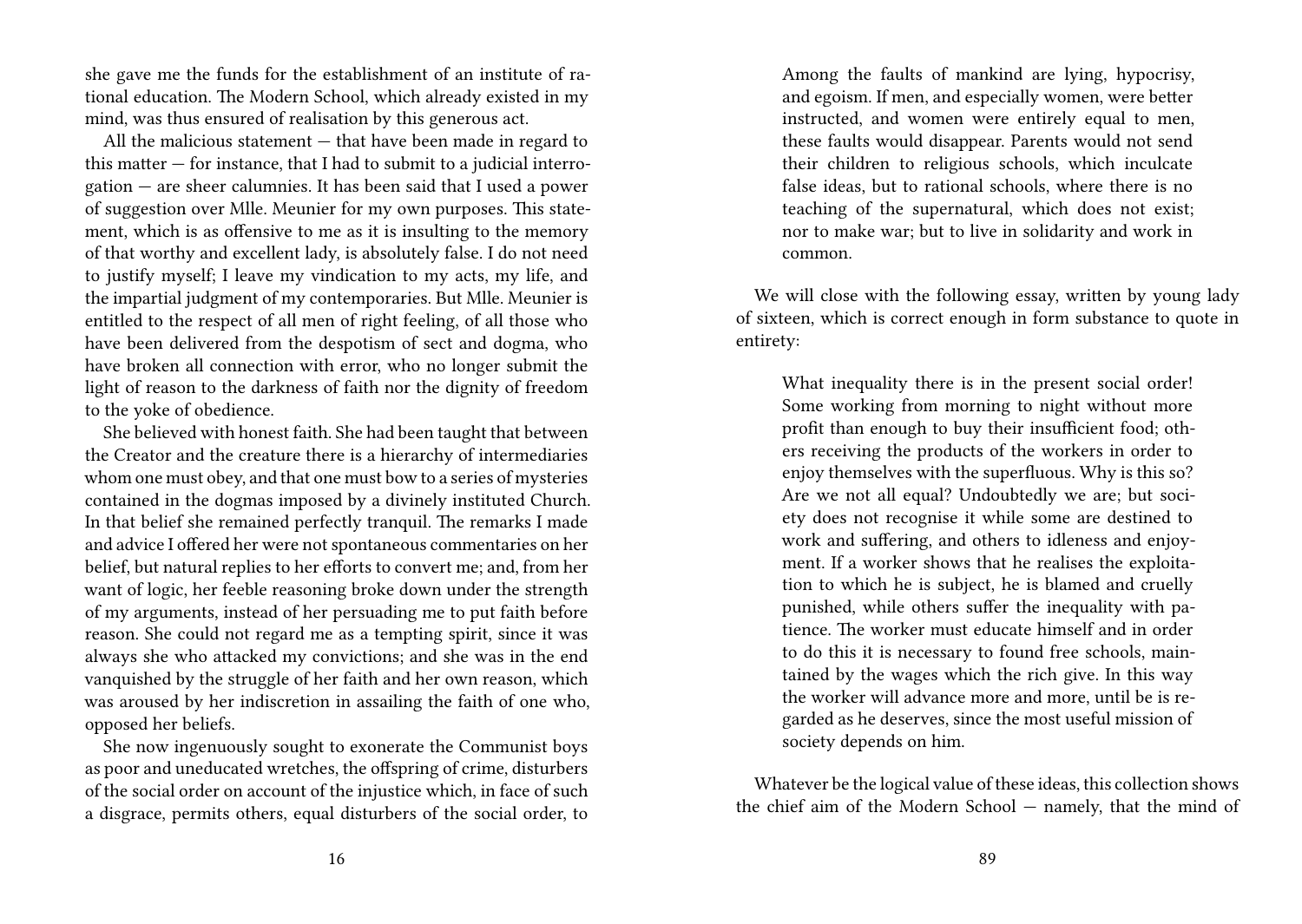that of society. A girl of eleven deplores that nations destroy each other in war, and laments the difference of social classes and that the rich live on the work and privation of the poor. She ends:

Why do not men, instead of killing each other in wars and hitting each other for class -differences, devote themselves cheerfully to work and the discovery of things for the good of mankind? Men ought to unite to love each other and live fraternally.<sup>1</sup>

A child of ten, in an essay which is so good that I would insert it whole if space permitted, and if it were not for the identity in sentiment with the previous passages, says of the school and the pupil:

Reunited under one roof, eager to learn what we do not know, without distinction of classes [there were children of university professors among them, it will be remembered], we are children of one family guided to the same end…. The ignorant man is a nullity; little or nothing can be expected of him. He is a warning to us not to waste time; on the contrary, let us profit by it, and in due course we will be rewarded. Let us not miss the fruits of a good school, and, honouring our teachers, our family, and society, we shall live happily.

A child of ten philosophises on the faults of mankind, which, in her opinion, can be avoided by instruction and goodwill:

live unproductive lives, enjoy great wealth, exploit ignorance and misery, and trust that they will continue throughout eternity to enjoy their pleasures on account of their compliance with the rites of the Church and their works of charity. 'The idea of a reward of easy virtue and punishment of unavoidable sin shocked her conscience and moderated her religious feeling, and, seeking to break the atavistic chain which so much hampers any attempt at reform, she decided to contribute to the founding of a useful work which would educate the young in a natural way and in conditions which would help them to use to the full the treasures of knowledge which humanity has acquired by labour, study, observation, and the methodical arrangement of its general conclusions.

In this way, she thought, with the aid of a supreme intelligence which veils itself in mystery from, the mind of man, or by the knowledge which humanity has gained by suffering, contradiction, and doubt, the future will be realised; and she found an inner contentment and vindication of her conscience in the idea of contributing, by the bestowal of her property, to a work of transcendent importance.

<sup>&</sup>lt;sup>1</sup> I omit some of Ferrer's short comments on these specimens of reasoning and sentiment, as he regards them. One can recognise the lie echo of the teacher's words. The children were repeating their catechism. But (i) this is no catechism of violence and class-hatred, and (2) there is a distinct a appreciation of the ideas and sentiments on the part of the ch I children I translate the passages as literally as possible.  $-$  J. M.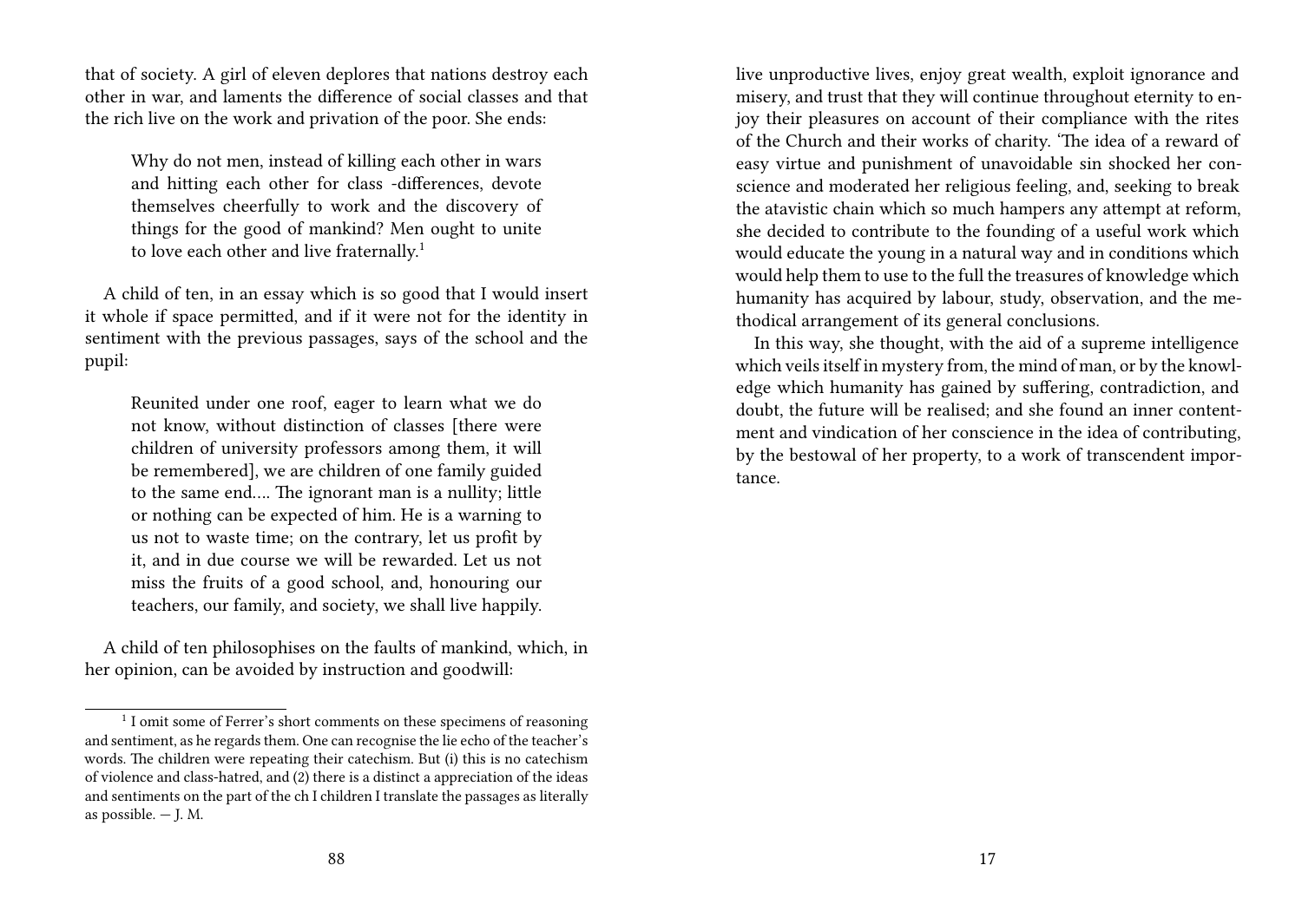## **Chapter III. I Accept The Responsibility**

Once I was in possession of the means of attaining my object, I determined to put my hand to the task without delay. It was now time to give a precise shape to the vague aspiration that had long haunted my imagination; and to that end, conscious of my imperfect knowledge of the art of pædagogy, I sought the counsel of others. I had not a great confidence in the official pædagogists, as they seemed to me to be largely hampered by prejudices in regard to their subject or other matters, and I looked out for some competent person whose views and conduct would accord with my ideals. With his assistance I would formulate the programme of the Modern School which I had already conceived. In my opinion it was to be, not the perfect type of the future school of a rational state of society, but a precursor of it, the best possible adaptation of our means; that is to say, an emphatic rejection of the ancient type of school which still survives, and a careful experiment in the direction of imbuing the children of the future with the substantial truths of science. I was convinced that the child comes into the world without innate ideas, and that during the course of his life he gathers the ideas of those nearest to him, modifying them according to his own observation and reading. If this is so, it is clear that the child should receive positive and truthful ideas of all things, and be taught that, to avoid error, it is essential to admit nothing on faith, but only after experience or rational demonstration With such a training the child will become a careful observer, and will be prepared for all kinds of studies.

A profound observation on the causes of fanaticism, and the cause of the causes. Another girl of thirteen indicates the best remedy of the evil in the following lines:

The mixed school, for both sexes, is supremely necessary. The boy who studies, works, and plays in the society of girls learns gradually to respect and help her, and the girl reciprocally; whereas, if they are educated separately, and the boy is told that the girl is not a good companion and she is worse than he, the boy will not respect women when he is a man, and will regard her as a subject or a slave, and that is the position in which we find women. So we must all work for the foundation of mixed schools, wherever it is possible, and where it is not possible we must try to remove the difficulties.

A boy of twelve regards the school as worthy of all respect, because we learn in it to read, write, and think, and it is the basis of morality and science; he adds:

If it were not for the school we should live like savages, walk naked, eat herbs and raw flesh, and dwell in caves and trees; that is to say, we should live a brutal life. In time, as a result of the school, everybody will be more intelligent, and there will be no wars or inflamed populations, and people will look back on war with horror as a work of death and destruction. It is a great disgrace that there are children who wander in the streets and do not go to school, and when they become men it is more disgraceful. So let us be grateful to our teachers for the patience they show in instructing us, and let us regard the school with respect.

If that child preserves and develops the faculties it exhibits, it will know how to harmonise egoism and altruism for its own good and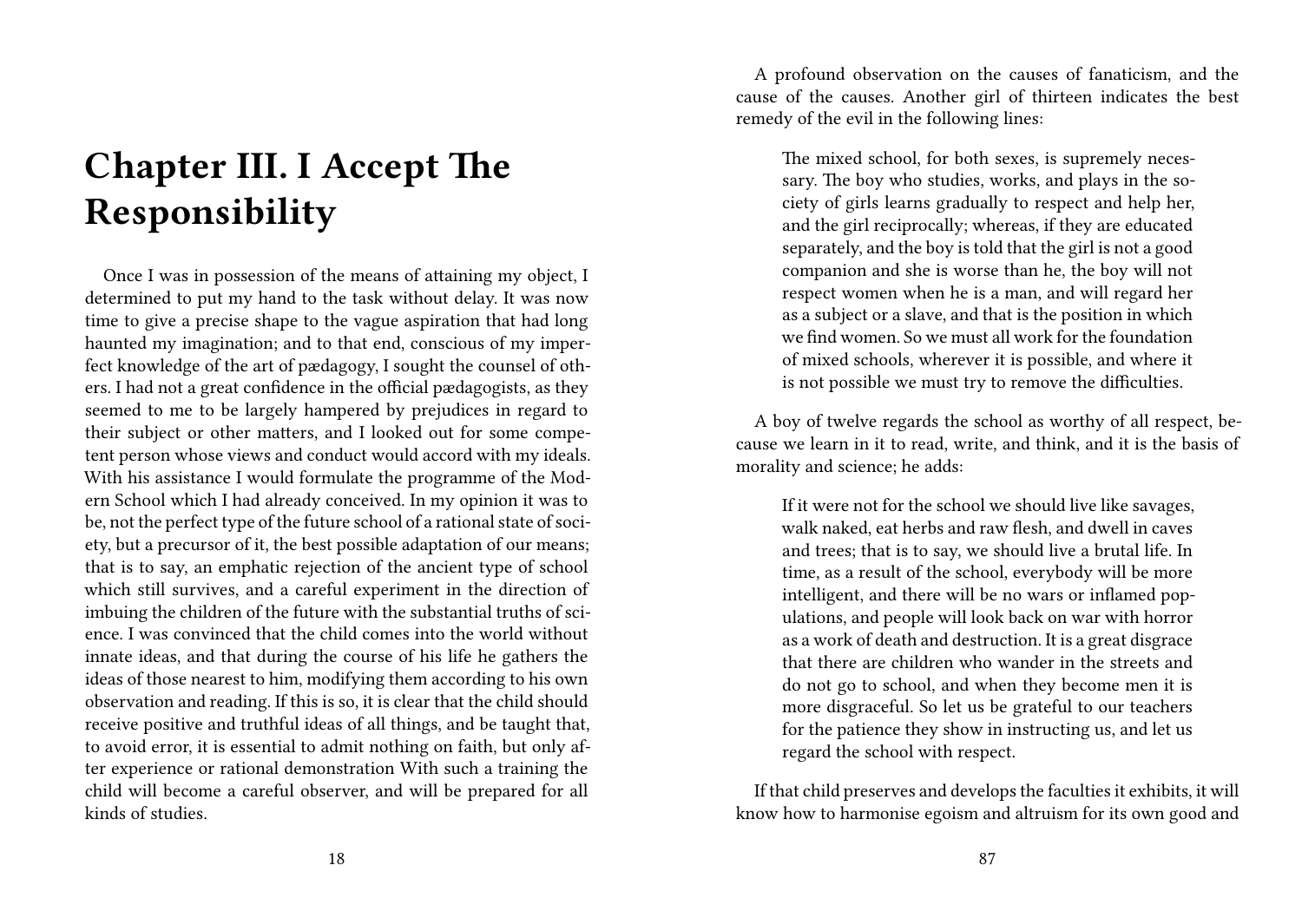a criminal by committing another crime, to give him good advice, so that be will not do it again. Besides, if we are all equal, there would be no thieves, or assassins, or rich people, or poor, but all would be equal and love work and liberty.

The simplicity, clearness, and soundness of this observation need no commentary. One can understand our astonishment to hear it from the lips of a tender and very pretty little girl, who looked more like a symbolical representation of truth and justice than a living reality.

A boy of twelve deals with sincerity, and says:

The man who is not sincere does not live peacefully; he is always afraid of being discovered: when one is sincere, if one has done wrong, the sincere declaration relieves the conscience. If a man begins to tell lies in childhood, he will tell bigger lies when he grows up, and may do much harm. There are cases in which one need not be sincere. For instance, if a man comes to our house, flying from the police, and we are asked afterwards if we have seen him, we must deny it; the contrary would be treachery and cowardice.

It is sad that the mind of a child who regards truth as an incomparable good, "without which it is impossible to live," is induced by certain grave abuses to consider lying a virtue in some cases.

A girl of thirteen writes of fanaticism, and, regarding it as a characteristic of backward countries, she goes on to seek the cause:

Fanaticism is the outcome of the state of ignorance and backwardness of women; on that account Catholics do not want to see women educated, as they are the chief support of their system.

When I had found a competent person, and while the first lines were being traced of the plan we were to follow, the necessary steps were taken in Barcelona for the founding of the establishment; the building was chosen and prepared, and the furniture, staff, advertisements, prospectuses, leaflets, etc., were secured. In less than a year all was ready, though I was put to great loss through the betrayal of my confidence by a certain person. It was clear that we should at once have to contend with many difficulties, not only on the part of those who were hostile to rational education, but partly on account of a certain class of theorists, who urged on me, as the outcome of their knowledge and experience, advice which I could only regard as the fruit of their prejudices. One man, for instance, who was afflicted with a zeal for local patriotism, insisted that the lessons should be given in Catalan [the dialect of the province of Barcelona], and would thus confine humanity and the world within the narrow limits of the region between the Ebro and the Pyrenees. I would not, I told the enthusiast, even adopt Spanish as the language of the school if a universal language had already advanced sufficiently to be of practical use. I would a hundred times rather use Esperanto than Catalan.

The incident Confirmed me in my resolution not to submit the settlement of my plan to the authority of distinguished men who, with all their repute, do not take a single voluntary step in the direction of reform. I felt the burden of the responsibility I had accepted, and I endeavoured to discharge it as my conscience directed. Resenting the marked social inequalities of the existing order as I did, I could not be content to deplore their effects; I must attack them in their causes, and appeal to the principle of justice-to that ideal equality which inspires all sound revolutionary feeling.

If matter is one, uncreated, and eternal  $-$  if we live on a relatively small body in space, a mere speck in comparison with the innumerable globes about us, as is taught in the universities, and may be learned by the privileged few who share the monopoly of science — we have no right to teach, and no excuse for teaching,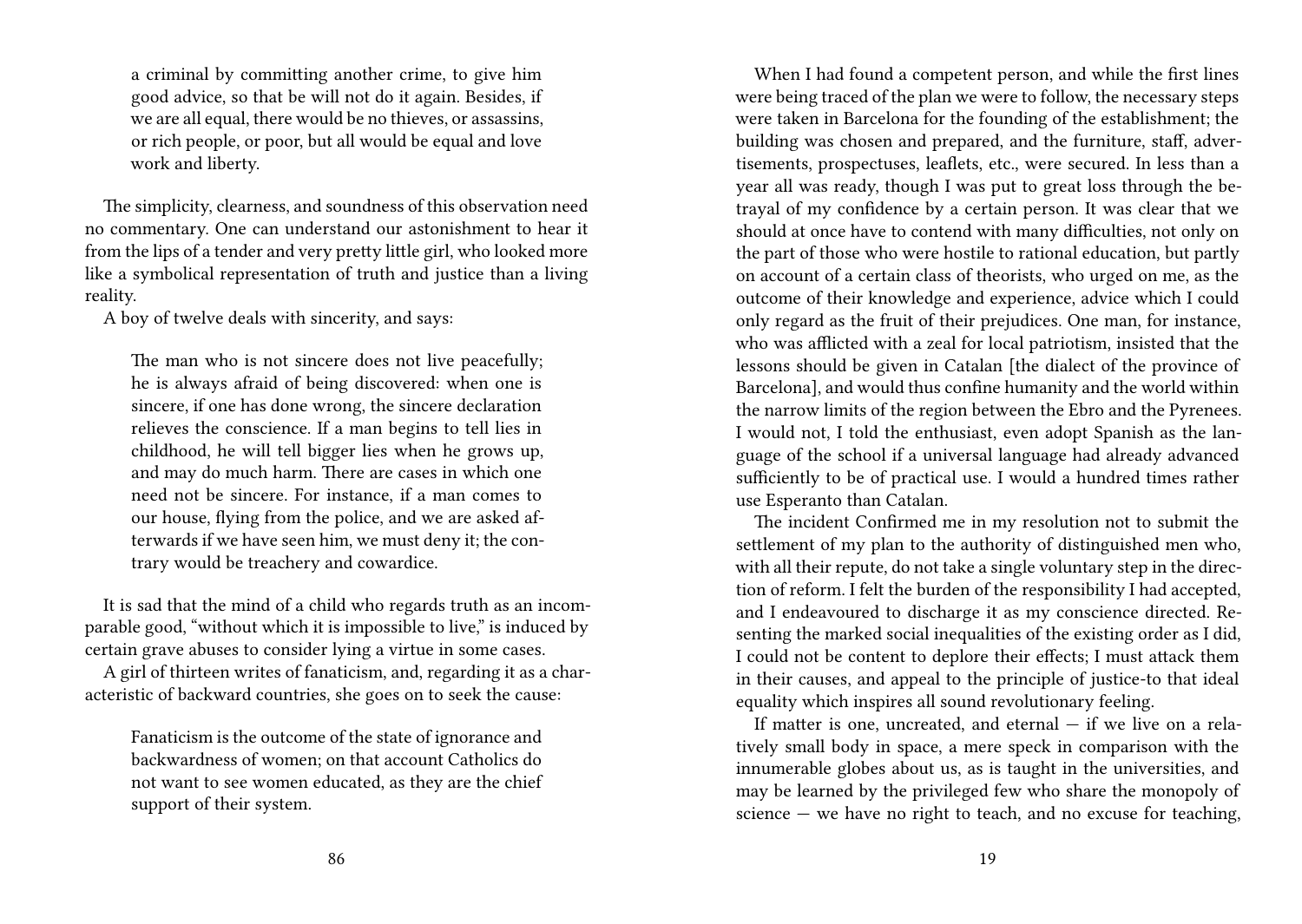in the primary schools to which the people go when they have the opportunity, that God made the world out of nothing in six days, and all the other absurdities of the ancient legends. Truth is universal, and we owe it to everybody. To put a price on it, to make it the monopoly of a privileged few, to detain the lowly in systematic ignorance, and — what is worse — impose on them. a dogmatic and official doctrine in contradiction with the teaching of science, in order that they may accept with docility their low and deplorable condition, is to me an intolerable indignity. For my part, I consider that the most effective protest and the most promising form of revolutionary action consist in giving the oppressed, the disinherited, and all who are conscious of a demand for justice, as much truth as they can receive, trusting that it will direct their energies in the great work of the regeneration of society.

Hence the terms of the first announcement of the Modern School that was issued to the public. It ran as follows:

#### PROGRAMME.

The mission of the Modern School is to secure that the boys and girls who are entrusted to it shall become well-instructed, truthful, just, and free from all prejudice.

To that end the rational method of the natural sciences will be substituted for the old dogmatic teaching. It will stimulate, develop, and direct the natural ability of each pupil, so that he or she will not only become a useful member of society, with his individual value fully developed, but will contribute, as a necessary consequence, to the uplifting of the whole community.

It will instruct the young in sound social duties, in conformity with the just principle that "there are no duties without rights, and no rights without duties."

In view of the good results that have been obtained abroad by mixed education, and especially in order to realise the great aim of the Modern School-the formation of an entirely fraternal body of men and women, without distinction of sex or class — children of both sexes, from the age of five upward, will be received.

- 2. Militarism, a means of destruction employed by one nation against another, due to the bad organisation of society.
- 3. Inequality, which allows some to rule and command, and obliges others to humble themselves and obey.

This principle is fundamental and simple, as we should expect to find in an imperfectly informed mind, and it would not enable one to solve a complete sociological problem; but it has the advantage of keeping the mind open to fresh knowledge. It is as if one asked: What does a sick man need to recover health? And the reply is: His suffering must disappear. This is a naive and natural reply, and would certainly not be given by a child brought up in the ordinary way; such a child would be taught first to consider the will of supposed supernatural beings. It is clear that this simple way of putting the problem of life does not shut out the hope of a reasonable solution; indeed, one logically demands the other, as the child's essay shows:

I do not mean that if there were no rich, or soldiers, or rulers, or wages, people would abuse their liberty, and welfare, but that, with everybody enjoying a high degree of civilisation, there would be universal cordiality and friendship, and science would make much greater progress, not being interrupted by wars and political stagnation.

A girl of nine made the following sensible observation, which we leave in her own incorrect language:

A criminal is condemned to death; if the murderer deserves this punishment, the man who condemns him and the man who kills him are also murderers; logically, they ought to die as well, and so humanity would come to an end. It would be better, instead of punishing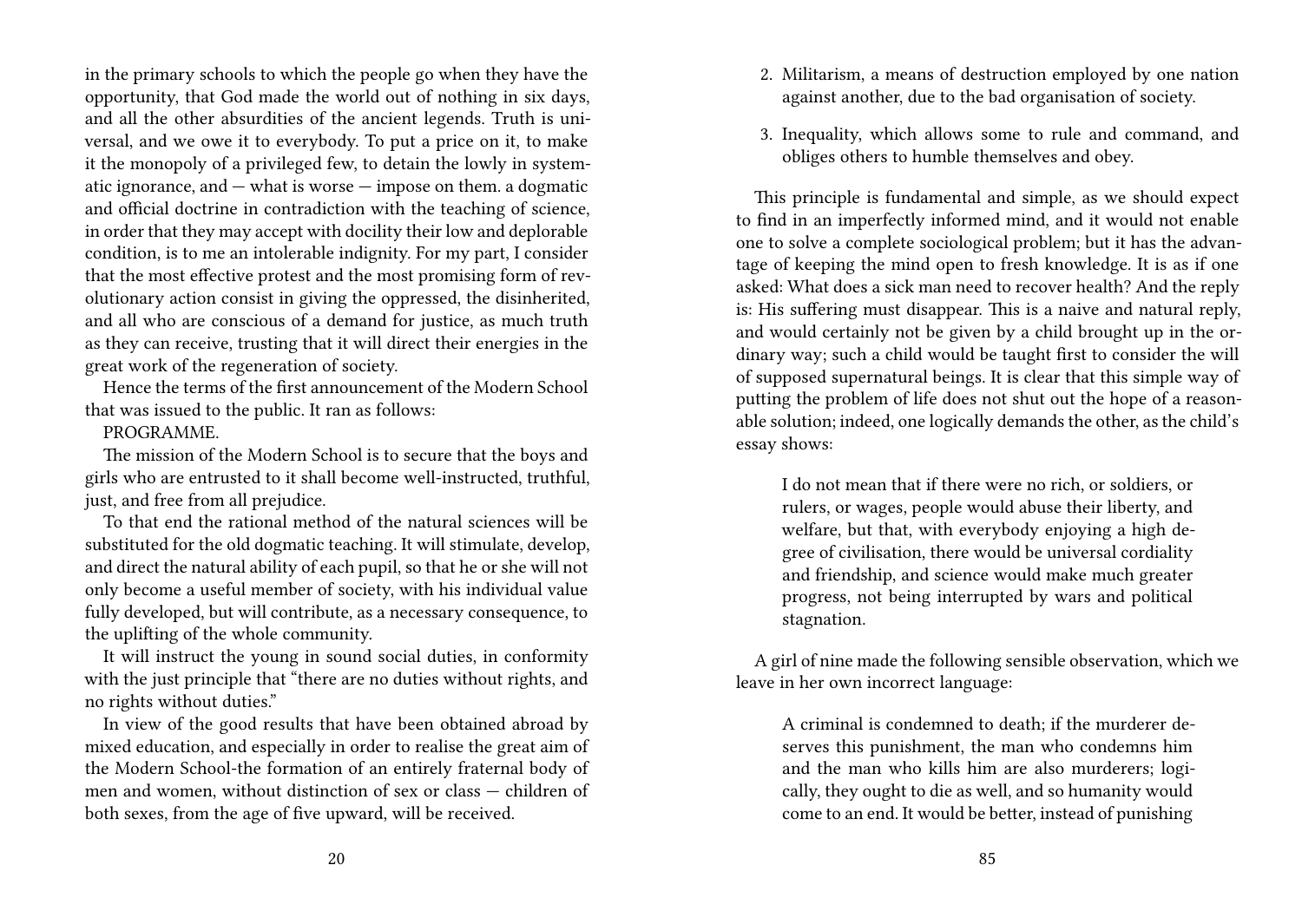## **Chapter XV. The Ingenuousness of the Child**

In the Bulletin of September 30, 1903, we published the work of the pupils in the various classes of the Modern School, which had been read on the closing day of the second scholastic year. In these writings, in which the children are requested to apply their dawning judgment to some particular subject, the influence of mind over the inexpert, ingenuous reasoning power, inspired by the sentiment of justice, is more apparent than the observance of rules. The judgments are not perfect from the logical point of view, only because the child has not the knowledge necessary for the formation of a perfectly sound opinion. This is the opposite of what we usually find, as opinions are generally founded only on prejudice arising from traditions, interests, and dogmas.

A boy of twelve, for instance, gave the following principle for judging the value of nations:

To be called civilised, a nation or State must be free from the following

Let me interrupt for a moment to point out that the young author identifies "civilised" with "just," and especially that, putting aside prejudice, he describes certain evils as curable, and regards the healing of them as an essential condition of justice. These evils are

1. The co-existence of poor and rich, and the resultant exploitation.

For the further development of its work, the Modern School will be opened on Sunday mornings when there will be classes on the sufferings of mankind throughout the Course of history, and on the men and women who have distinguished themselves in science, art, or the light for progress. The parents of the children may attend these classes.

In the hope that the intellectual work of the Modern School will be fruitful, we have, besides securing hygienic conditions In the institution and its dependencies, arranged to have a medical inspection of children at their entrance into the school. The result of this will be communicated to the parents if it is deemed necessary; and others will be held periodically, in order to prevent the spread of contagious diseases during tile school hours.

During the week which preceded the opening of the Modern School I invited the representatives of the press to visit the institution and make it known, and some of the journals inserted appreciative notices of the work. It may be of historical interest to quote a few paragraphs from El Diluvio: The future is budding in the school. To build on any other foundation is to build on sand. Unhappily, the school may serve either the purposes of tyranny or the cause of liberty, and may thus serve either barbarism or civilisation.

We are therefore pleased to see certain patriots and humanitarians, who grasp the transcendent importance of this social function, which our Govern ment systematically overlooks, hasten to meet this pressing need by founding a Modern School; a school which will not seek to promote the interests of sect and to move in the old ruts, as has been done hitherto, but will create an intellectual environment in which the new generation will absorb the ideas and the impulses which the stream of progress unceasingly brings.

This end can only be attained by private enterprise. Our existing institutions, tainted with all the vices of the past and weakened by all the trivialities of the present, cannot discharge this useful function. It is reserved for men of noble mind and unselfish feeling to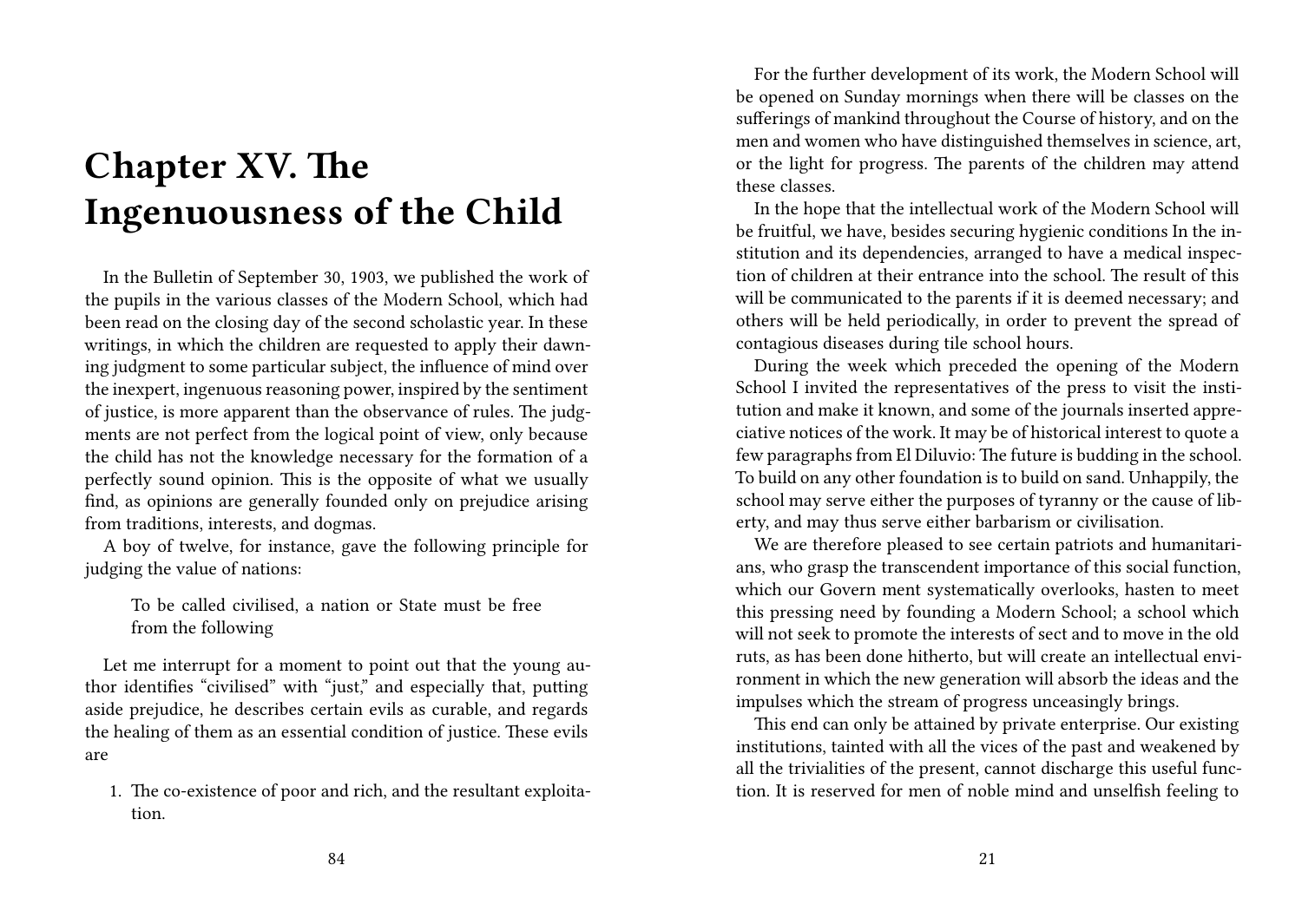open up the new path by which succeeding generations will rise to higher destinies.

This has been done, or will be done, by the founders of the modest Modern School which we have visited at the courteous invitation of its directors and those who are in its development. This school is not a commercial enterprise, like most scholastic institutions, but a pædagogical experiment of which only one other specimen exists in Spain (the Free Institution of Education at Madrid).

Sr. Salas Anton brilliantly expounded the programme of the school to the small audience of journalists and others who attended the modest opening-festival, and descanted on the design of educating children in the whole truth and nothing but the truth, or what is proved to be such. If is chief theme was that the founders do not propose to add one more to the number of what are known as "Lay Schools," with their impassioned dogmatism, but a serene observatory, open to the four winds of heaven, with no cloud darkening the horizon and interposing between the light and the mind of man.

### **List of the pupils in the modern school during the first three years.**

|                      | MONTGISIS.                 |    |    | Boys. |    |    | TOTALS. |                  |                  |
|----------------------|----------------------------|----|----|-------|----|----|---------|------------------|------------------|
|                      | $1^{\overline{\text{st}}}$ |    |    |       |    |    |         |                  |                  |
| year.                | $2^{\text{nd}}$            |    |    |       |    |    |         |                  |                  |
| year.                | $3^{\text{rd}}$            |    |    |       |    |    |         |                  |                  |
| year.                | $1^{\text{st}}$            |    |    |       |    |    |         |                  |                  |
| year.                | 2 <sup>nd</sup>            |    |    |       |    |    |         |                  |                  |
| year.                | $3^{\text{rd}}$            |    |    |       |    |    |         |                  |                  |
| year.                | 1 <sup>st</sup>            |    |    |       |    |    |         |                  |                  |
| year.                | 2 <sup>nd</sup>            |    |    |       |    |    |         |                  |                  |
| year.                | $3^{\text{rd}}$            |    |    |       |    |    |         |                  |                  |
| year.                |                            |    |    |       |    |    |         |                  |                  |
| Opening              |                            |    |    | 18    |    |    | 30      | $\boldsymbol{0}$ | $\boldsymbol{0}$ |
| Day                  |                            |    |    |       |    |    |         |                  |                  |
| September            |                            | 23 | 24 | 23    | 40 | 40 | 39      | 63               | 64               |
| October <sup>8</sup> |                            | 28 | 43 | 25    | 40 | 59 | 43      | 68               | 102              |
| Novembler            |                            | 31 | 44 | 29    | 40 | 59 | 50      | 71               | 103              |
| December             |                            | 31 | 45 | 30    | 40 | 59 | 52      | 71               | 104              |
| Januar <sup>22</sup> |                            | 31 | 47 | 32    | 44 | 60 | 54      | 75               | 107              |
| Februar <sup>9</sup> |                            | 31 | 47 | 32    | 48 | 61 | 55      | 79               | 108              |
| March <sub>25</sub>  |                            | 33 | 49 | 34    | 47 | 61 | 59      | 80               | 110              |
| April                | 26                         | 32 | 50 | 37    | 48 | 61 | 63      | 80               | 111              |
| May                  | 30                         | 33 | 51 | 38    | 48 | 62 | 68      | 81               | 113              |
| June                 | 32                         | 34 | 51 | 38    | 48 | 63 | 70      | 82               | 114              |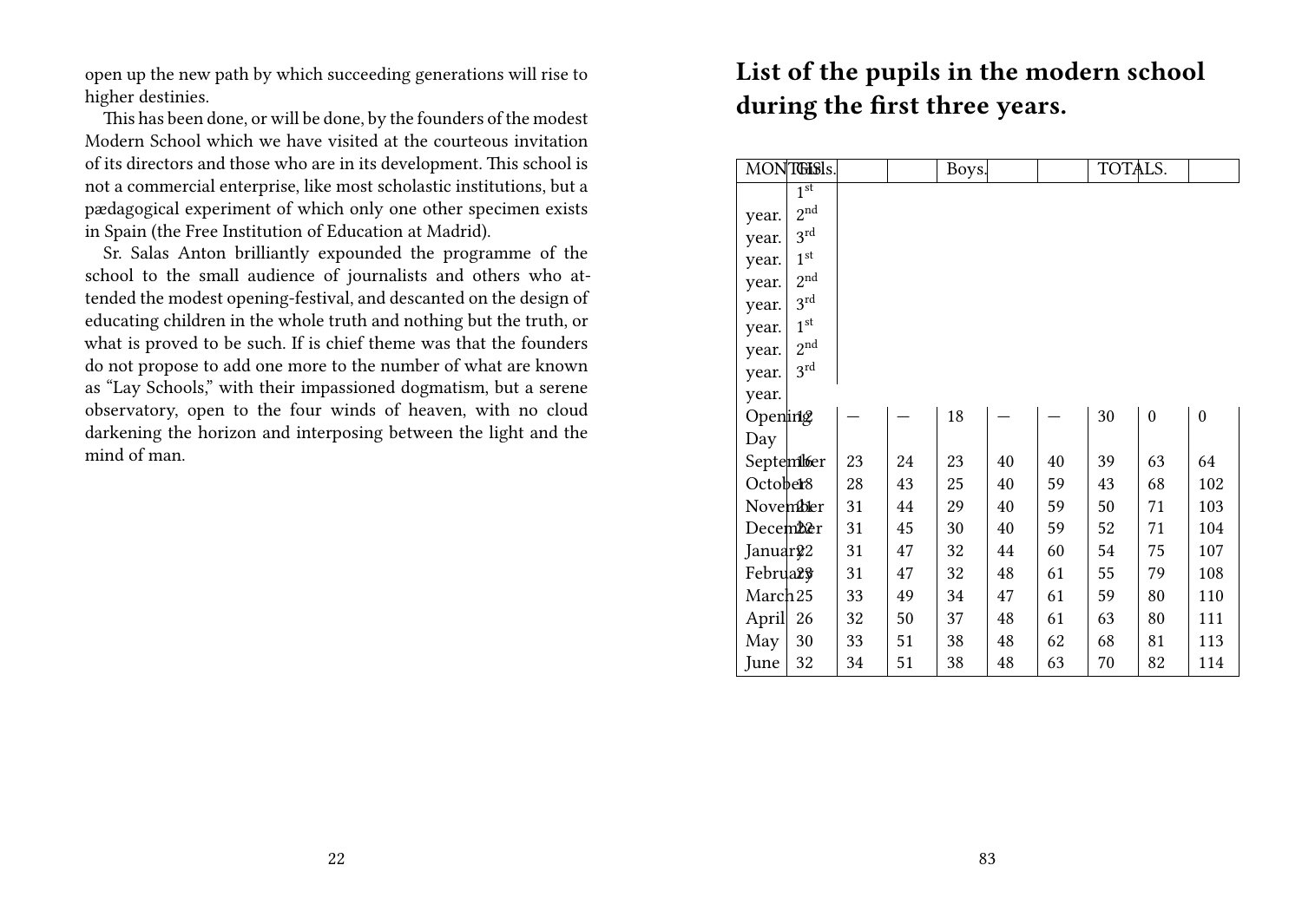who, by means of observation and experiment, have discredited the supposed revelation, and tell us the real nature of the universe, the earth, and life.

Against the evils engendered by generations sunk in ignorance and superstition, from which so many are now delivered, only to fall into an anti-social scepticism, the best remedy, without excluding others, is to instruct the rising generation in purely humanist principles and in the positive and rational knowledge provided by science. Women educated thus will be mothers in the true sense of the word, not transmitters of traditional superstitions; they will teach their children integrity of life, the dignity of life, social solidarity, instead of a medley of outworn and sterile dogmas and submission to illegitimate hierarchies. Men thus emancipated from mystery, miracle, and distrust of themselves and their fellows, and convinced that they were born, not to die, as the wretched teaching of the mystics says, but to live, will hasten to bring about such social conditions as will give to life its greatest possible development. In this way, preserving the memory of former generations and other frames of mind as a lesson and a warning, we will once for all close the religious period, and enter definitely into that of reason and nature.

In June, 1904, the *Bulletin* published the following figures in regard to the attendance at school. At that time the publications of the Modern School were in use in thirty-two other schools throughout the country, and its influence was thus felt in Seville and Malaga, Tarragona and Cordova, and other towns, as well as Barcelona and the vicinity. The number of scholars in our schools was also steadily rising, as the following table shows:

### **Chapter IV. The Early Programme**

The time had come to think of the inauguration of the Modern School. Some time previously I had invited a number of gentlemen of great distinction and of progressive sentiments to assist me with their advice and form a kind of Committee of Consultation. My intercourse with them at Barcelona was of great value to me, and many of them remained in permanent relation with me, for which I may express my gratitude. They were of opinion that the Modern School should be opened with some display — invitation-cards, a circular to the press, a large hall, music, and oratorical addresses by distinguished Liberal politicians. It would have been easy to do this, and we would have attracted an audience of hundreds of people who would have applauded with that momentary enthusiasm which characterises our public functions. But I was not seduced by the idea. As a Positivist and an Idealist I was convinced that a simple modesty best befitted the inauguration of a work of reform. Any other method seemed to me disingenuous a concession to enervating conventions and to the very evil which I was setting out to reform. The proposal of the Committee was, therefore, repugnant to my conscience and my sentiments, and I was, in that and all other things relating to the Modern School, the executive power.

In the first number of the *Bulletin of the Modern School*, issued on October 30, 1901, I gave a general exposition of the fundamental principles of the School, which I may repeat here.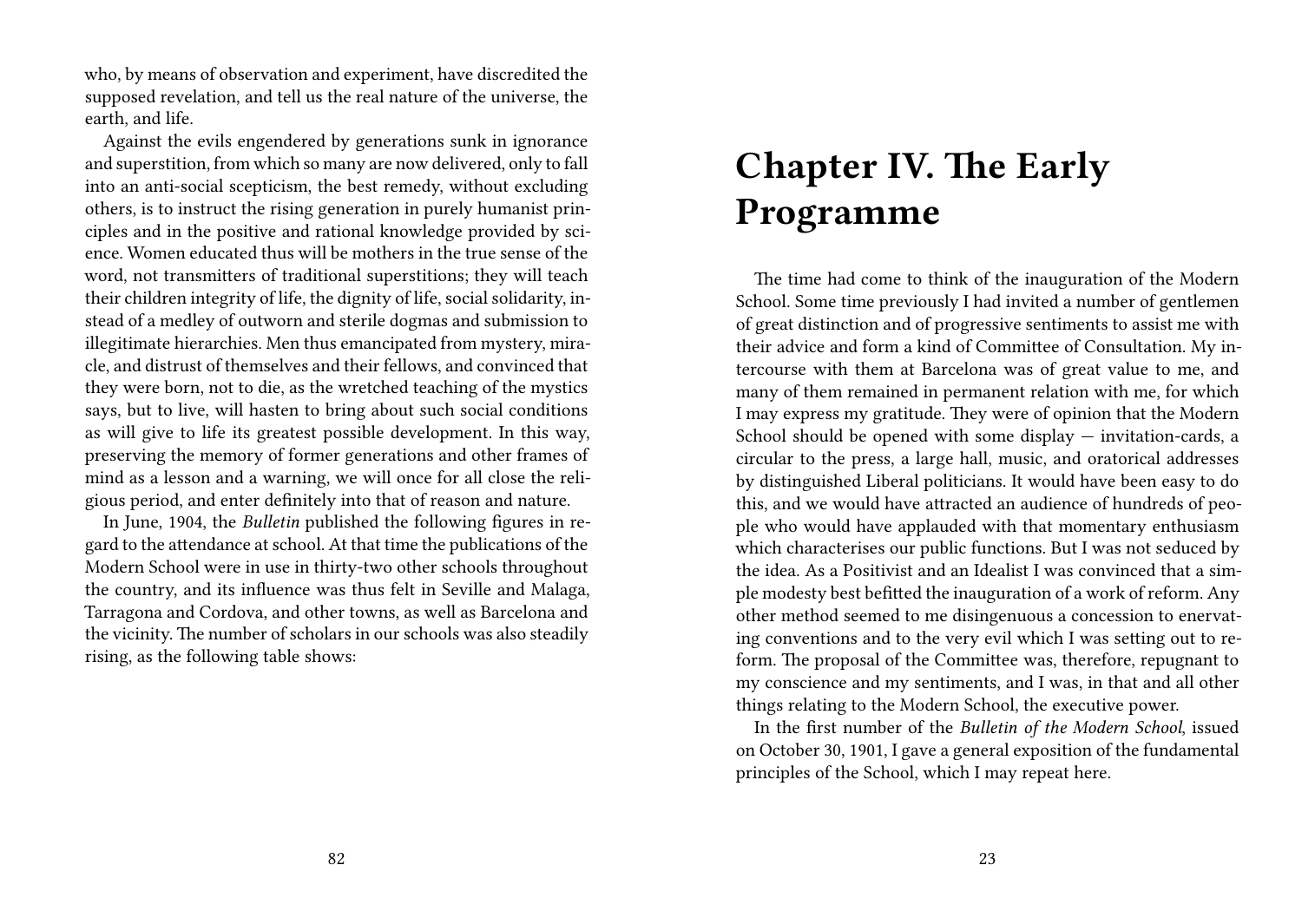Those imaginary products of the mind, *a priori* ideas, and all the absurd and fantastical fictions hitherto regarded as truth and imposed its directive principles of human conduct have for some time past incurred the condemnation of reason and the resentment of conscience. The sun no longer merely touches the tips of the mountains; it floods the valleys, and we enjoy the light of noon. Science is no longer the patrimony of a small group of privileged individuals; its beneficent rays more or less consciously penetrate every rank of society. On all sides traditional errors are being dispelled by it; by the confident procedure of experience and observation it enables us to attain accurate knowledge and criteria in regard to natural objects and the laws which govern them. With indisputable authority it bids men lay aside for ever their exclusivisms and privileges, and it offers itself as the controlling principle Of human life, seeking to imbue all with a common sentiment of humanity. Relying on modest resources, but with a robust and rational faith and a spirit that will not easily be intimidated, whatever obstacles arise in our path, we have founded the Modern School. Its aim is to convey, without concession to traditional methods, an education based on the natural sciences. This new method, though the only sound and positive method, has spread throughout the civilised world, and has innumerable supporters of intellectual distinction and lofty principles. We are aware how many enemies there are about us. We are conscious of the innumerable prejudices which oppress the social conscience of our country. This is the outcome of a medieval, subjective, dogmatic education, which makes ridiculous pretensions to the possession of an infallible criterion. We are further aware that, in

properly speaking, gaseous — being, yet makes him think, speak, and act in human fashion; it offers us the paradoxical picture of a gaseous vertebrate.

3. The *anthropolatric* dogma naturally results from this comparison of the activity of God and man; it ends in the apotheosis of human nature. A further result is the belief in the personal immortality of the soul, and the dualistic dogma of the twofold nature of man, whose "immortal" soul is conceived as the temporary inhabitant of a mortal frame. Thus these three anthropistic dogmas, variously adapted to the respective professions of the different religions, came at length to be vested with extraordinary importance, and proved to be the source of the most dangerous errors.<sup>2</sup>

In face of this antagonism, maintained by ignorance and selfinterest, positive education, which proposes to teach truths that issue in practical justice, must arrange and systematise the established results of natural research, communicate them to children, and thus prepare the way for a more equitable state of society, in which, as an exact expression of sociology, it must work for the benefit of all as well as of the individual. Moses, or whoever was the author of *Genesis*, and all the dogmatisers, with their six days of creation out of nothing after the Creator has passed an eternity in doing nothing, must give place to Copernicus, who showed the revolution of the planets round the sun; to Galileo, who proclaimed that the sun, not the earth, is the centre of the planetary universe; to Columbus and others who, believing the earth to be a sphere, set out in search of other peoples, and gave a practical basis to the doctrine of human brotherhood; to Linnaeus and Cuvier, the founders of natural history; to Laplace, the inventor of the established cosmogony; to Darwin, the author of the evolutionary doctrine, which explains the formation of species by natural selection; and to all

<sup>2</sup> Haeckel's *Riddle of the Universe*, Chap. 1.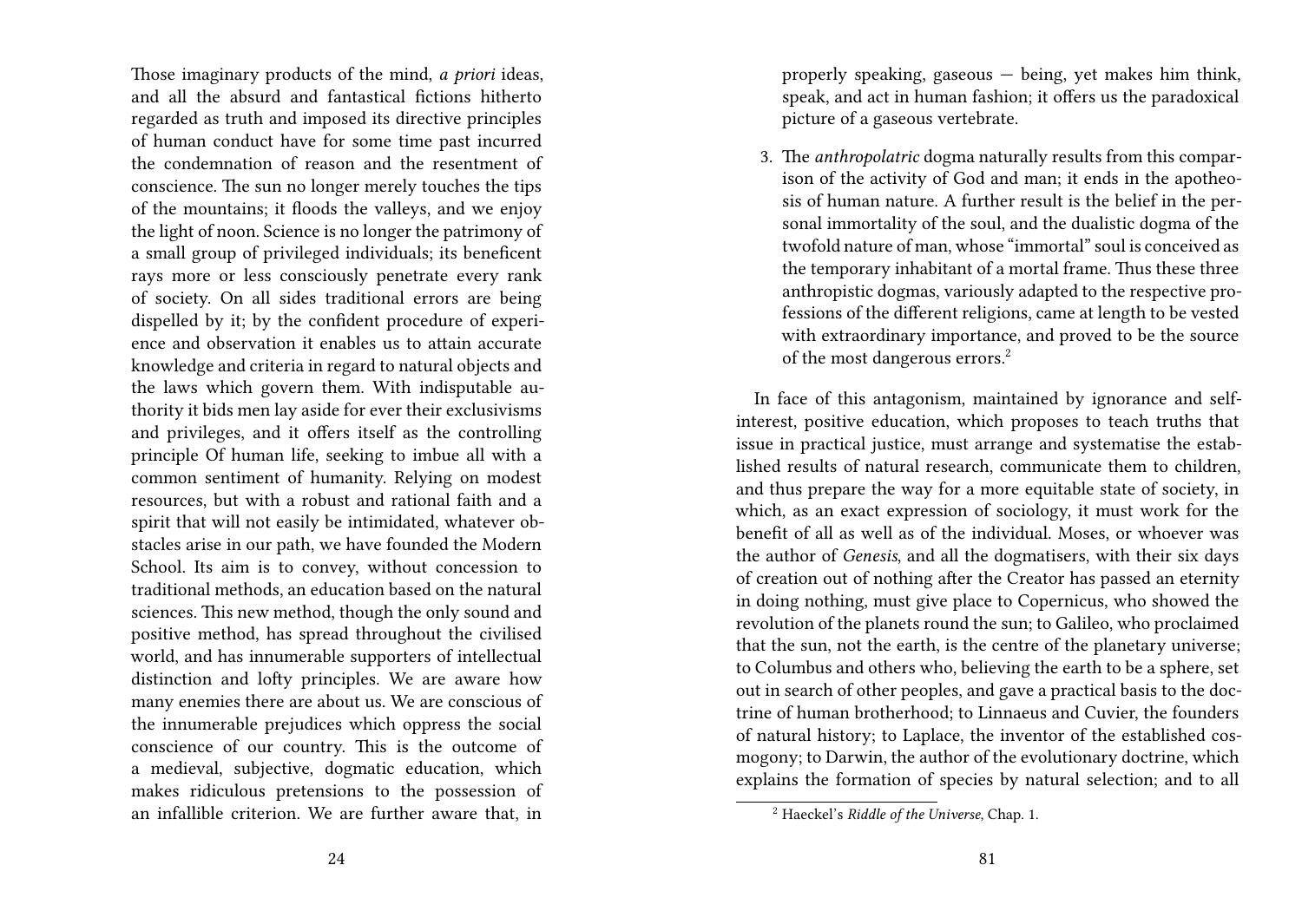#### **Anthropism.**

One of the main supports of the reactionary system is what we may call "anthropism." I designate by this term that powerful and world-wide group of erroneous opinions which opposes the human organism to the whole of the rest of nature, and represents it as the preordained end of organic creation, an entity essentially distinct from it, a god-like being. Closer examination of this group of ideas shows it to be made up of three different dogmas, which we may distinguish as the *anthropocentric*, the *anthropomorphic* and the *anthropolatrous*.

- 1. The *anthropocentric* dogma culminates in the idea that man is the preordained centre and aim of all terrestrial life-or, in a wider sense, of the whole universe. As this error is extremely conducive to man's interest, and as it is intimately connected with the creation-myth of the three great Mediterranean religions, and with the dogmas of the Mosaic, Christian, and Mohammedan theologies, it still dominates the greater part of the civilised world.
- 2. The *anthropomorphic* dogma, also, is connected with the creation-myth of the three aforesaid religions and of many others. It likens the creation and control of the world by God to the artificial creation of an able engineer or mechanic, and to the administration of a wise ruler. God, as creator, sustainer, and ruler of the world, is thus represented after a purely human fashion in his thought and work. Hence it follows that man in turn is god-like. "God made man to his own image and likeness." The older, naive theology is pure "homotheism," attributing human shape, flesh, and blood to the gods. It is more intelligible than the modern mystic theosophy which adores a personal God as an invisible —

This does not mean that we will leave the child, at the very outset of its education, to form its own ideas. The Socratic procedure is wrong, if it is taken too literally. The very constitution of the mind, at the commencement of its development, demands that at this stage the child shall be receptive. The teacher must implant the germs of ideas. These will, when age and strength invigorate the brain, bring forth corresponding flowers and fruit, in accordance with the degree of initiative and the characteristic features of the pupil's mind.

On the other hand, we may say that we regard as absurd the widespread notion that an education based on natural science stunts the organ of the idealist faculty. We are convinced that the contrary is true. What science does is to correct and direct it, and give it a wholesome sense of reality. The work of man's cerebral energy Is to create the *ideal*, with the aid of art and philosophy. But in order that the ideal shall not degenerate into fables, or mystic and unsubstantial dreams, and

virtue of the law of heredity, strengthened by the influences of the environment, the tendencies which are connatural and spontaneous in the young child are still more pronounced in adolescence. The struggle will be severe, the work difficult; but with a constant and unwavering will, the sole providence of the moral world, we are confident that we will win the victory to which we aspire. We will develop living brains, capable of reacting on our instruction. We will take care that the minds of our pupils will sustain, when they leave the control of their teachers, a stern hostility to prejudice; that they will be solid minds, capable of forming their own rational convictions on every subject.

the Academy.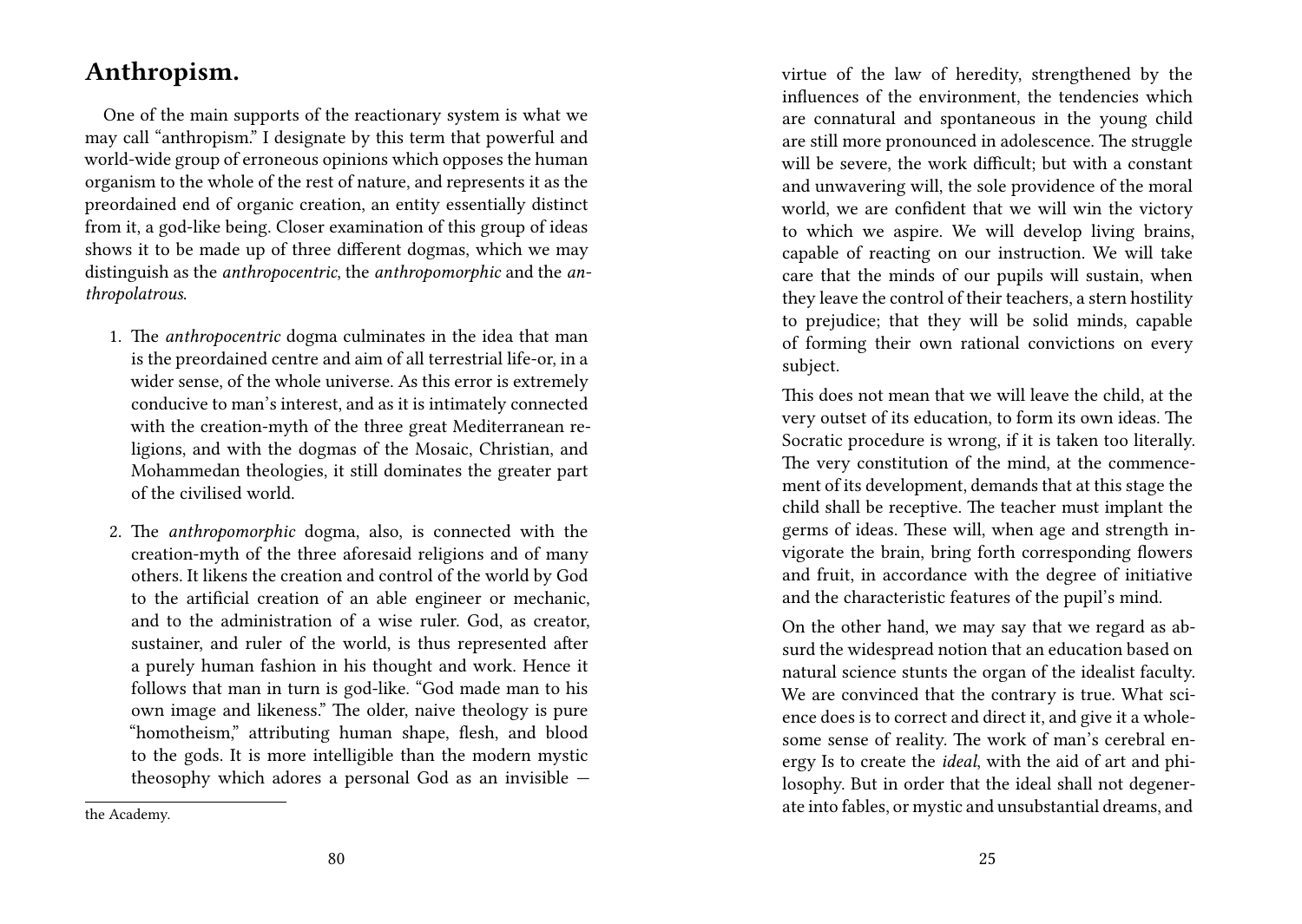the structure be not built on sand, it is absolutely necessary to give it a secure and unshakable foundation in the exact and positive teaching of the natural sciences.

Moreover, the education of a man does not consist merely in the training of his intelligence, without having regard to the heart and the will. Man is a complete and unified whole, in spite of the variety of his functions. lie presents various facets, but is at the bottom a single energy, which sees, loves, and applies a will to the prosecution of what lie has conceived or affected. It is a morbid condition, an infringement of the laws of the human organism, to establish an abyss where there ought to be a sane and harmonious continuity. The divorce between thought and will is an unhappy feature of our time. To what fatal consequences it has led ! We need only refer to our political leaders and to the various orders of social life; they are deeply infected with this pernicious dualism. Many of them are assuredly powerful enough in respect of their mental faculties, and have an abundance of ideas; but they lack a sound orientation and the fine thoughts which science applies to the life of individuals and of peoples. Their restless egoism and the wish to accommodate their relatives, together with their leaven Of traditional sentiments, form all impermeable barrier round their hearts and prevent the infiltration Of progressive Ideas, and the formation of that sap of sentiment which is the Impelling and determining power in the conduct of man. Hence the attempt to obstruct progress and put obstacles in the way of new Ideas; hence, as a result Of these attempts, the skepticism Of multitudes, the death of nations, and the inevitable despair of the oppressed.

a funeral chant. *Genesis* is as beautiful as the fresh breeze which sweeps over the world; as the first dawn of light in the heavens; as the first flower that opens in the meadows; as the first word of love spoken by men; as the first appearance of the sun in the east. *Revelation* is as sad as the last palpitation of nature; as the last ray of the sun; as the last breath of a dying man. And between the funeral chant and the idyll there pass in succession before the eyes of God all generations and all peoples. The tribes and the patriarchs go by; the republics and the magistrates; the monarchies and their kings; the empires and their emperors. Babylon and all its abominations go by; Nineveh and all its pomps; Memphis and its priests; Jerusalem and its prophets and temple; Athens and its arts and heroes; Rome and its diadem of conqueror of the world. Nothing lasts but God; all else passes and dies, like the froth that tips the wave.

A prodigious book, which mankind began to read three and thirty centuries ago, and of which, if it read all day and night, it would not exhaust the wealth. A prodigious book in which all was calculated before the science of arithmetic was invented; in which the origin of language is told without any knowledge of philology; in which the revolutions of the stars are described without any knowledge of astronomy; in which history is recorded without any documents of history; in which the laws of nature are unveiled without any knowledge of physics. A prodigious book, that sees everything and knows everything; that knows the thoughts hidden in the hearts of men and those in the mind of God; that sees what is happening in the abysses of the sea and in the bowels of the earth; that records or foretells all the catastrophes of nations, and in which are accumulated all the treasures of mercy, of justice, and of vengeance. A hook, in fine, which, when the heavens are folded like a gigantic fan, and the earth sinks, and the sun withdraws its light, and the stars are extinguished, will remain with God, because it is his eternal word, echoing for ever in the heights.<sup>1</sup>

 $^{\rm 1}$  Extract from a speech delivered by Donoso Cortes at his admission into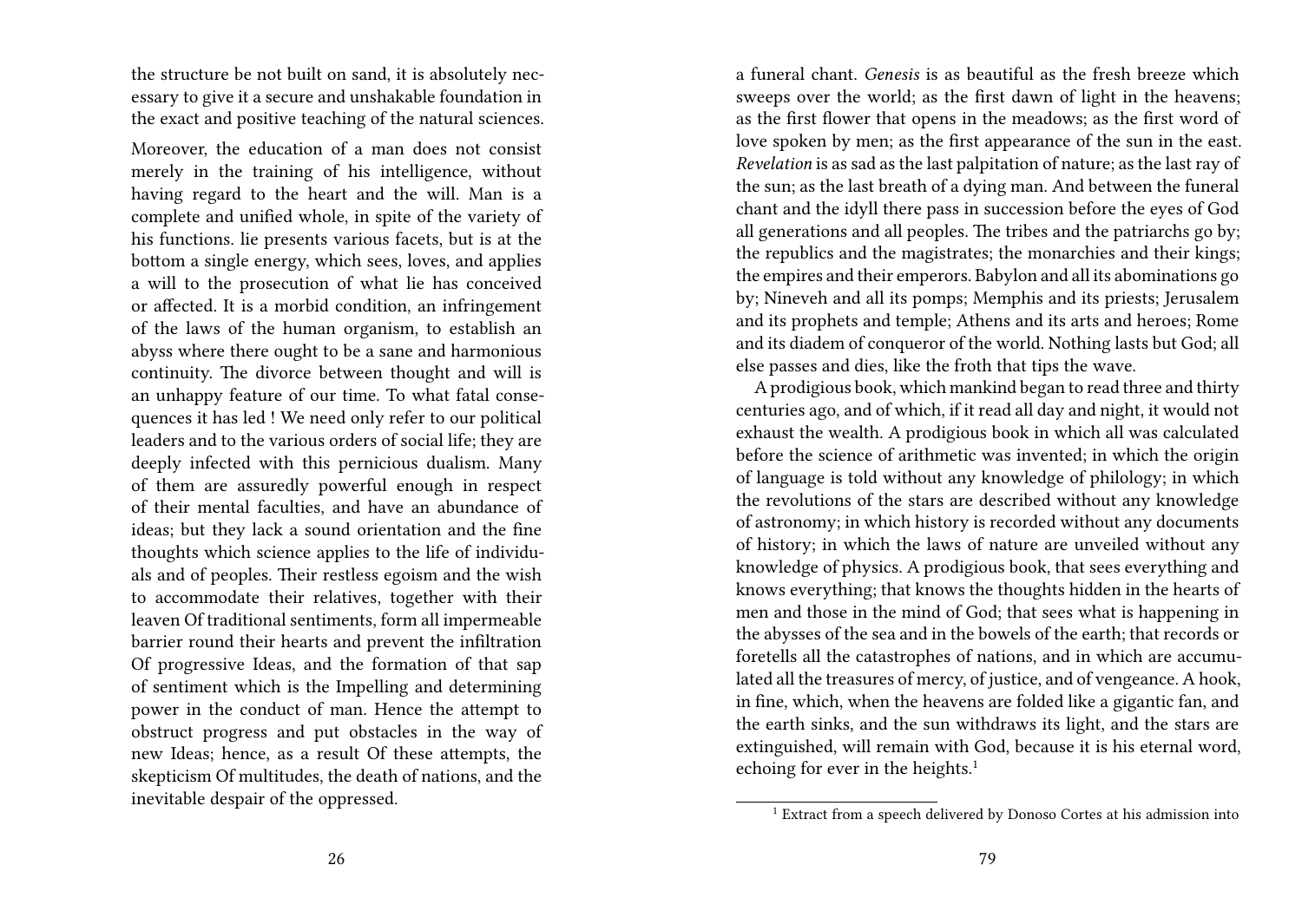This element of immobility gives the ancient errors the character of sacred beliefs, invests them with great prestige and a dogmatic authority, and arouses conflicts and disturbances which deprive scientific truths of their due efficacy or keep them in suspense. Instead of being enabled to illumine the minds of all and realise themselves in institutions and customs of general utility, they are unhappily restricted to the sphere of a privileged few. The effect is that, as in the days of the Egyptian theocracy, there is an estoeric doctrine for the cultivated and an exoteric doctrine for the lower classes — the classes destined to labour, defence, and misery.

On this account we set aside the mystic and mythical doctrine, the domination and spread of which only befits the earlier ages of human history, and embrace scientific teaching, according to its evidence. This is at present restricted to the narrow sphere of the intellectuals, or is at the most accepted in secret by certain hypocrites who, so that their position may not be endangered, make a public profession of the contrary. Nothing could make this absurd atagonism clearer than the following parallel, in which we see the contrast between the imaginative dreams of the ignorant believer and the rational simplicity of the scientist:

#### **The Bible.**

The Bible contains the annals Of the heavens, the earth, and the human race; like the Deity himself, It contains all that was, is, and will be. On its first page we read of the beginning of time and of things, and on its last page the end of time and of things. It begins with *Genesis*, which is an idyll, and ends with *Revelation,* which is

We regard It as one of the first principles of our pædagogical mission that there is no such duality of character in any Individual one which sees and appreciates truth and goodness, and one which follows evil. And, since we take natural science as our guide in education, a further consequence will be recognised; we shall endeavour to secure that the intellectual impressions which Science conveys to the pupil be converted into the sap of sentiment and Shall be Intensely loved. When sentiment is strong it penetrates and diffuses itself through the deepest recesses of a man's being, pervading and giving a special colour to his character.

And as a man's conduct must revolve within the circle Of his character, it follows that a youth educated In the manner we have indicated will, when he comes to rule himself, recognise science as the one helpful master Of his life.

The school was opened on September 8, 1901 with thirty pupils twelve girls and eighteen boys.These sufficed for the purpose Of our experiment, and we had no intention of increasing the number for a time, so that we might keep a more effective watch on the pupils. The enemies of the new school would take the first opportunity to criticise our work in co-educating boys and girls.

The people present at the opening were partly attracted by the notices of our work published in the press, and partly consisted of the parents of the

pupils and delegates of various working-class societies who had been invited oil account of their assistance to me. I was supported in the chair by the teachers and the Committee of Consultation, two of whom expounded the system and aim of the school. In this quiet fashion we inaugurated a work that was destined to last. We created the Modern, Scientific, and Rational School, the fame of which soon spread in Europe and America. Time may witness a change of its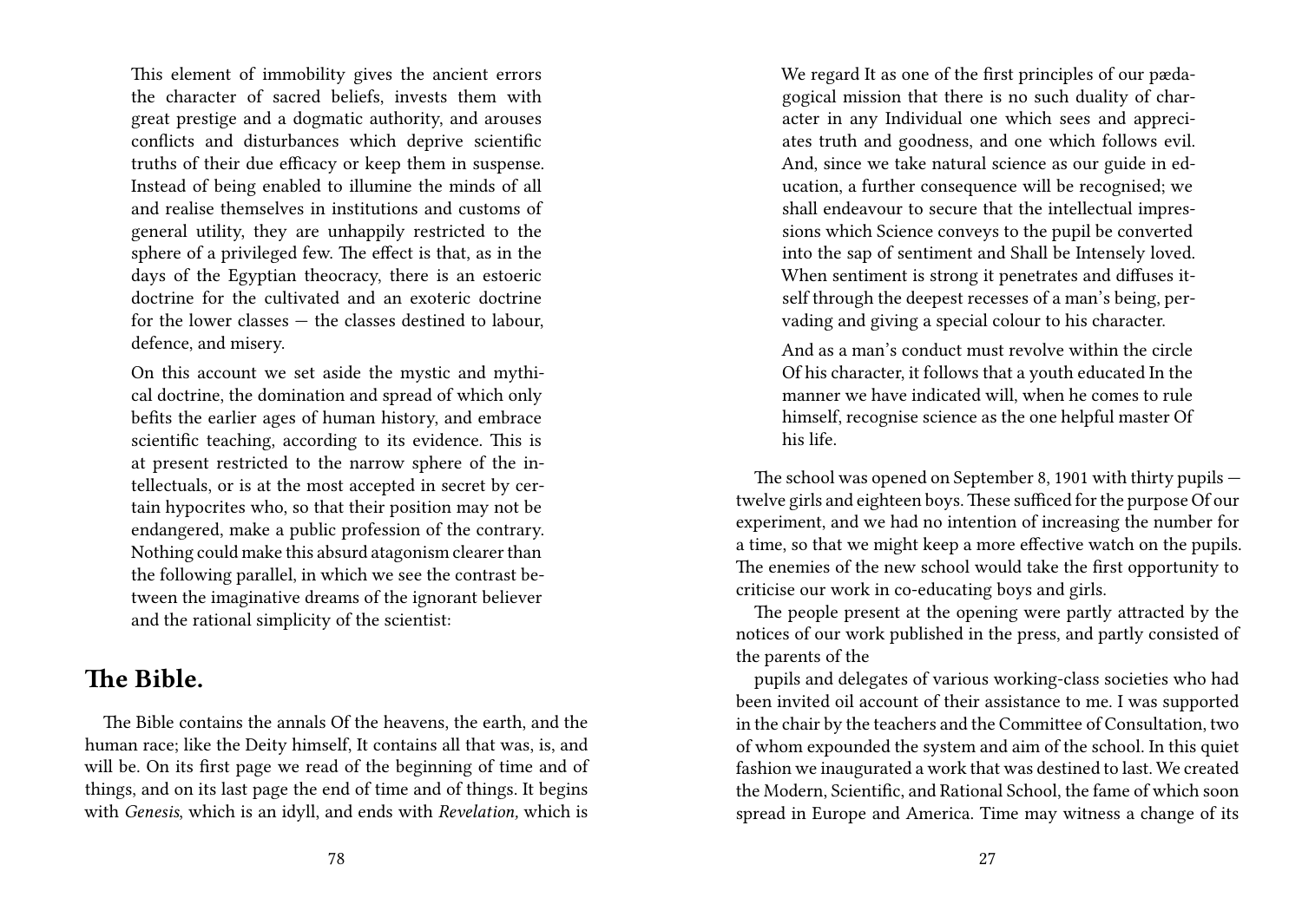name -the "Modern" School — but the description "scientific and rational" will be more and more fully vindicated.

services of Dr. de Buen and Dr. Vargas. They will lecture on alternate Sundays, from eleven to twelve, on their respective subjects in the school-room. These lectures will complete and further explain the classes in science held during the week.

It remains only to say that, always solicitous for the success of our work of reform, we have enriched our scholastic material by the acquisition of new collections which will at once assist the understanding and give an attractiveness to scientific knowledge; and that, as our rooms are now not large enough for the pupils, we have acquired other premises in order to have more room and give a favourable reply to the petitions for admission which we have received.

The publication of this programme attracted the attention of the reactionary press, as I said. In order to give them a proof of the logical strength of the position of the Modern School, I inserted the following article in the *Bulletin*:

Modern pedagogy, relieved of traditions and conventions, must raise itself to the height of the rational conception of man, the actual state of knowledge, and the consequent ideal of mankind. If from any cause whatever a different tendency is given to education, and the master does not do his duty, it would be just to describe him as an impostor; education must not be a means of dominating men for the advantage of their rulers. Unhappily, this is exactly what happens. Society is organised, not in response to a general need and for the realisation of an ideal, but as an institution with a strong determination to maintain its primitive forms, defending them vigorously against every reform, however reasonable it may be.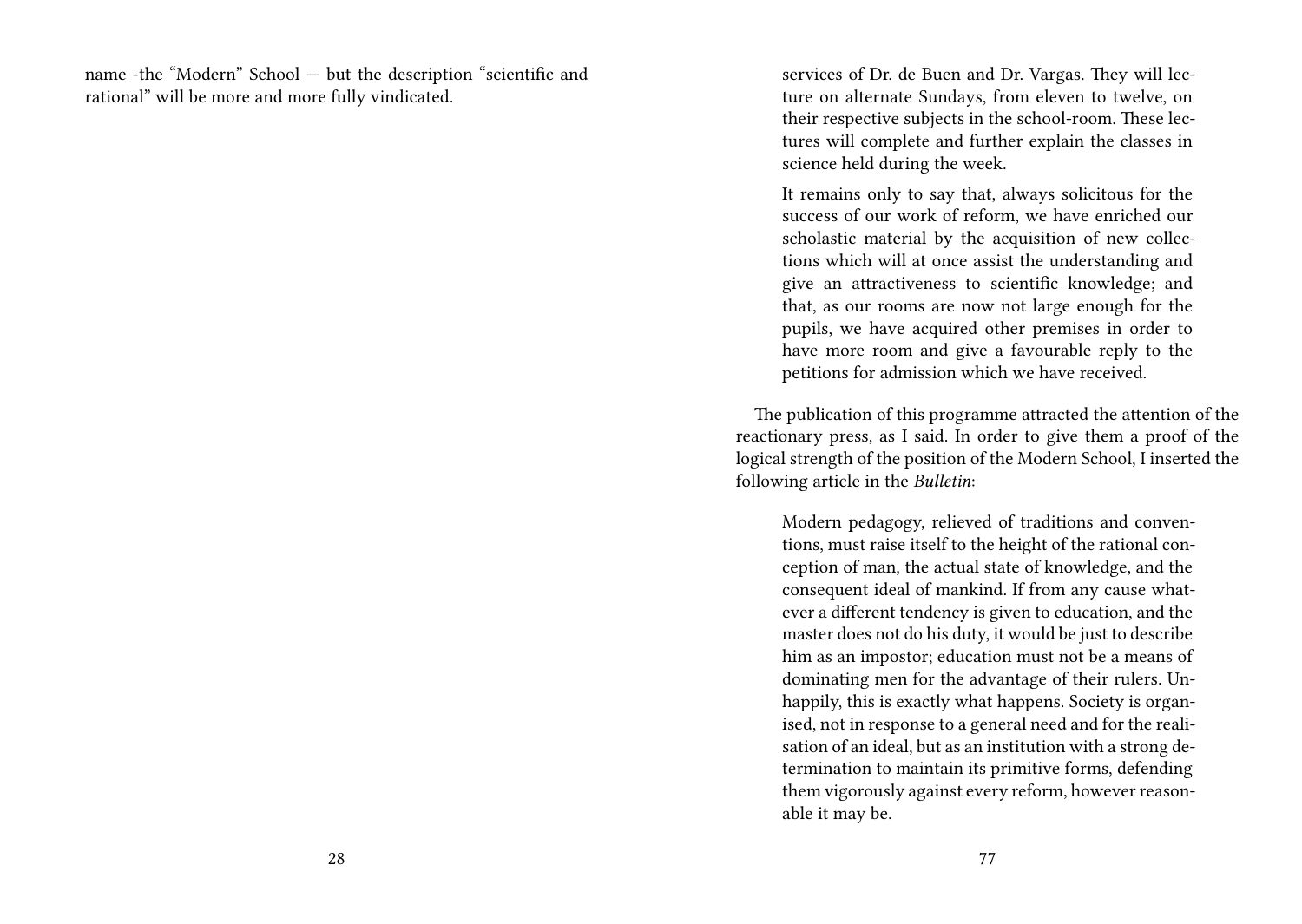# **Chapter XIV. A Defensive Chapter**

Our programme for the third scholastic year (1903–4) was as follows:

To promote the progressive evolution of childhood by avoiding all anachronistic practices, which are merely obstacles placed by the past to any real advance towards the future, is, in sum, the predominant aim of the Modern School. Neither dogmas nor systems, moulds which confine vitality to the narrow exigencies of a transitory form of society, will be taught. Only solutions approved by the facts, theories accepted by reason, and truths confirmed by evidence, shall be included in our lessons, so that each mind shall be trained to control a will, and truths shall irradiate the intelligence, and, when applied in practice, benefit the whole of humanity without any unworthy and disgraceful exclusiveness.

Two years of success are a sufficient guarantee to us. They prove, in the first place, the excellence of mixed education, the brilliant result — the triumph, we would almost say — of an elementary common sense over prejudice and tradition. As we think it advisable, especially that the child may know what is happening about it, that physical and natural science and hygiene should be taught, the Modern School will continue to have the

## **Chapter V. The Co-education of the Sexes**

The most important point in our programme of rational education, in the view of the intellectual condition of the country, and the feature which was most likely to shock current prejudices and habits, was the co-education of boys and girls.

The idea was not absolutely new in Spain. As a result of necessity and of primitive conditions, there were villages in remote valleys and on the mountains where some good natured neighbour, or the priest or sacristan, used to teach the catechism, and sometimes elementary letters, to boys and girls in common. In fact, it is sometimes legally authorised, or at least tolerated, the means to pay both a master and a mistress. In such cases, either a master or a mistress gives common lessons to boys and girls, as I had myself seen in a village not far from Barcelona. In towns and cities, however, mixed education was not recognised. One read sometimes of the occurrence of it in foreign countries, but no one proposed to adopt it in Spain, where such a proposal would have been deemed an innovation of the most utopian character.

Knowing this, I refrained from making any public propaganda on the subject, and confirmed myself to private discussion with individuals. We asked every parent who wished to send a boy to the school if there were girls in the family, and it was necessary to explain to each the reasons for co-education. Wherever we did this, the result was satisfactory. If we had announced our intention publicly, it would have raised a storm of prejudice. there would have been a discussion in the press, conventional feeling would have been aroused,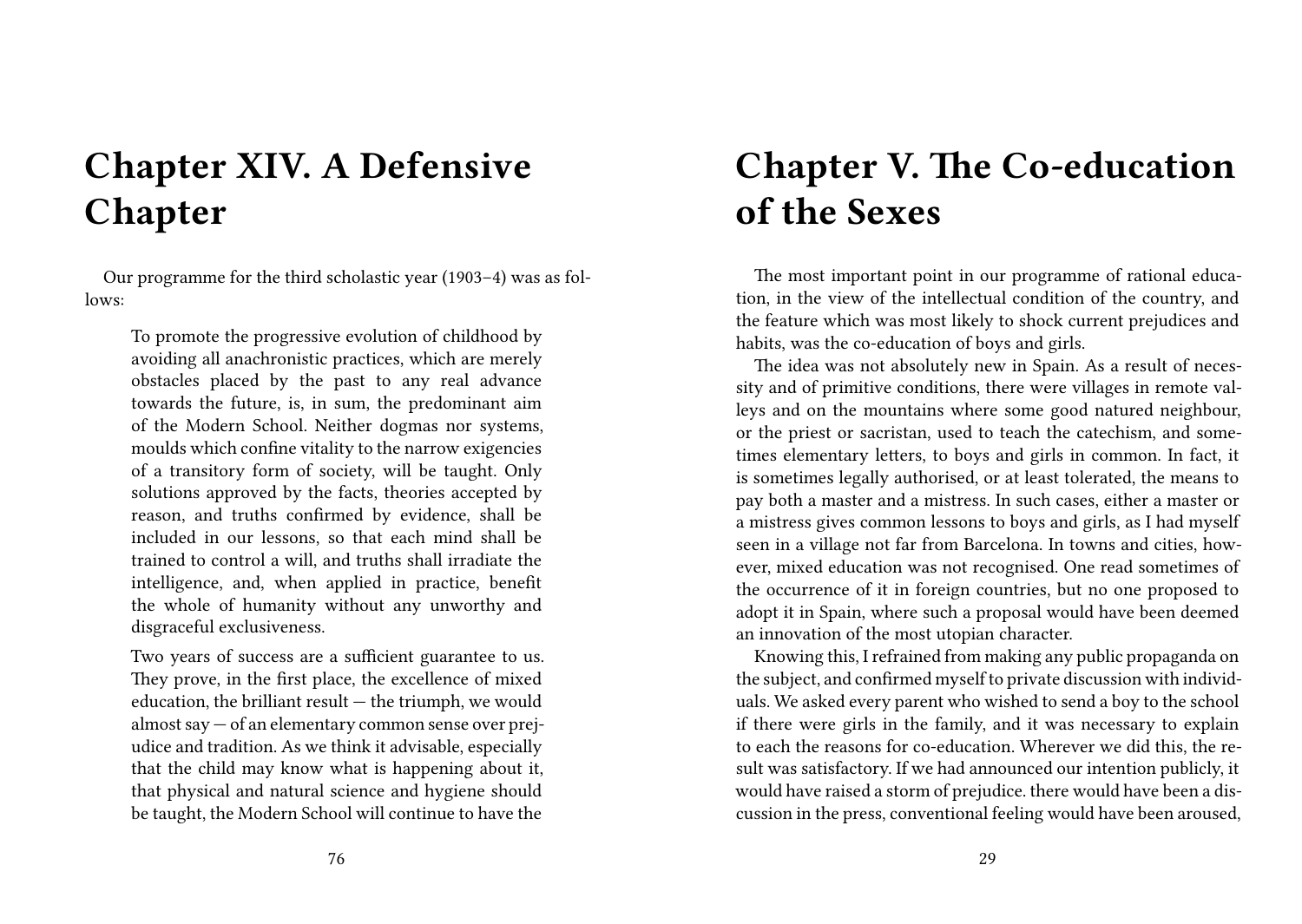and the fear of "what people would say" — that paralysing obstacle to good intentions — would have been stronger than reason. Our project would have proved exceedingly difficult, if not impossible. whereas, proceeding as we did, we were able to open with a sufficient number of boys and girls, and the number steadily increased, as the *Bulletin* of the school shows.

In my own mind, co-education was of vital importance. It was not merely and indispensable condition of realising what I regard as the ideal result of rational education; it was the ideal itself, initiating its life in the Modern School, developing a confidence of attaining our end. Natural science, philosophy, and history unite in teaching, in face of all prejudice to the contrary, that man and woman are two complementary aspects of human nature, and the failure to recognise this essential and important truth has had the most disastrous consequences.

In the second number of the *Bulletin*, therefore, I published a careful vindication of my ideas:

Mixed education (I said) is spreading among civilised nations. In many places it has already had excellent results. The principle of this new scheme of education is that children of both sexes shall receive the same lessons; that their minds shall be developed, their hearts purified and their wills strengthened in precisely the same manner; that the sexes Shall be III touch with each other from infancy so that. woman shall be, not in name only, but in reality mid truth, the companion of man.

A venerable institution which dominates the thoughts of our people declares, at one of the most solemn moments of life, when, with ceremonious pomp, man anti woman are united in matrimony, that woman is the companion of man. These are hollow words, void of Sense, without vital and rational significance in life, since what we witness in the Christian Church in Catholicism particularly, is the exact opposite of this idea. Not long ago it Christian woman of fine feeling and great sincerity complained bitterly of the moral debasement which is put upon her sex In the bosom of the Church "It

of the children, and expounded in the public lectures, had received the solemn sanction of the Hygienic Congress lately held at Brussels.

Going on to resume his lectures, and as a means of enforcing oral instruction by visual perception, he exhibited a series of lantern-slides illustrating various hygienic exercises, certain types of disease, unhealthy organs, etc., which the speaker explained in detail. An accident to the lantern interrupted the pictures; but the professor continued his explanations, speaking of the mischievous effects of corsets, the danger of microbic infection by trailing dresses or by children playing with soil, insanitary houses and workshops, etc., and promised to continue his medical explanation during the coming year.

The audience expressed its pleasure at the close of the meeting, and the sight of the great joy of the pupils was some consolation amid the hardships of the present, and a good augury for the future.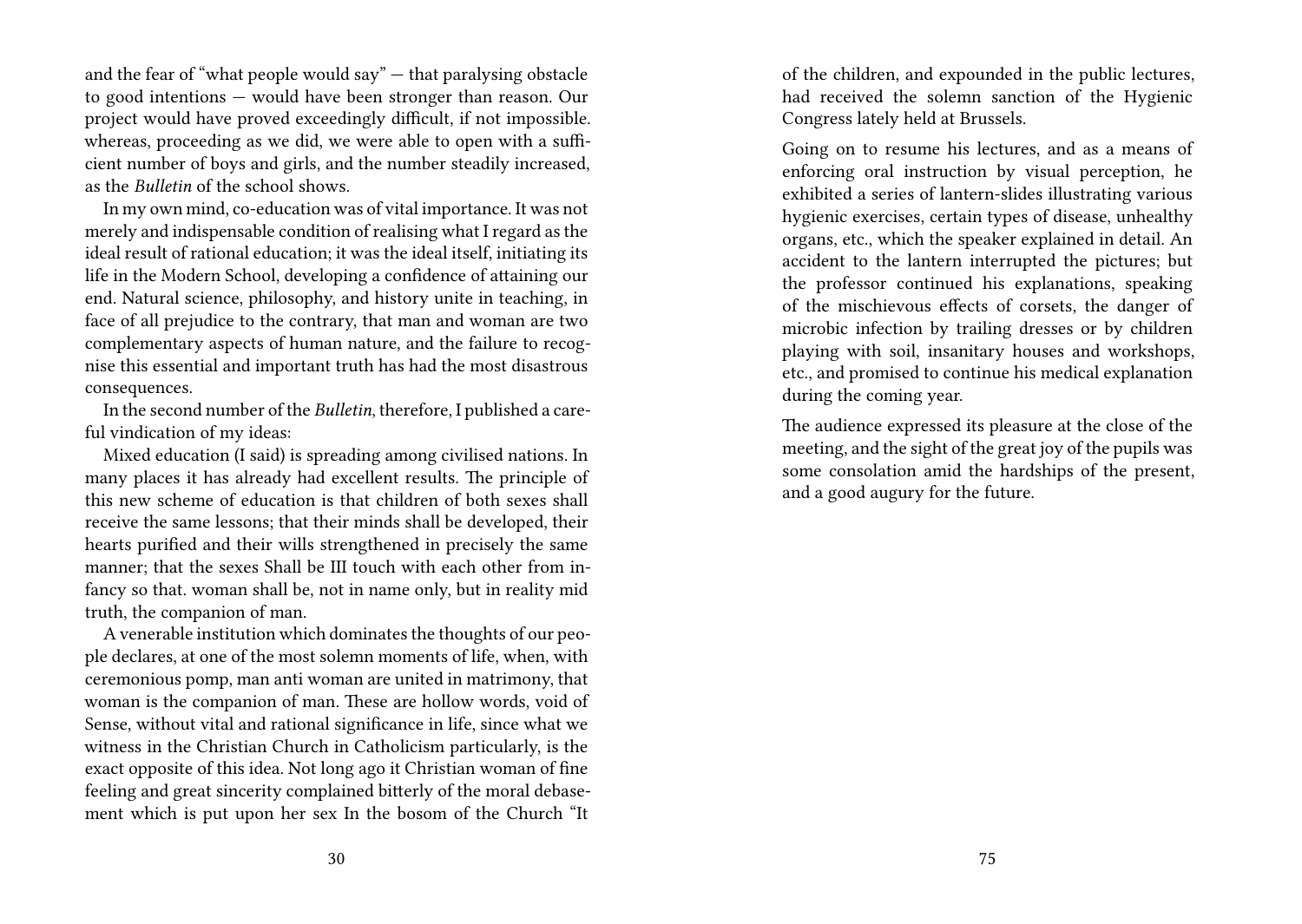Dr. de Buen congratulated us on the enlargement of the School, and supported its aims. Education should, he said, reflect nature, as knowledge can only consist in our perception of what actually exists. On the part of his children, who study at the School and live in the neighbourhood, he paid a tribute to the good-comradeship among the pupils, with whom they played and studied in a perfectly natural way. He said that even in orthodox education, or rather on the part of the professors engaged in it, there were, for all its archaic features, certain tendencies similar to those embodied in the Modern School. This might be gathered from his own presence, and that of Dr. Vargas and other professors. He announced that there was already a similar school at Guadalajara, or that one would shortly be opened there, built by means of a legacy left for the purpose by a humanitarian. He wished to contribute to the redemption of children and their liberation from ignorance and superstition; and he expressed a hope and very strong wish that wealthy people would, at their death, restore their goods in this way to the social body, instead of leaving them to secure in imaginary happiness beyond the grave.

Dr. Martinez Vargas maintained, against all who thought otherwise, that the purely scientific and rational education given in the Modern School is the proper basis of instruction; no better can be conceived for maintaining the relations of the children with their families and society, and it is the only way to form, morally and intellectually, the men of the future. He was glad to hear that the scholastic hygiene which had been practised in the Modern School during the previous two years, involving a periodical examination

would be impious audacity for a woman to aspire In the Church even to the position of the lowest sacristan."

A man must suffer from ophthalmia of the mind not to see that, under the inspiration of Christianity, the position of woman is no better than it was under the civilisations; it is, indeed, worse, and has aggravating circumstances. It is a conspicuous fact in our modern Christian society that, as a result and culmination of our patriarchal development, the woman does not belong to herself; she is neither more nor less than an adjunct of man, subject constantly to his absolute dominion hound to him  $-$  it may be  $-$  by chains of gold. Man has made her a perpetual minor. Once this was done, she was bound to experience one of two alternatives: man either oppresses and silences her, or treats her as a child to be coaxed — according to the mood of the master. If at length we note in her some sign of the new spirit, if she begins to assert her will and claim, some share of independence, if she is passing, with irritating slowness, from the state of slave to the condition of a respected ward, she owes it to the redeeming spirit of science, which is dominating the customs of races and the designs of our social rulers.

The work of man for the greater happiness of the race has hitherto been defective; in future it must be a joint action of the sexes; it is incumbent on both man and woman, according to the point of view of each. It is important to realise that, in face of the purposes of life, man is neither inferior nor (as we affect to think) superior to woman. They have different qualities, and no comparison is possible between diverse things.

As many psychologists and sociologists observe, the human race displays two fundamental aspects. Man typifies the dominion of thought and of the progressive spirit; woman bears in her moral nature the characteristic note of intense sentiment and of the conservative spirit. But this view of the sexes gives no encouragement whatever to the ideas of reactionaries If the predominance of the conservative element and of the emotions is ensured in woman by natural law, this does not make her the less fitted to be the compan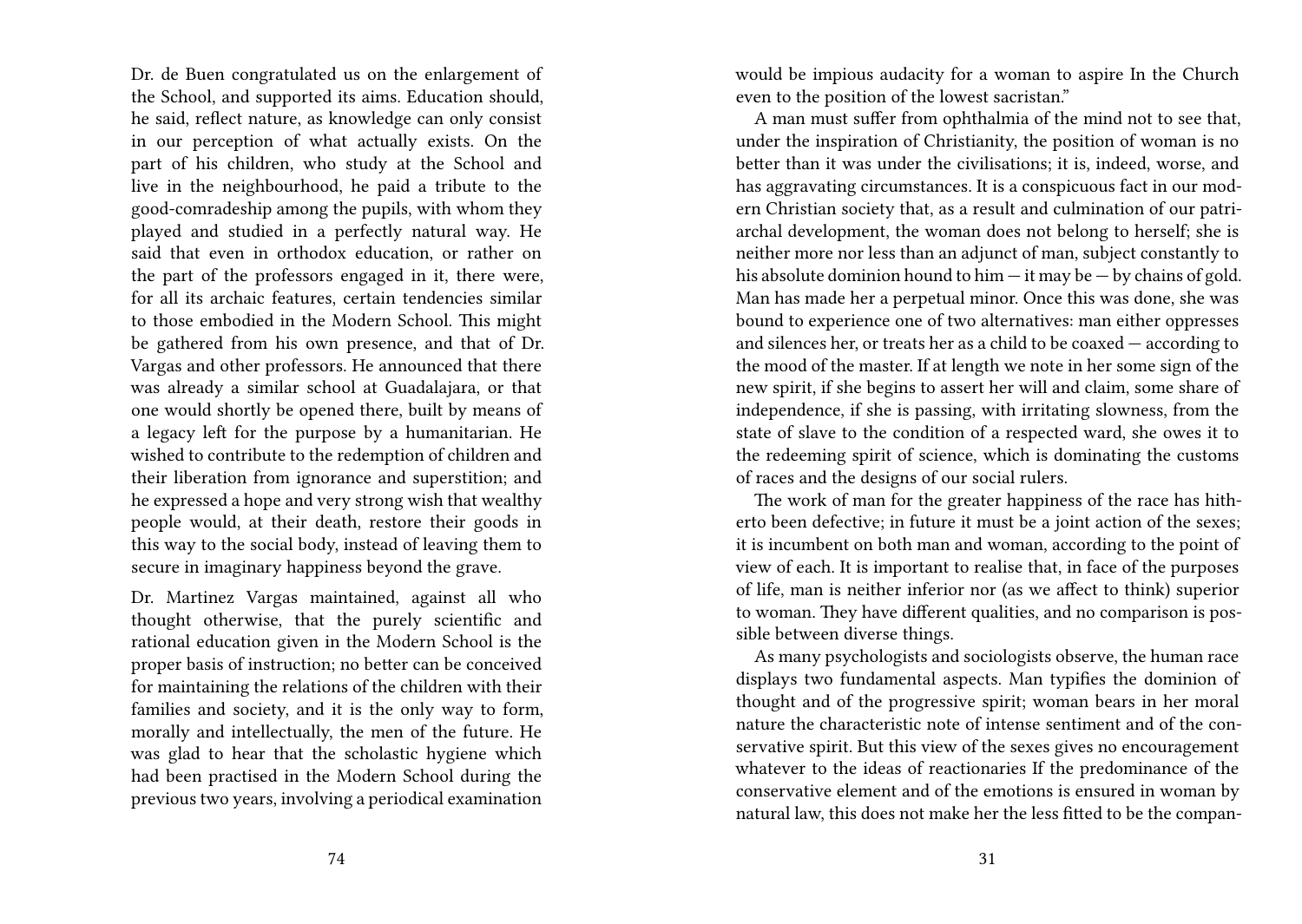ion of man. She, is not prevented by the constitution of her nature from reflecting on things of importance, nor is it necessary that she should use her mind in contradiction to the teaching of science and absorb all kinds of superstitions and fables. The possession of a conservative disposition does not imply that one is bound to crystallize in a certain stage of thought, or that one must be obsessed with prejudice in all that relates to reality.

"To conserve" merely means "to retain," to keep what has been given us, or what we have ourselves produced. The author of *The Religion of the Future* says, referring to woman in this aspect: "The conservative spirit may be applied to truth as well as to error; it all depends what it is you conserve. If woman is instructed in philosophical and scientific matters, her conservative power will be to the advantage, not to the disadvantage, of progressive thought."

On the other hand, it is pointed out that woman is emotional. She does not selfishly keep to herself what she receives; she spreads abroad her beliefs, her ideas, and all the good and evil that form her moral treasures. She insists on sharing them with all those who are, by the mysterious power of emotion, identified with her. With exquisite art, with invariable unconsciousness, her whole moral physiognomy, her whole soul, so to say, impresses itself on the soul of those she loves.

If the first ideas implanted in the mind of the child by the teacher are germs of truth and of positive knowledge; if the teacher himself is in touch with the scientific spirit of time, the result will be good from every point of view. But if a man be fed in the first stage of his mental development with fables, errors, and all that is contrary to the spirit of science, what can be expected of his future? When the boy becomes a man he will be an obstacle to progress. The human conscience is in infancy of the same natural texture as the bodily organism; it is tender and pliant. It readily accepts what comes to it from without. In the course of the time this plasticity gives place to rigidity; it loses its pliancy and becomes relatively fixed. From that

|                        | MONTHSGIRLS. |          | BOYS.    |          | TOTAL.                           |           |
|------------------------|--------------|----------|----------|----------|----------------------------------|-----------|
|                        | $1901 -$     | $1902 -$ | $1901 -$ | $1902 -$ | $\overline{1}$ <sup>st</sup> Yr. | $2nd$ Yr. |
|                        | 2.           | 3.       | 2.       | 3.       |                                  |           |
| Opening 12             |              |          | 18       |          | 30                               |           |
| Day                    |              |          |          |          |                                  |           |
| September <sub>6</sub> |              | 23       | 23       | 40       | 39                               | 63        |
| October 18             |              | 28       | 25       | 40       | 43                               | 68        |
| Novembe <sub>21</sub>  |              | 31       | 29       | 40       | 50                               | 71        |
| Decembe <sub>22</sub>  |              | 31       | 30       | 40       | 52                               | 71        |
| January 22             |              | 31       | 32       | 44       | 54                               | 75        |
| February 23            |              | 31       | 32       | 48       | 55                               | 79        |
| March                  | 25           | 33       | 34       | 47       | 59                               | 80        |
| April                  | 26           | 32       | 37       | 48       | 63                               | 80        |
| May                    | 30           | 33       | 38       | 48       | 68                               | 81        |
| June                   | 32           | 34       | 38       | 48       | 70                               | 82        |

At the beginning of the third year I published with special pleasure the following article in the *Bulletin* on the progress of the School:

On the eighth of the present month we opened the new scholastic year. A large number of pupils, their relatives, and members of the general public who were in sympathy with our work and lectures, filled the recently enlarged rooms, and, before the commencement of the function, inspected the collections which give the school the appearance of a museum of science. The function began with a short address from the director, who formally declared the opening of the third year of school life, and said that, as they now had more experience and were encouraged bysuccess, they would carry out energetically the ideal of the Modern School.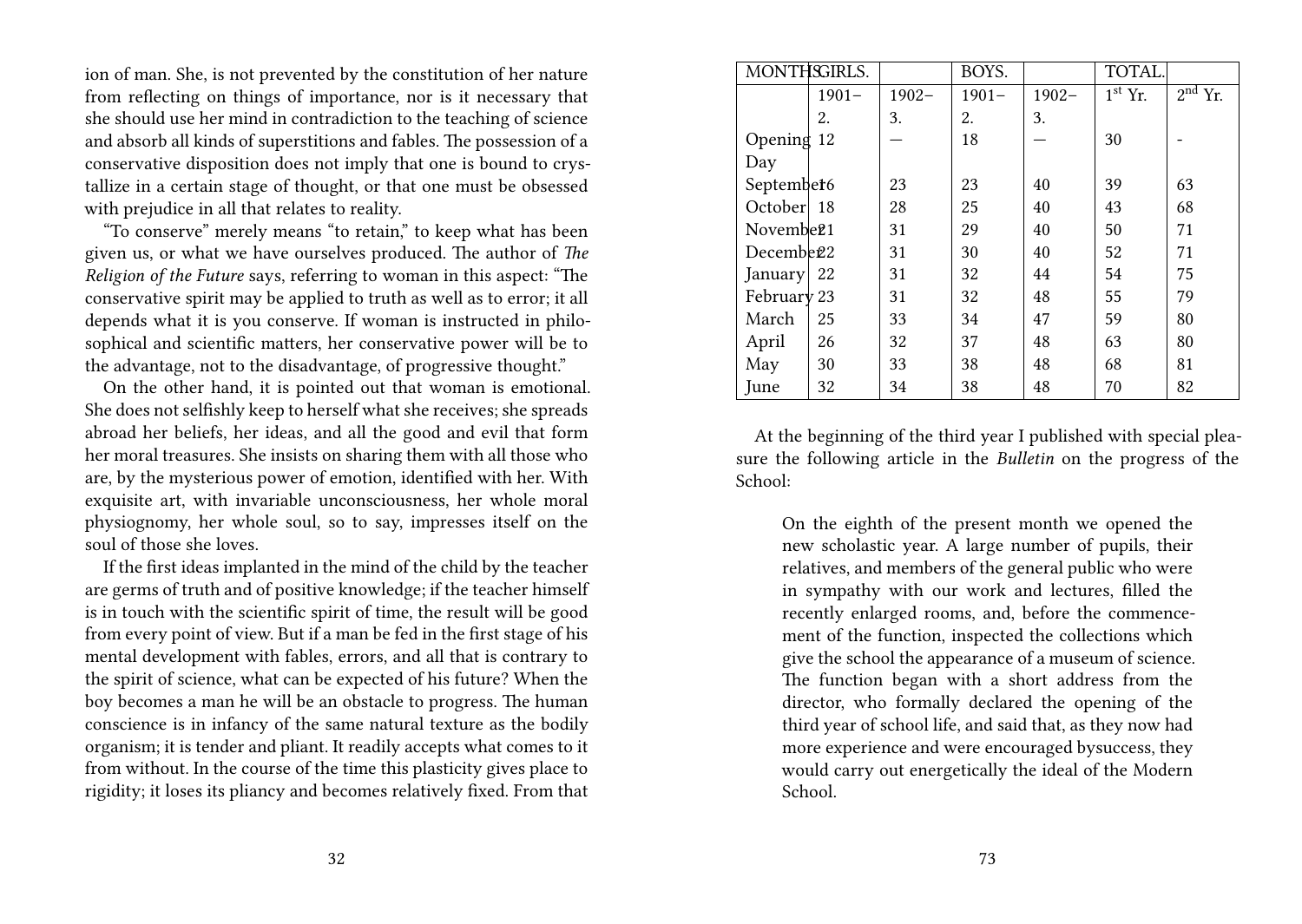supply It. In this it has the support of Dr. de Buen and Dr. Vargas, who lecture, alternately, on their respective subjects.

On June 30, 1903, I published in the *Bulletin* the following declaration:

We have now passed two years in expounding our principles justifying them by our practice, and enjoying the esteem of all who have co-operated in our work we do not see in this any other triumph than that we are able to confirm confidently all that we have proclaimed. We have overcome the obstacles which were put in our way by interest and prejudice, and we intend to persevere in it, counting always on that progressive comradeship which dispels the darkness of ignorance with its strong light. We resume work next September, after the autumn vacation. We are delighted to be able to repeat what we said last year. The Modern School and its *Bulletin* renew their life, for they have filled, with some measure of satisfaction, a deeply-felt need. Without making promises or programmes, we will persevere to the limit of our powers.

In the same number of the *Bulletin* was published the following list of the pupils who had attended the school during the first two years:

time the ideas communicated to it by the mother will be encrusted and identified with the youth's conscience.

The acid of the more rational ideas which the youth acquires by social intercourse or private study may in cases relive the mind of the erroneous ideas implanted in childhood. But what is likely to be the practical outcome of this transformation of the mind in the sphere of conduct? We must not forget that in most cases the emotions associated with the early ideas remain in the deeper folds of the heart. Hence it is that we find in so many men such a flagrant and lamentable antithesis between the thought and the deed, the intelligence and the will; and this often leads to an eclipse of good conduct and a paralysis of progress.

This primary sediment which we owe to our mothers is so tenacious and enduring-it passes so intimately into the very marrow of our being-that even energetic characters, which have effected a sincere reform of mind and will, have the mortification of discovering this Jesuitical element, derived from their mothers, when they turn to make an inventory of their ideas.

Woman must not be restricted to the home. The sphere of her activity must go out far beyond her home; it must extend to the very confines of society. But in order to ensure a helpful result form her activity we must not restrict the amount of knowledge we communicate to her; she must learn both in regard to quantity and quality, the same things as a man. When science enters the mind of woman it will direct her rich vein of emotion, the characteristic element of her nature, the glad harbinger of peace and happiness among men.

It has been said that woman represents*continuity*, and man represents change: man is the individual, woman is the species. Change, however, would be useless, fugitive, and inconstant, with no social foundation of reality, if the work of woman did not strengthen and consolidate the achievements of man. The individual, as such, is the flower of a day, a thing of ephemeral significance in life. Woman, who represents the species, has the function of retaining within the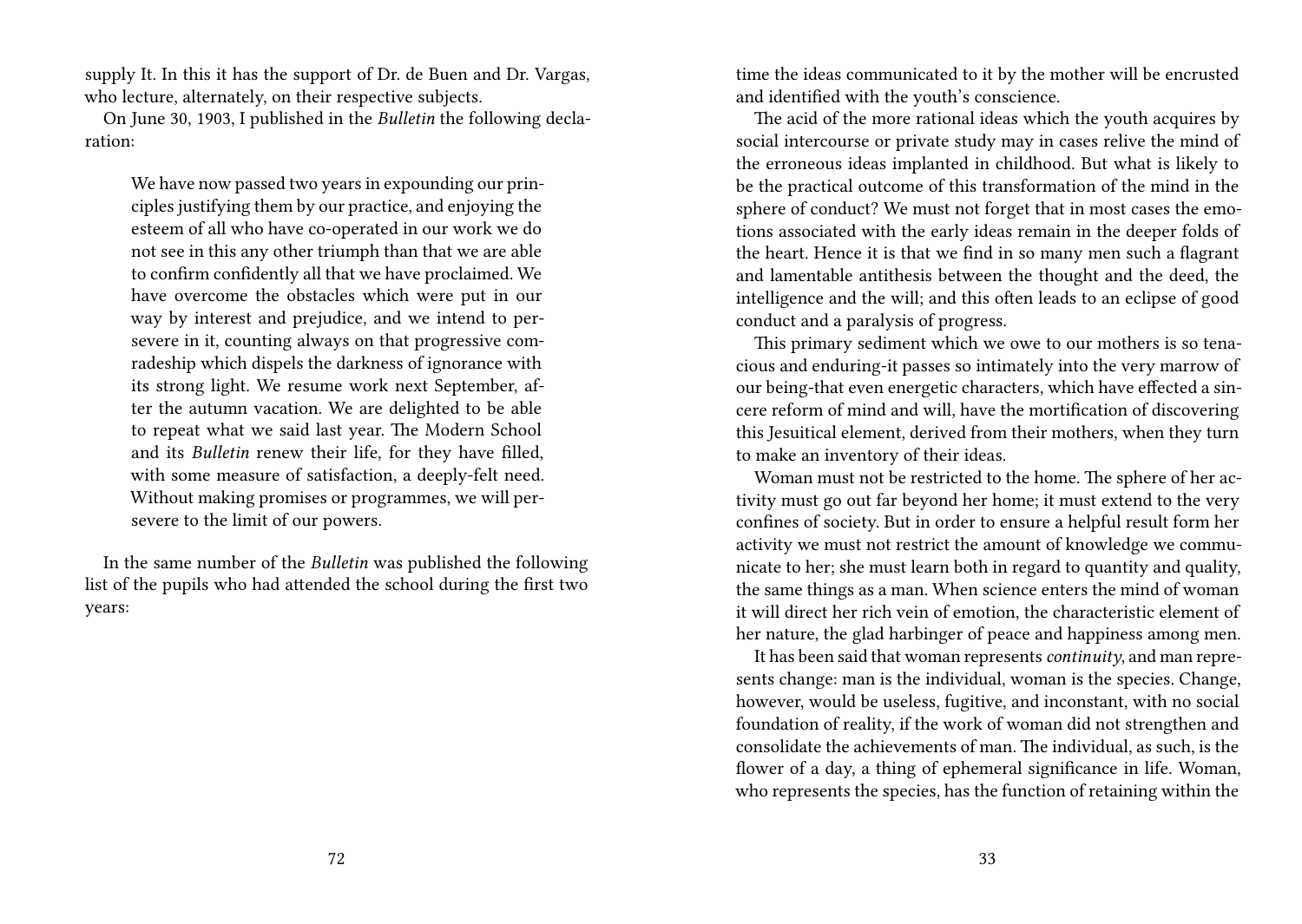species the elements which improve its life, and to discharge this function adequately she needs scientific instruction.

Humanity will advance more rapidly and confidently in the path of progress and increase its resources a hundredfold if it combines the ideas acquired by science with the emotional strength of woman. Ribot observes that an idea is merely an idea, an act of intelligence, incapable of producing or doing anything, unless it is accompanied by an emotional state, a motive element. Hence it is conceived as a scientific truth that, to the advantage of progress, an idea does not long remain in a purely contemplative condition when it appears. This is obviated by associating the idea with emotion and love, which do not fail to convert it into a vital action.

When will all this be accomplished? When shall we see the marriage of ideas with the impassioned heart of woman? From that date we shall have a moral matriarchate among civilized nations. Then, on the one hand, humanity, considered in the home circle, will have the proper teacher to direct the new generations in the sense of ideal; and on the other hand, it will have an apostle and enthusiastic propagandist who will impress the value of liberty on the minds of men and the need of co-operation upon the peoples of the world.

### **Chapter XIII. The Results**

At the beginning of the second scholastic year I once more drew up a programme. Let us, I said, confirm our earlier programme; vindicated by results, approved in theory and practice, the principle which from. the first informed our work and governs the Modern School is now unshakable.

*Science is the sole mistress of our life.* Inspired with this thought, the Modern School proposes to give the children entrusted to it *a mental vitality of their own,*so that when they leave our control they will continue to be the mortal enemies of all kinds of prejudices and will form their own ideas, individually and seriously, on all subjects.

Further, as education does not consist merely in the training of the mind, but must include the emotions and the will, we shall take the utmost care in the training of the child that its intellectual impressions are converted into the sap of sentiment. When this attains a certain degree of intensity, it spreads through the whole being, colouring and refining the individual character. And as the conduct of the youth revolves entirely in the sphere of character, he must learn to adopt science as the sole mistress of his life.

To complete our principle we must state that we are enthusiastically in favour of mixed education, so that, having the same education, the woman may become the real companion of man, and work with him for the regeneration of society. This task has hitherto been confined to man; it is time that the moral influence of woman was enlisted in it. Science will illumine and guide her rich vein of sentiment, and utilise her character for the welfare of the race. Knowing that the chief need in this country is a knowledge of natural science and hygiene, the Modern School intends to help to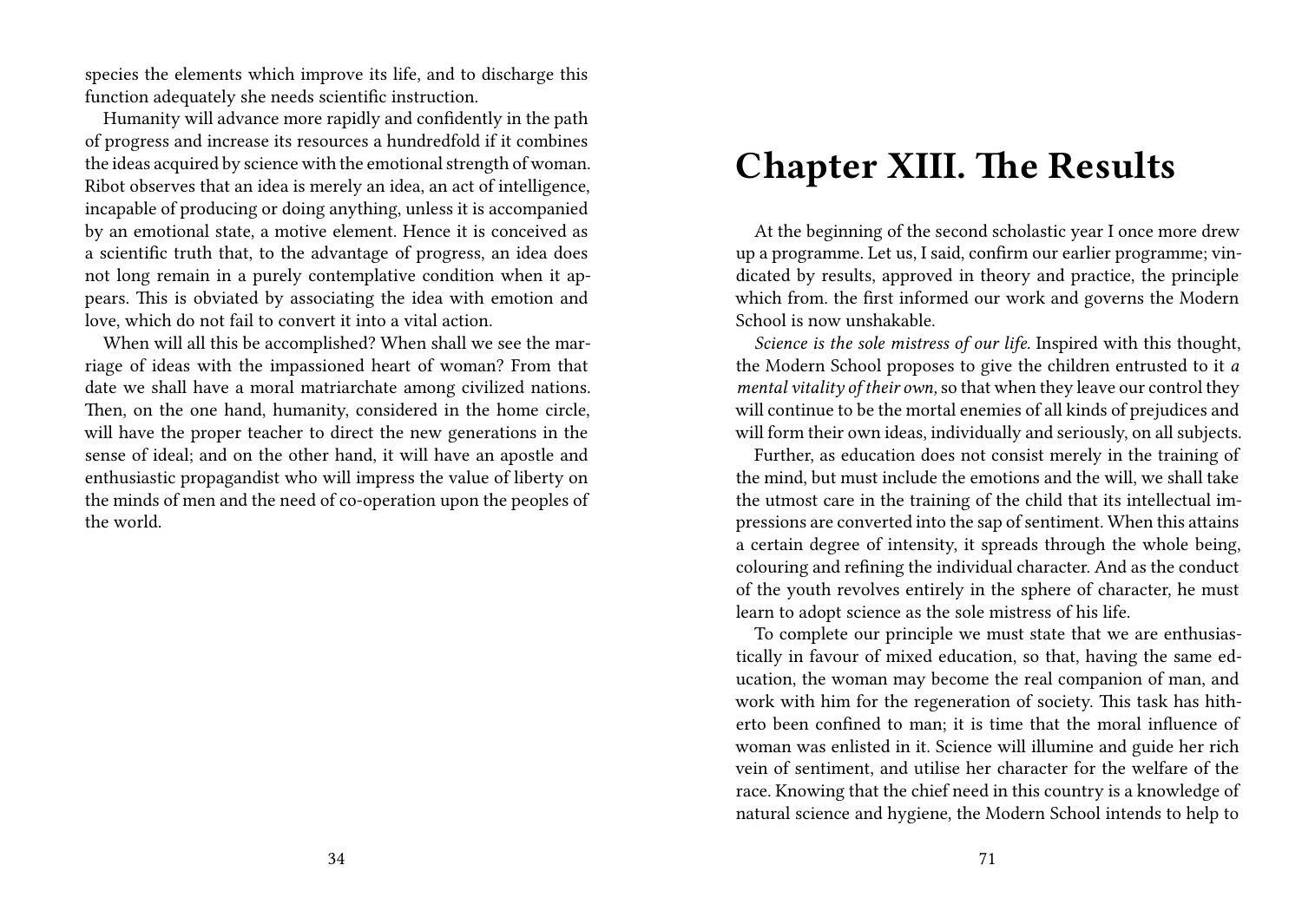We have seen the prospectus of all educational centre established in this city, which professes to have nothing to do with "dogmas and systems." It proposes to liberate everybody from "authoritarian dogmas, venerable sophisms, and ridiculous conventions." It seems, to us that this means that the first thing, to do is to tell the boys and girls  $-$  it is a mixed school  $-$  that there is no God, an admirable way of forming good children, especially young women who are destined to be wives and mothers.

The writer continues in this ironical manner for some time, and ends as follows:

This school has the support of a professor of Natural Science (Dr. Odon de Buen) and another of the Faculty of Medicine. We do not name the latter, as there may be some mistake in including him among the men who lend their Support to such a work.

These insidious clerical attacks were answered by the anticlerical journals of Barcelona at the time.

### **Chapter VI. Co-education of the Social Classes**

There must be a co-education of the different social classes as well as of the two sexes. I might have founded a school giving lessons gratuitously; but a school for poor children only would not be a rational school, since, if they were not taught submission and credulity as in the old type of school, they would have been strongly disposed to rebel, and would instinctively cherish sentiments of hatred.

There is no escape from the dilemma. There is no middle term in the school for the disinherited class alone; you have either a systematic insistence, by means of false teaching, on error and ignorance, or hatred of those who domineer and exploit. It is a delicate point, and needs stating clearly. Rebellion against oppression is merely a question of statics, of equilibrium. Between one man and another who are perfectly equal, as is said in the immortal first clause of the famous Declaration of the French Revolution ("Men are born and remain free and equal in rights") there can be no social inequality. If there is such inequality, some will tyrannise, the others protest and hate. Rebellion is a levelling tendency, and to that extent natural and rational, however much it may be discredited by justice and its evil companions, law and religion.

I venture to say quite plainly: the oppressed and the exploited have a right to rebel, because they have to reclaim their rights until they enjoy their full share in the common patrimony. The Modern School, however, has to deal with children, whom it prepares by instruction for the state of manhood, and it must not anticipate the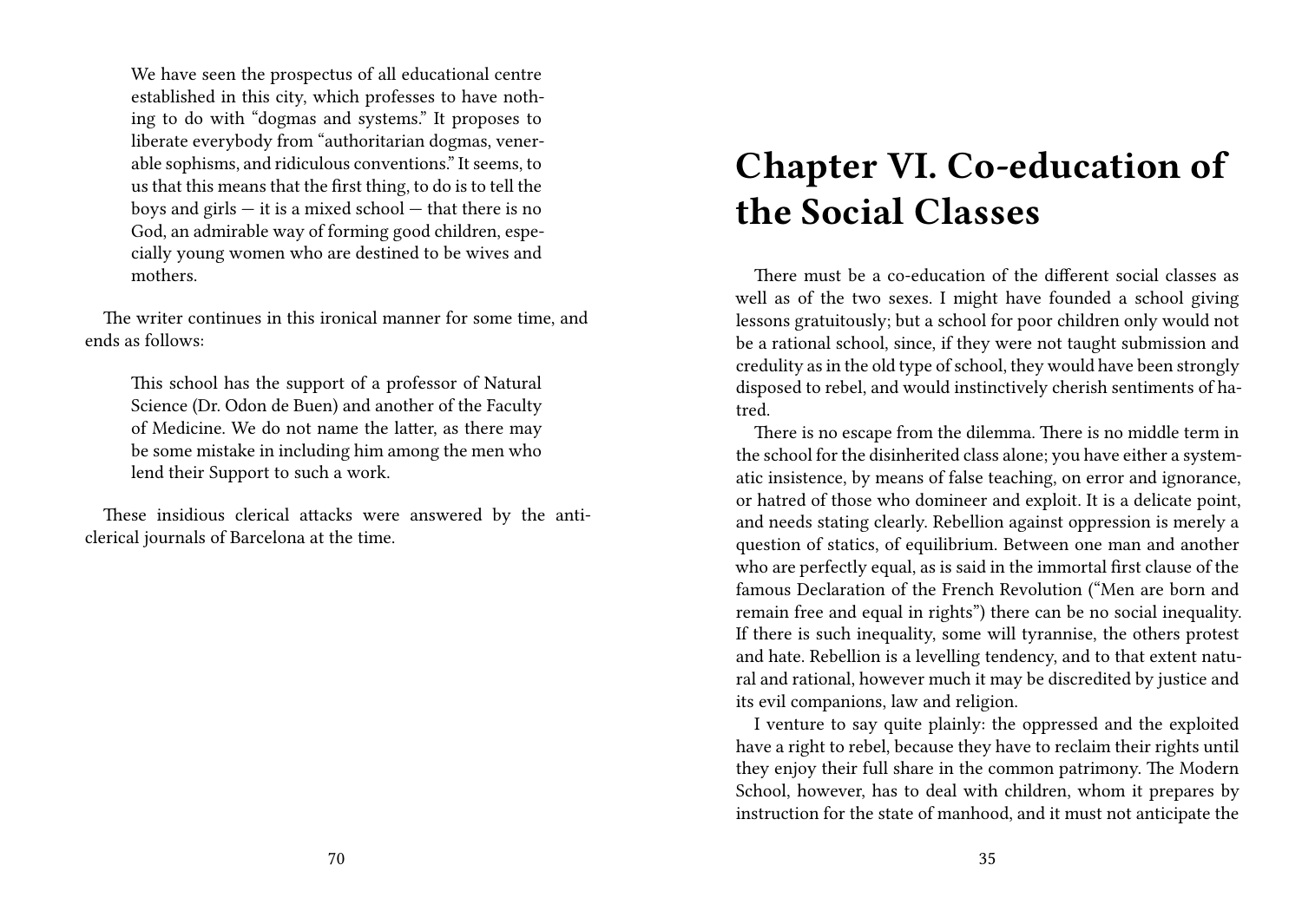cravings and hatreds, the adhesions and rebellions, which may be fitting sentiments in the adult. In other words, it must not seek to gather fruit until it has been produced by cultivation, nor must it attempt to implant a sense of responsibility until it has equipped the conscience with the fundamental conditions of such responsibility. Let it teach the children to be men; when they are men, they may declare themselves rebels against injustice.

It needs very little reflection to see that a school for rich children only cannot be a rational school. From the very nature of things it will tend to insist on the maintenance of privilege and the securing of their advantages. The only sound and enlightened form of school is that which co-educates the poor and the rich, which brings the one class into touch with the other in the innocent equality of childhood, by means of the systematic equality of the rational School.

With this end in view I decided to secure pupils of every social rank and include the m in a common class, adopting a system accommodated to the circumstances of the parents or guardians of the children; I would not have a fixed and invariable fee, but a kind of sliding scale, with free lessons for some and different charges for others. I later published the following article on the subject in the *Bulletin* (May 10, 1905):

Our friend D.R.C. gave a lecture last Sunday at the Republican Club on the Subject of "Modern Pædagogy," explaining to his audience what we mean by modern education and what advantages society may derive from It. As I think that the subject is one of very great interest and most proper to receive public attention, I offer the following reflections and considerations on it. It seems to me that the lecturer was happy in his exposition of the ideal, but not in the suggestions he made with a view to realising it, nor in bringing

ers. Dr. Martinez Vargas expounded physiology and hygiene, and Dr. Odon de Buen geography and natural science, on alternate Sundays, until we began to be persecuted. Their teaching was eagerly welcomed by the pupils of the Modern School, and the large audiences of mixed children and adults. One of the Liberal journals of Barcelona, in giving an account of the work, spoke of the function as "the scientific Mass."

"The eternal light-haters, who maintain their privileges on the of the people, were greatly exasperated to see this centre of enlightenment shining so vigorously, and did not delay long to urge the authorities, who were at their disposal, to extinguish it brutally. For my part, I resolved to put the work oil the firmest foundation I could conceive.

I recall with the greatest pleasure that hour we devoted once a week to the confraternity of culture. I inaugurated the lectures on December 15, 1901, when Don. Ernesto Vendrell spoke of Hypatia as a martyr to the ideals of science and beauty, the victim of the fanatical Bishop Cyril of Alexandria. Other lectures were given on subsequent Sundays, as I said, until, on October 5, 1902, the lectures were organised in regular courses of science. On that day Dr. Andres Martinez Vargas, Professor of the Faculty of Medicine (child diseases) at Barcelona University, gave his first lecture. he dealt with the hygiene of the school, and expounded its principles in plain terms adapted to the minds of his hearers. Dr. Odon de Buen, Professor of the Faculty of Science, dealt with the usefulness of the study of natural history.

The press was generally in sympathy with the Modern School, but when the programme of the third scholastic year appeared some of the local journals, the Noticiero Universal and the Diario de Barcelona, broke out. Here is a passage that deserves recording as an illustration of the way in which conservative journals dealt with progressive subjects: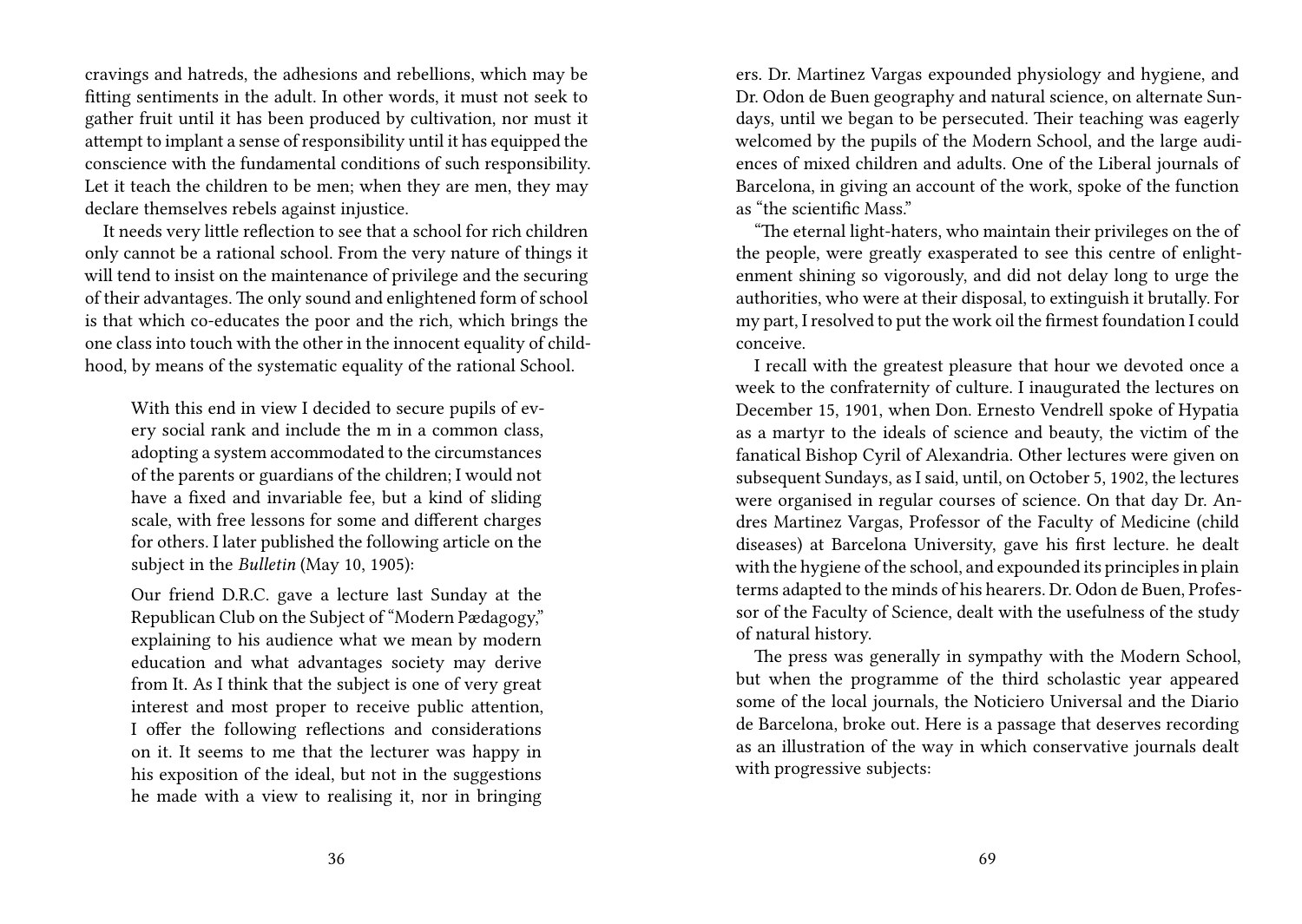# **Chapter XII. Sunday Lectures**

The Modern School did not confine itself to the instruction of children. Without for a moment sacrificing its predominant character and its chief object, it also undertook the instruction of the people. We arranged a series of public lectures on Sundays, and they were attended by the pupils and other members of their families, and a large number of workers who were anxious to learn.

The earlier lectures were wanting in method and continuity, as we had to employ lecturers who were quite competent in regard to their own subjects, but gave each lecture without regard to what preceded or followed. On other occasions, when we had no lecturer, we substituted useful readings. The general public attended assiduously, and our advertisements in the Liberal press of the district were eagerly scanned.

In view of these results, and in order to encourage the disposition of the general public, I held a consultation with Dr. Andres Martinez Vargas and Dr. Odon de Buen, Professors at the Barcelona University on the subject of creating a popular university in the Modern School. In this the science which is given  $-$  or, rather, sold  $-$  by the State to a privileged few in the universities should be given gratuitously to the general public, by way of restitution, as every human being has a right to know, and science, which is produced by observers and workers of all ages and countries, ought not to be restricted to a class.

From that time the lectures became continuous and regular, having regard to the different branches of knowledge of the two lecturforward thee schools of France and Belgium as models to be imitated.

Señor C., in fact, relies upon the State, upon Parliament or municipalities, for the building, equipment, and management of scholastic institutions. This seems to me a great mistake. If modern pædagogy means an effort towards the realisation of a new and more just form of Society; if it means that we propose to instruct the rising generation in the causes which have brought about and maintain the lack of social equilibrium; if it means that we are anxious to prepare the race for better days, freeing it from religious fiction and from all idea of submission to an inevitable socioeconomic inequality; we cannot entrust it to the State nor to other official organisms which necessarily maintain existing privileges and support the laws which at present consecrate the exploitation of one man by another, the pernicious source of the by worst abuses.

Evidence of the truth of this is so abundant that any person can obtain it by visiting the factories and workshops and other centres of paid workers, by inquiring what is the manner of life of those in the higher and those in the lower social rank, by frequenting what are called courts of justice, and by asking the prisoners in our penal institutions what were the motives for their misconduct, if all this does not suffice to prove that the State favours those who are in possession of wealth and frowns on those who rebel against injustice, it may be useful to notice what has happened in Belgium. Here, according to Señor C., the government is so attentive to education and conducts it so excellently that private schools are impossible. In the official schools, he says, the children of the rich mingle with the children of the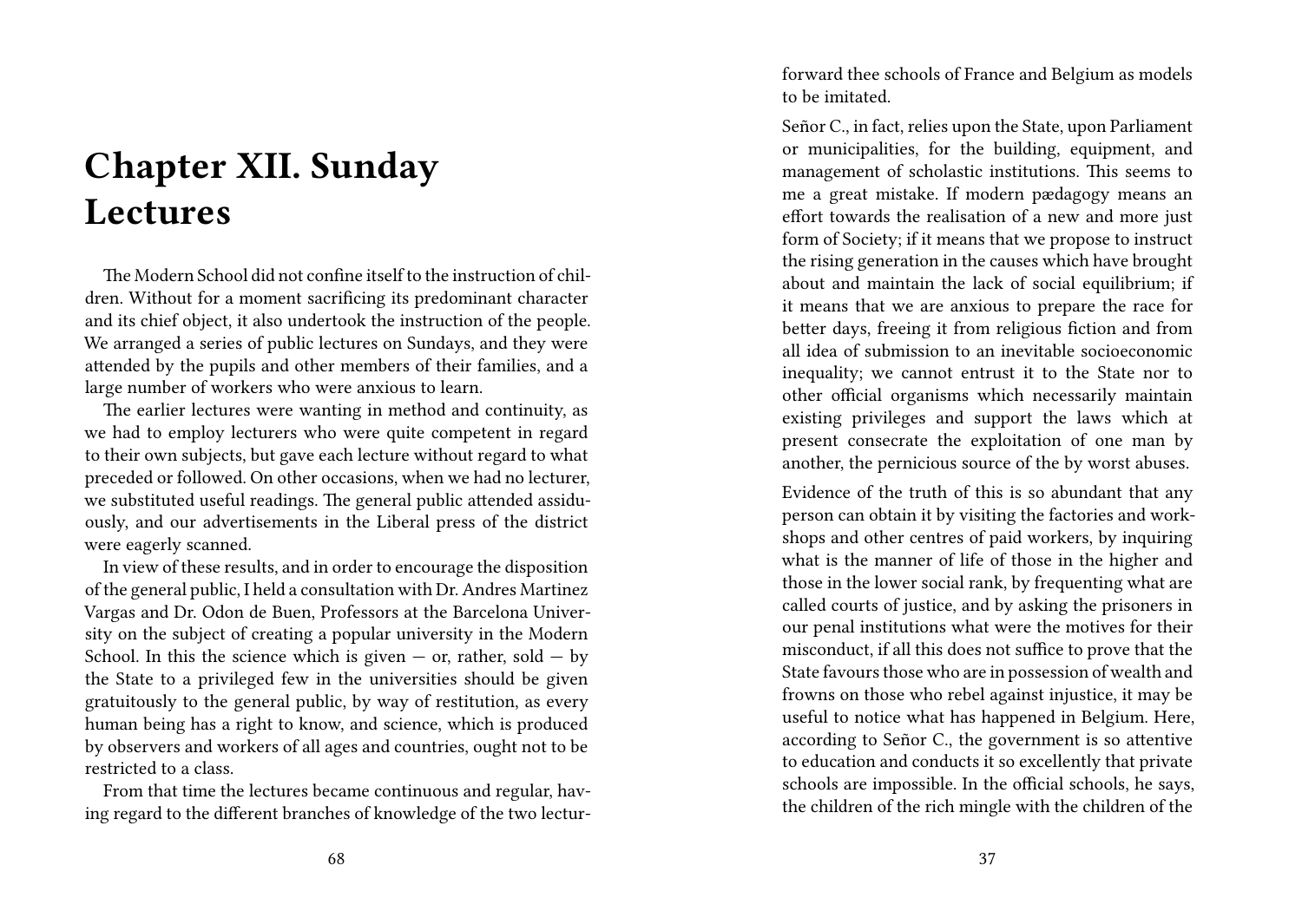poor, and one may at times see the child of wealthy parents arm in arm with a poor and lowly companion. It is true, I admit, that children of all classes may attend the Belgian schools; but the instruction that is given in them is based on the supposed eternal necessity for a division of rich and poor, and on the principle that social harmony consists in the fulfillment of the laws.

It is natural enough that the masters should like to see this kind of education given on every side. It is a means of bringing to reason those who might one day be tempted to rebel. Not long ago, in Brussels and other Belgian towns, the sons of the rich, armed and organised in national troops, shot down the sons of the poor who were claiming universal suffrage. On the other hand, my acquaintance with the quality of Belgian education differs considerably from that of the lecturer. I have before me various issues of a Belgian journal (*L'Expréss de Liége*) which devotes an article to the subject, entitled "The Destruction of our National System of Education." The facts given are, unfortunately, very similar to the facts about education in Spain, though in this country there has been a great development of education by religious orders, which is, as everybody knows, the systematisation of ignorance. In fine, it is not for nothing that a violently clerical government rules in Belgium.

As to the modern education which is given in French schools, we may say that not a single one of the books used in them serves the purpose of a really secular education. On the very day in which Señor C. was lecturing in Gracia the Parisian journal *L'Action* published an article, with the title "How Secular Morality is Taught," in regard to the book *Recueil de maximes et* with positive facts. These may not be appreciated in childhood, but will later, in manhood, when the child takes its place in social life and in the struggle against the errors, conventions, hypocrisies, and infamies which conceal themselves under the cloak of mysticism. This work reminds us that our books are not merely intended for children; they are destined also for the use of the Adult Schools which are being founded on every side by associations of workers, Freethinkers, Co-operators, social students, and other progressive bodies who are eager to correct the Illiteracy of our nation, and remove that great obstacle to progress.

We believe that the section of Malvert's work (*Science and Religion*) which we have entitled "The Origin of Christianity" will be useful for this purpose. It shows the myths, dogmas, and ceremonies of the Christian religion In their original form; sometimes as esoteric symbols concealing a truth known to the initiated, sometimes as adaptations Of earlier beliefs, imposed by sheer routine and preserved by malice. As we are convinced and have ample evidence of the usefulness Of (Air wok, we offer it to the public with the hope that It will bear the fruit which we anticipate. We have only to add that certain passages which are unsuitable for children have been Omitted; the omissions are indicated, and adults may consult the passages in the complete edition.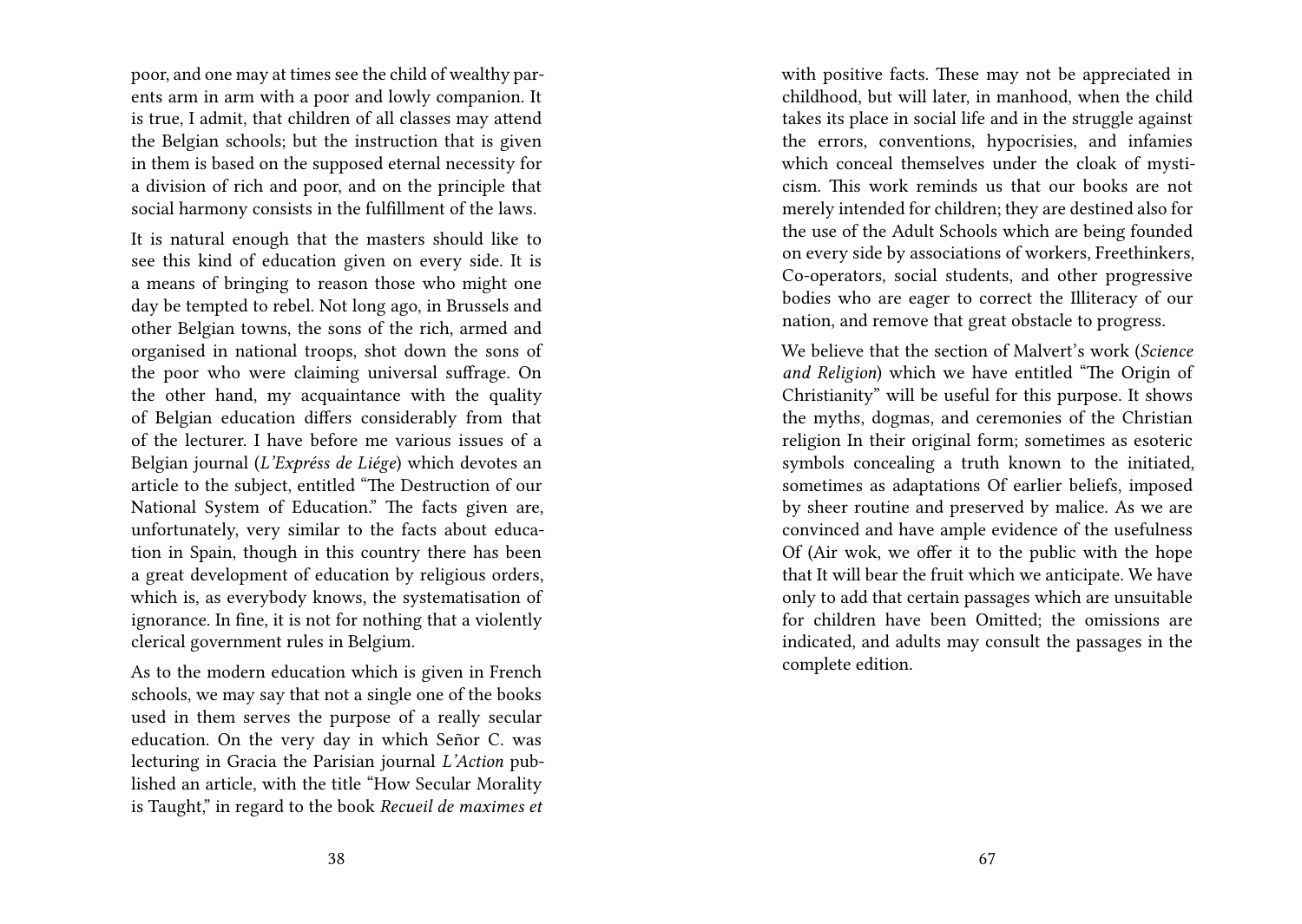The older pædagogy, the real, if unavowed, aim of which was to impress children with the uselessness of knowledge, in order that they might be reconciled to their hard conditions and seek consolation in a supposed future life, used reading-books in the elementary school which swarmed with stories, anecdotes accounts of travels, gems of classical literature etc. There was a good deal of error mixed with what was sound and useful in this, and the aim was not just. The mystical idea predominated, representing that a relation could be established between a Supreme Being and men by means of priests, and this priesthood was the chief foundation of the existence of both the privileged and the disinherited and the cause of much of the evil that they endured.

Among other books of this class, all tainted with the same evil, we remember one which inserted an academic discourse, a marvel of Spanish eloquence, in praise of the Bible. The gist of it is expressed in the barbarous declaration of Omar when he condemned the Library of Alexandria to the flames: "The whole truth is contained in the sacred book. If those other books are true, they are superfluous if they are not true, they should be burned."

The Modern School, which seeks to form free minds, with a sense of responsibility, fitted to experience a complete development of their powers, which is the one aim of life must necessarily adopt a very different kind of reading-book in harmony with its method of teaching. For this reason, as it teaches established truth and is interested in the struggle between light and darkness, it has deemed it necessary to produce a critical work which will enlighten the mind of the child

*Pensées morales,* and quoted from it certain ridiculously anachronistic ideas which offend the most elementary common sense.

We shall be asked, what are we to do if we cannot rely on the aid of the State, of Parliament, or municipalities? We must appeal to those whose interest it is to bring about a reform; to the workers, in the first place, then to the cultivated and privileged people who cherish sentiments of justice. They may not be numerous, but there are such. I am personally acquainted with several. The lecturer complained that the civic authorities were so dilatory in granting the reforms that are needed. I feel sure that he would do better not to waste his time on them, but appeal directly to the working class.

The field has been well prepared. Let him visit the various working men's societies, the Republican Fraternities, the Centres of Instruction, the Workers' Athenæums, and all the bodies which are working for reform,<sup>1</sup> and let him give ear to the language of truth, the exhortations to union and courage. Let him observe the attention given to the problem of rational and scientific instruction, a kind of instruction which shows the injustice of privilege and the possibility of reforms. If individuals and societies continue thus to combine their endeavours to secure the emancipation of those who suffer  $-$  for it is not the workers only who suffer — Señor C. may rest assured of a positive, sound, and speedy result, while whatever may be obtained of the government will be dilatory, and

 $1$  These societies are particularly numerous in Spain, where the government system of education is deplorable, and schools are often established in connection with them.  $-$  J.M.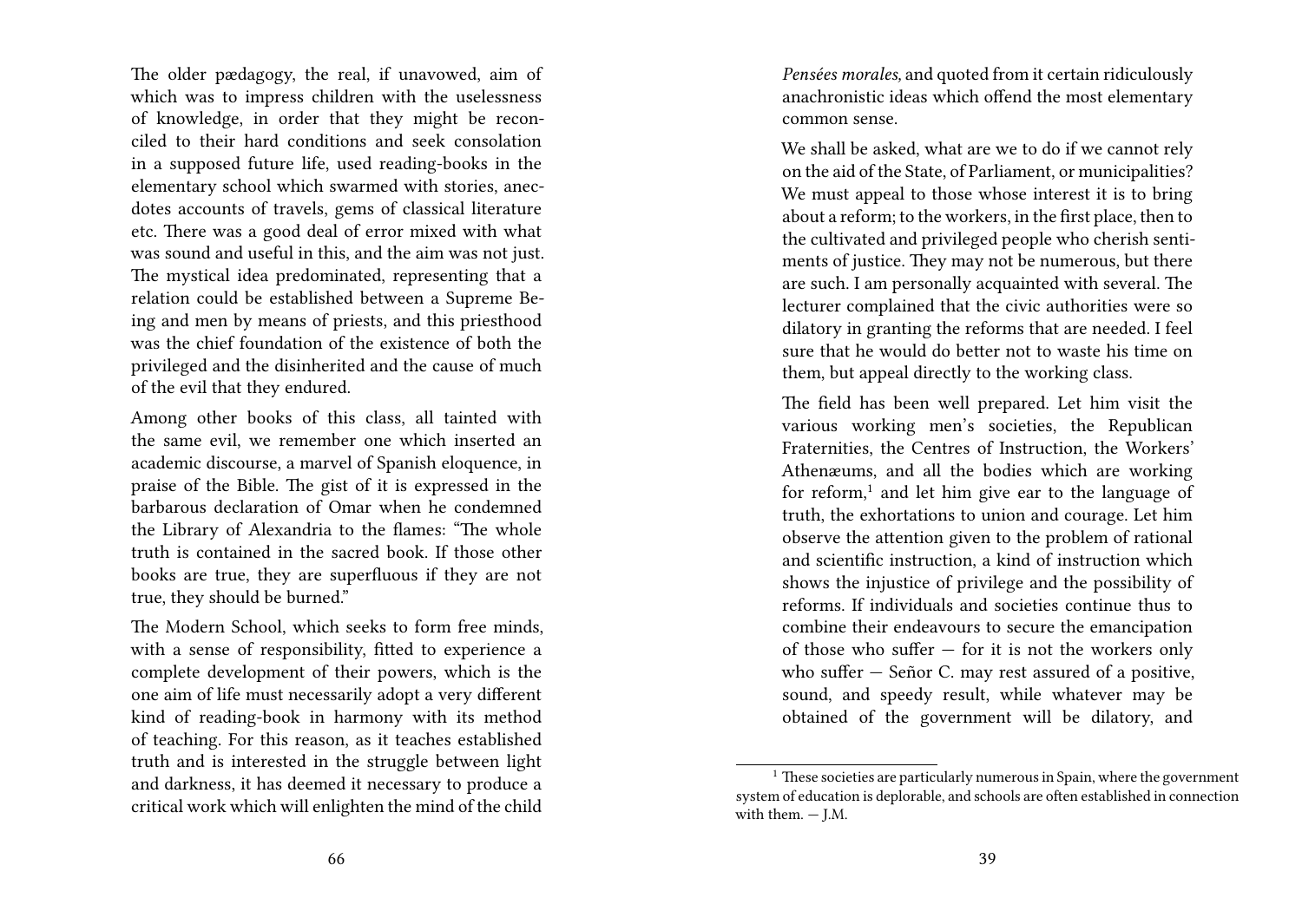will tend only to stupefy, to confuse ideas, and to perpetuate the domination of one class over another.

share in life to the announcements of a *Compendium of Universal History* by Clemence Jacquinet and *The Adventures of Nono* by Jean Grave, which will be found on the cover.<sup>1</sup> The works which the Modern School has published or proposes to publish are intended for all free and rational teaching institutions, centres of social study, and parents, who resent the intellectual restrictions which dogma of all kinds religious, political, and social — imposes in order to maintain privilege at the expense of the ignorant. All who are opposed to Jesuitism and to conventional lies, and to the errors transmitted by tradition and routine, will find In our publications truth based upon evidence. As we have no desire of profit, the price of the works represents almost their intrinsic value or material cost; if there is any profit from the sale of them, it will be spent upon subsequent publications.

In a later number of the *Bulletin* (No. 6, second year) the distinguished geographer Elisee Reclus wrote, at my request, a lengthy article on the teaching of geography. In a letter which Reclus afterwards wrote me from the Geographical Institute at Brussels, replying to my request that he should recommend a text-book, he said that there was "no text-book for the teaching of geography In elementary schools"; he "did not know one that was not tainted with religious or patriotic poison, or, what is worse, administrative routine." He recommended that the teachers should use no manual in the Modern School, which he cordially commended (February 26, 1903).

In the following number (7) of the *Bulletin* I published the following note on the origin of Christianity:

the charges brought against Mme. Jacquinet by Ferrer's persecutors at his trial are officially denied by our Egyptian authorities. — J. M.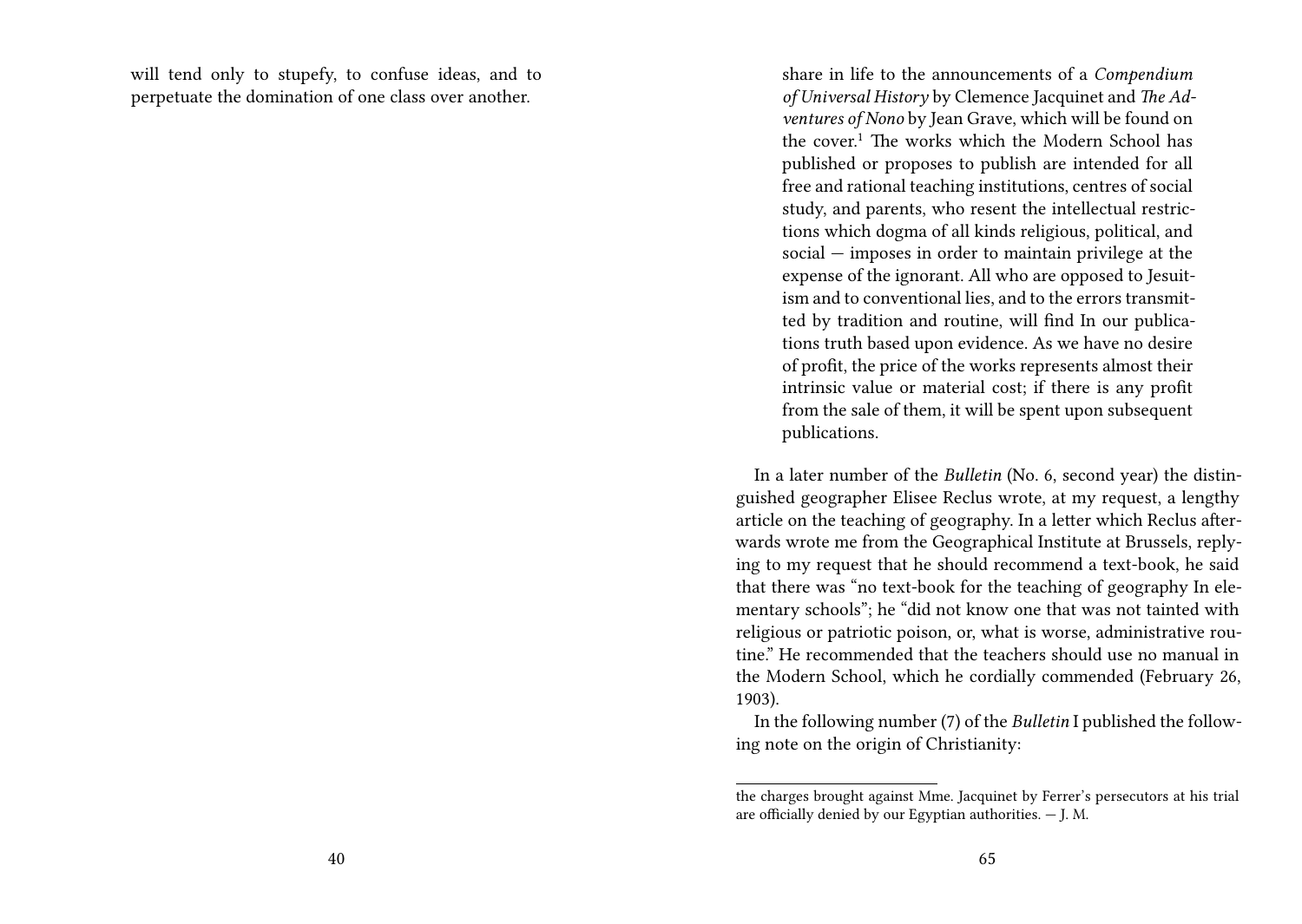and profit. These exercises must deal with agricultural and industrial production, the just distribution of the raw material and the manufactured articles, the means of communication, the transport of merchandise, the comparison of human labour with mechanical, the benefits of machinery, public works, etc. In a word, the Modern School wants a number of problems showing what arithmetic really ought to be  $-$  the science of the social economy (taking the word "economy" in its etymological sense of "good distribution").

The exercises will deal with the four fundamental operations (integrals, decimals, and fractions), tile metrical system, proportion, Compounds and alloys, the squares and cubes of numbers, and the extraction of square and cube roots. As those who respond to this appeal are, it is hoped, inspired rather with the ideal of a right education of children than with the desire of profit, and as we wish to avoid the common practice in such circumstances, we shall not appoint judges or offer any prizes. The Modern School will publish the Arithmetic which best serves its purpose, and will come to an amicable agreement with the author as to his fee.

A later note in the Bulletin was addressed to teachers:

We would call the attention of all who dedicate themselves to the noble ideal of the rational teaching of children and the preparation of the young to take a fitting

### **Chapter VII. School Hygiene**

In regard to hygiene we are, in Spain, dominated by the abominable ideas of the Catholic Church. Saint Aloysius and Saint Benedict J. Labré are not the only, or the most characteristic, saints in the list of the supposed citizens of the kingdom of heaven, but they are the most popular with the masters of uncleanliness. With such types of perfection,<sup>1</sup> in an atmosphere of ignorance, cleverly and maliciously sustained by the clergy and the middle-class Liberals, it was to be expected that the children who would come to our school would be wanting in cleanliness; dirt is traditional in their world.

We began a discreet and systematic campaign against it, showing the children how a dirty person or object Inspires repugnance, and how cleanliness attracts esteem and sympathy; how one instinctively moves towards the cleanly person and away from the dirty and malodorous; and how we should be pleased to win the regard of those who see its and ashamed to excite their disgust.

We then explained cleanliness as an aspect of beauty, and uncleanliness as a part of ugliness; and we at length entered expressly into the province of hygiene, pointing out that dirt was a cause of disease and a constant possible source of infection and epidemic, while cleanliness was one of the chief conditions of health. We thus soon succeeded in disposing the children in favour of cleanliness, and making them understand the scientific principles of hygiene.

The influence of these lessons spread to their families, as the new demands of the children disturbed traditional habits. One child

<sup>&</sup>lt;sup>1</sup> It should be stated that both the writers are Anarchists, in the sense I hae indicated in the Preface. Except on special subjects — the famous geographer Odon de Buen, for instance co-operated with Ferrer in regard to geography no other writers were likely to embody Ferrer's ideals. All, however, were as to violence as Ferrer himself, and Mr. W. Archer has shown in his *Life of Ferrer* that

<sup>&</sup>lt;sup>1</sup> It is especially commended in the life of Benedict J. Labré and others that they deliberately cultivated filthiness of person. — J. M.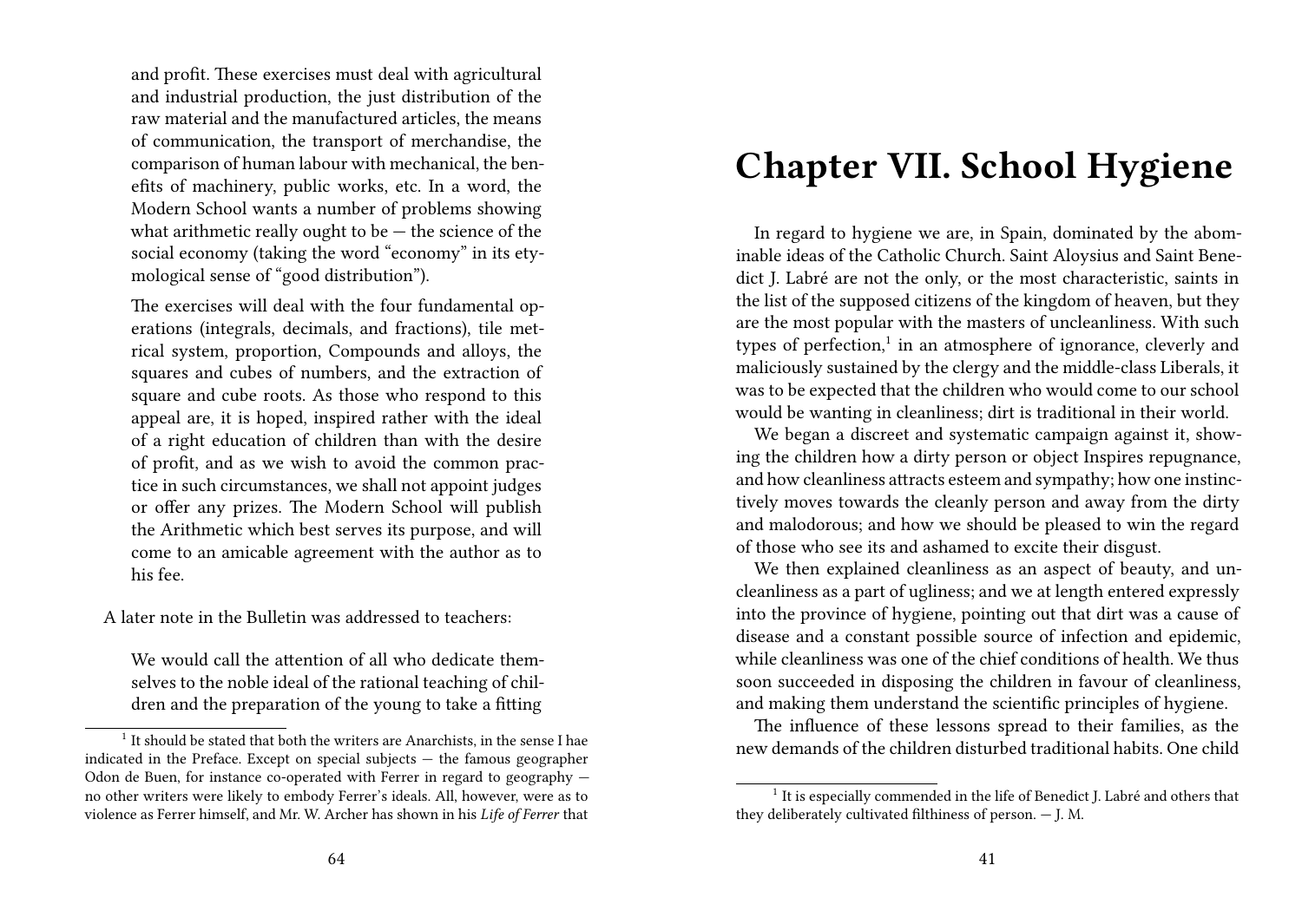would ask urgently for its feet to be washed, another would ask to be bathed, another wanted a brush and powder for its teeth, another new clothes or boots, and so on. The poor mothers, burdened with their daily tasks, sometimes crushed by the hardness of the circumstances in which their life was passed, and probably tinder the influence of religious teaching, endeavoured to stop their petitions; but in the end the new life introduced into the home by the child triumphed, a welcome presage of the regeneration which rational education will one day accomplish.

I entrusted the expounding of the principles of scholastic hygiene to competent men, and Dr. Martinez Vargas and others wrote able and detailed articles on the subject in the Bulletin. Other articles were written on the subject of games and play, on the lines of modern pædagogy.<sup>2</sup>

when they have discarded all religious and other superstitions, which have up to the present done so much harm. On that account there are no rewards or punishments in our schools; no alms, no medals or badges in imitation of the religious and patriotic schools, which might encourage the children to believe in talismans instead of in the individual and collective power of beings who are conscious of their ability and knowledge.

Rational and scientific knowledge must persuade the men and women of the future that they have to expect nothing from any privileged being (Fictitious or real); and that they may expect all that is reasonable from themselves and from a freely organised and accepted social order.

I then appealed in the *Bulletin* and the local press to scientific writers who were eager for the progress of the race to supply us with text-books on these lines. They were, I said, "to deliver the minds of the pupils from all the errors of our ancestors, encourage them in the love of truth and beauty, and keep from them the authoritarian dogmas, venerable sophisms, and ridiculous convent ties which at present disgrace our social life." A special note was added in regard to the teaching of arithmetic:

The way in which arithmetic has hitherto been generally taught has made it a powerful instrument for impressing the pupils with the false ideals of the capitalist regime which at present presses so heavily on society. The Modern School, therefore, invites essays on the subject of the reform of the teaching of arithmetic, and requests those friends of rational and scientific instruction who are especially occupied with mathematics to draw up a series of easy and practical problems, in which there shall be no reference to wages, economy,

<sup>&</sup>lt;sup>2</sup> These articles are reproduced in the Spanish edition. As they are not from Ferrer's pen, I omit them. — J. M.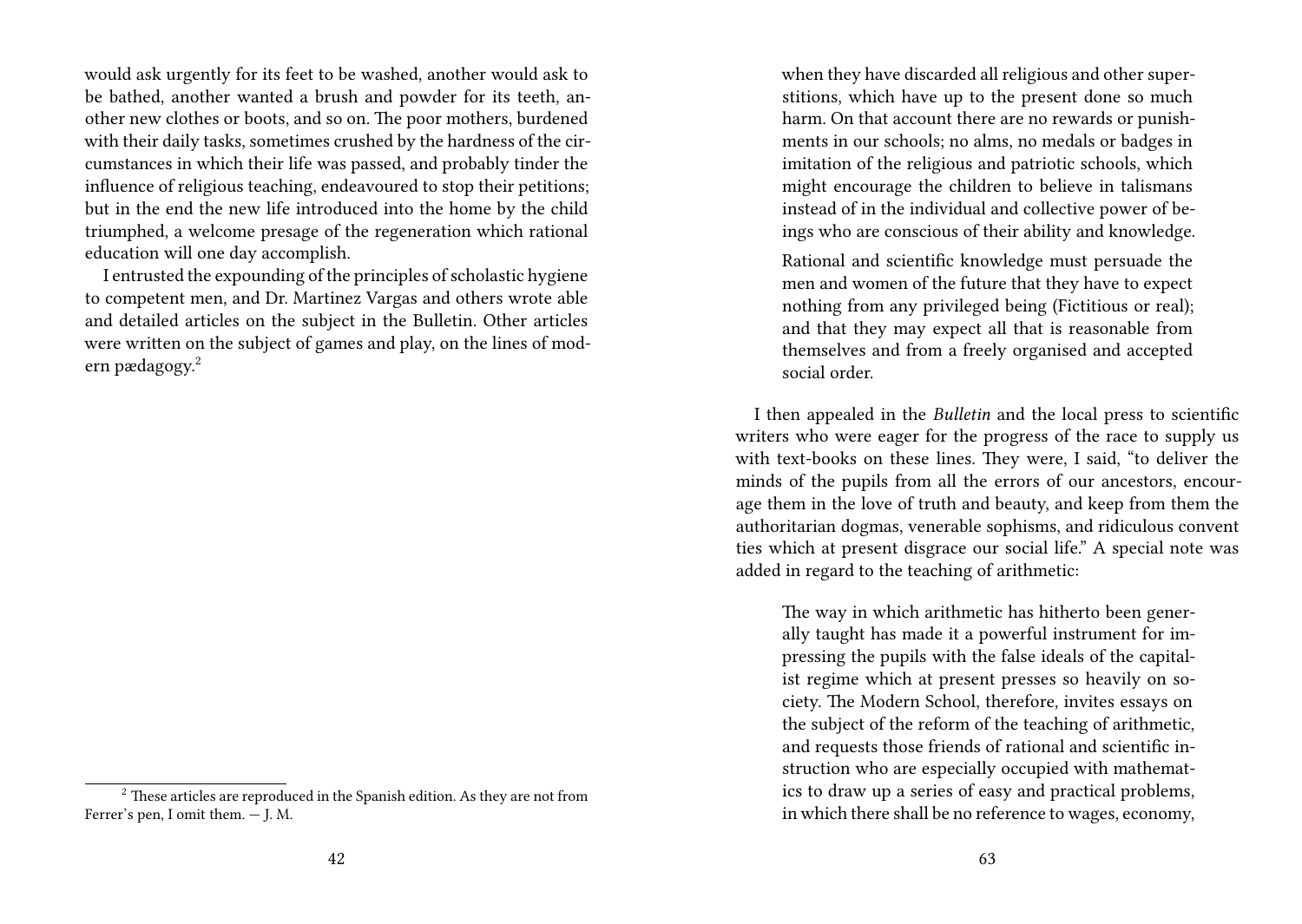from our schools with a determination to cultivate every branch of knowledge and action, under the guidance of reason and the inspiration of science and art, which will adorn life and reform society.

*We will not, therefore, lose our time praying to an imaginary God for things which our awn exertions alone can procure.*

On the other hand, Our teaching has nothing to do with politics. It is our work to form individuals in the full possession of all their faculties while politics would subject their faculties to other men. While religion has, with its divine power, created a positively abusive power and retarded the development of humanity, political systems also retard it by encouraging men to depend for everything on the will of others, on what are supposed to be men of a superior character — on those, in a word, who, from tradition or choice, exercise the profess I on of politics. It must be the a I in of the rational schools to show the children that there will be tyranny and slavery as long as one man depends upon another, to study the causes of the prevailing ignorance, to learn the origin of all the traditional practices which give life to the existing social system, and to direct the attention of the pupils to these matters.

*We will not, therefore, lose our time seeking from others what we can get for ourselves.*

In a word, our business is to imprint on the minds of the children the idea that their condition in the social order will improve in proportion to their knowledge and to the strength they are able to develop; and that the era of general happiness will be the more sure to dawn

### **Chapter VIII. The Teachers**

The choice of teachers was another point of great difficulty. The tracing of a programme of rational instruction once accomplished, it remained to choose teachers who were competent to carry it out, and I found that in fact no such persons existed. We were to illustrate once more that a need creates its own organs.

Certainly there were plenty of teachers. reaching, though not very lucrative, is a profession by which a man can support himself. There is not a universal truth in the popular proverb which says of an unfortunate man: "He is hungrier than a schoolmaster."<sup>1</sup> The truth is that in many parts of Spain the Schoolmaster forms part of the local governing clique, with the priest, the doctor, the shopkeeper and the moneylender (who is often one of the richest men in the place, though he contributes least to its welfare). The master receives a municipal salary, and has a certain influence which may at times secure material advantages. In larger towns the master, if he is not content with his salary, may give lessons in private schools, where, in accord with the provincial institute, he prepares young men for the University. Even if he does not obtain a position of distinction, he lives as well as the generality of his fellow townsmen.

There are, moreover, teachers in what are called "secular schools" — a name imported from France, where it arose because the schooling was formerly exclusively clerical and conducted by religious bodies. This is not the case in Spain; however Christian the teach-

<sup>&</sup>lt;sup>1</sup> £20 a year is a not uncommon salary of masters and mistresses in Spain, and many cannot obtain even that.  $-$  J. M.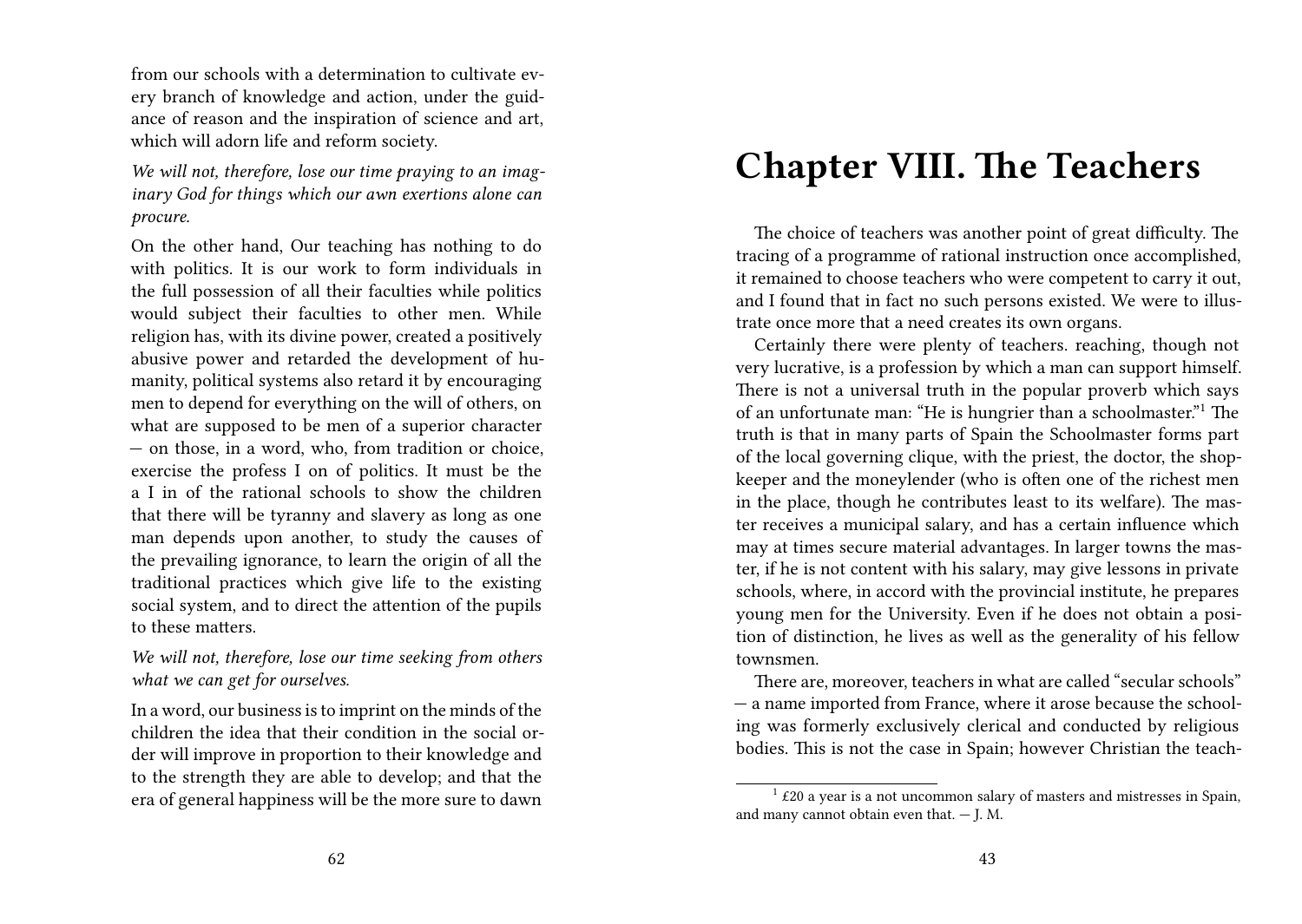ing is, it is always given by lay masters. However, the Spanish lay teachers, inspired by sentiments of free thought and political radicalism, were rather anti-Catholic and anti-clerical than Rationalist, in the best sense of the word.

Professional teachers have to undergo a special preparation for the task of imparting scientific and rational instruction. This is difficult in all cases, and is sometimes rendered impossible by the difficulties caused by habits of routine. On the other hand, those who had no paedagogical experience, and offered themselves for the work out of pure enthusiasm for the idea, stood in even greater need of preparatory study. The solution of the problem was very difficult, because there was no other place but the rational school itself for making this preparation.

The excellence of the system saved us. Once the Modern School had been established by private initiative, with a firm determination to be guided by the ideal, the difficulties began to disappear. Every dogmatic imposition was detected and rejected, every excursion or deviation in the direction of metaphysics was at once abandoned, and experience gradually formed a new and salutary pædagogical science This was due, not merely to my zeal and vigilance, but to my earnest teachers, and to some extent to the naive expressions of the pupils themselves. We may certainly say that if a need creates an organ, the organ speedily meets the need.

Nevertheless, In order to complete my work, I established a Rationalist Normal School for the education of teachers, under the direction of an experienced master and with the co-operation of the teachers in the Modern School. In this a number of young people of both sexes were trained, and they worked excellently until the despotic authorities, yielding to our obscure and powerful enemies, put a stop to our work, and flattered themselves that they had destroyed it for ever.

scientific instruction. The type of religious education is that given in the clerical and convent schools of all countries; it consists of the smallest possible quantity of useful knowledge and a good deal of Christian doctrine and sacred history. Political education is the kind established some time ago in France, after the fall of the Empire, the object of which is to exalt patriotism and represent the actual public administration as the instrument of the common welfare.

Sometimes the qualification *free* or *secular* is applied abusively and maliciously to education, in order to distract or alienate public opinion. Orthodox people, for instance, call *free schools* certain schools which they establish in opposition to the really free tendency of modern pædagogy; and many are called *secular schools* which are really political, patriotic, and anti-humanitarian.

Rational education is lifted above these illiberal forms. It has, in the first place, no regard to religious education, because science has shown that the story of creation is a myth and the gods legendary; and therefore religious education takes advantage of the credulity of the parents and the ignorance of the children, maintaining the belief in a supernatural being to whom people may address all kinds of prayers. This ancient belief, still unfortunately widespread, has done a great deal of harm, and will continue to do so as Ion,, as it persists. The mission of education is to show the child, by purely scientific methods, that the more knowledge we have of natural products, their. qualities, and the way to use them, the more Industrial, scientific, and artistic commodities we shall have for the support and comfort of life, and men and women will issue in larger numbers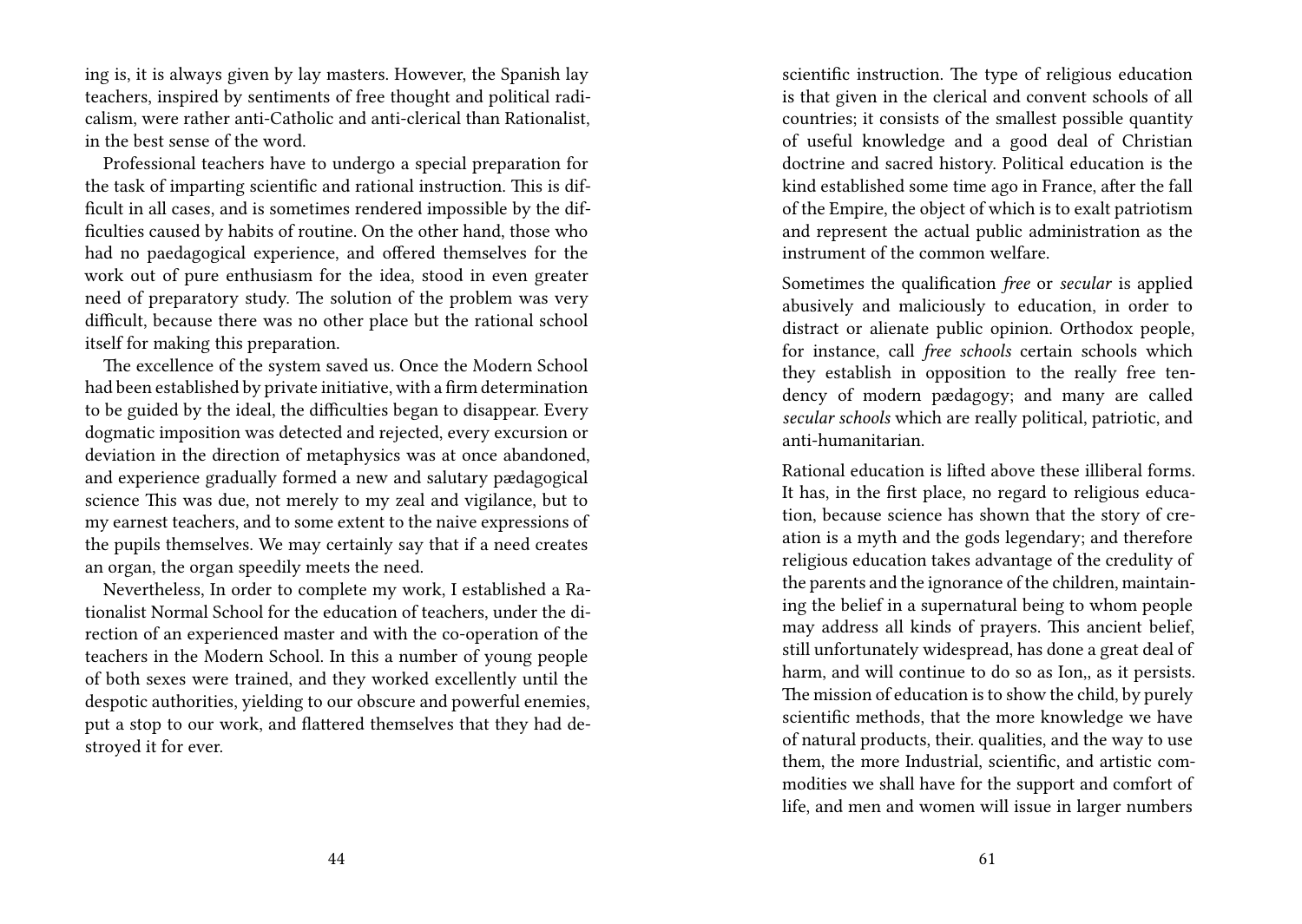his thought suggested many opportune comments to the teachers. In their play the children used to act scenes from Autonomy, and their parents detected the causes of their hardships in tile constitution of, the kingdom of Argirocracy.

It was announced in the *Bulletin* and other journals that prizes were offered for the best manuals of rational instruction, but no writers came forward. I confine myself to recording the fact without going into the causes of it. Two books were afterwards adopted for reading in school. They were not written for school, but they were translated for the Modern School and were very useful. One was called *The Note Book*, the other *Colonisation and Patriotism* Both were collections of passages from writers of every country on the Injustices connected with patriotism, the horrors of war, and the Iniquity of conquest. The choice of these works was vindicated by the excellent influence they had on the minds of the children, as we shall see from the little essays of the children which appeared in the *Bulletin*, and the fury with which they were denounced by the reactionary press and politicians.

Many think that there is not much difference between secular and rationalist education, and in various articles and propagandist speeches the two were taken to be synonymous. In order to correct this error I published the following article in the *Bulletin*:

The word *education* should not be accompanied by any qualification. It means simply the need and duty of the generation which is in the full development of its powers to prepare tile rising generation and admit it to the patrimony of human knowledge. This is all entirely rational ideal, and it will be fully realised in some future age, when men are wholly freed from their prejudices and superstitions.

In our efforts to realise this ideal we find ourselves confronted with religious education and political education: to these we must oppose rational and

# **Chapter IX. The Reform of the School**

There are two ways open to those who seek to reform the education of children. They may seek to transform the school by studying the child and proving scientifically that the actual scheme of instruction is defective, and must be modified; or they may found new schools in which principles may be directly applied in the service of that ideal which is formed by all who reject the conventions, the cruelty, the trickery, and the untruth which enter into the bases of modern society.

The first method offers great advantages, and is in harmony with the evolutionary conception which men of science regard as the only effective way of attaining the end. They are right in theory, as we fully admit. It is evident that the progress of psychology and physiology must lead to important changes in educational methods; that the teachers, being now in a better position to understand the child, will make their teaching more in conformity with natural laws. I further grant that this evolution will proceed in the direction of greater liberty, as I am convinced that violence is the method of ignorance, and that the educator who is really worthy of the name will gain everything, spontaneity; he will know the child's needs, and will be able to promote its development by giving it the greatest possible satisfaction

In point of fact, however, I do not think that those who are working for the regeneration of humanity have much to hope from this side. Rulers have always taken care to control the education of the people; they know better than any that their power is based entirely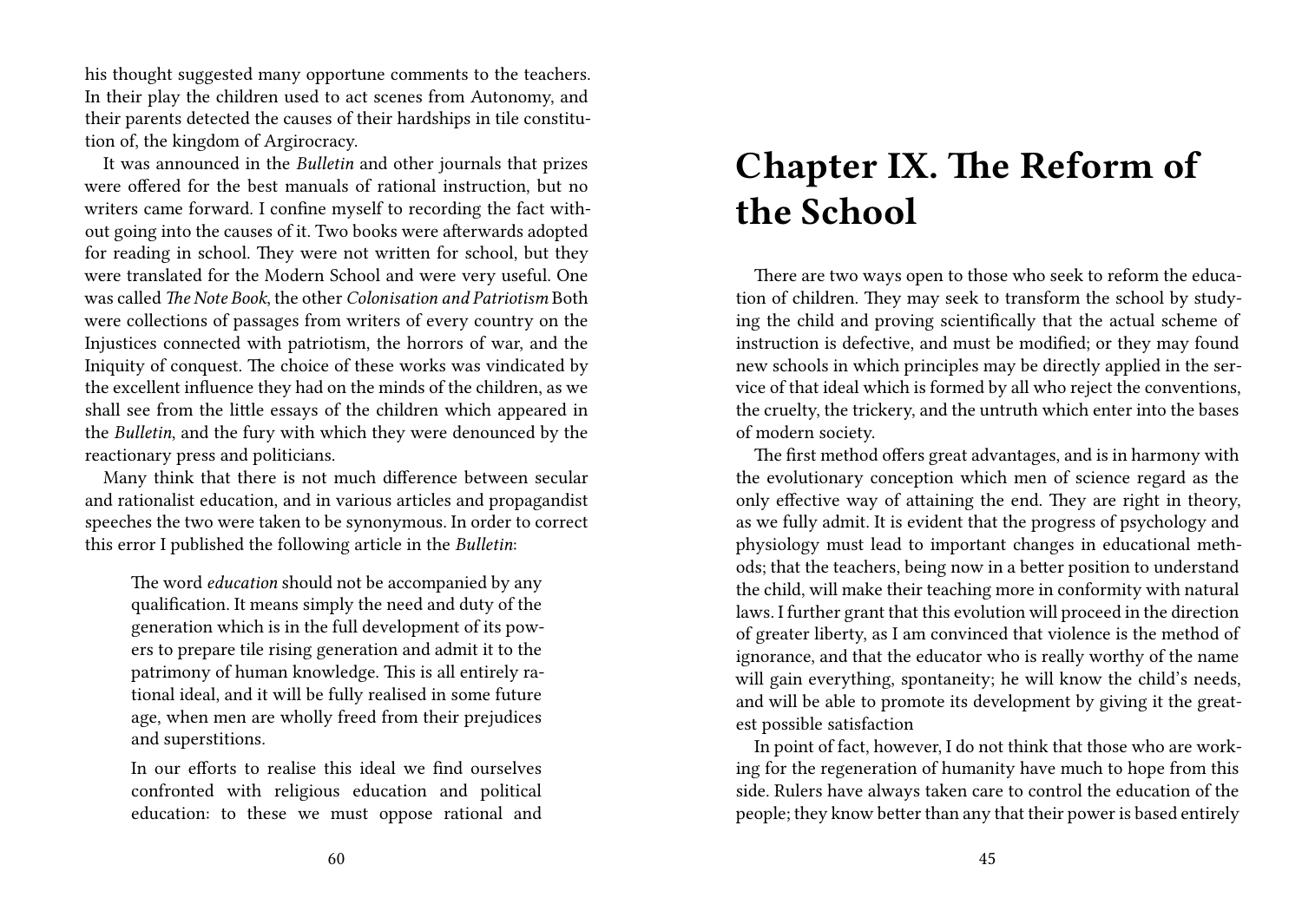on the school, and they therefore insist on retaining their monopoly of it. The time has gone by when rulers could oppose the spread of instruction and put limits to the education of the masses. Such a policy was possible formerly because economic life was consistent with general ignorance, and this ignorance facilitated despotism. The circumstances have changed, however. The progress of science and our repeated discoveries have revolutionised the conditions of labour and production. It is no longer possible for the people to remain ignorant; education is absolutely necessary for a nation to maintain itself and make headway against its economic competitors. Recognising this, the rulers have sought to) give a more and more complete organisation to the school, not because they look to education to regenerate society, but because they need more competent workers to sustain industrial enterprises and enrich their cities. Even the most reactionary rulers have learned this lesson; they clearly understand that the old policy was dangerous to the economic life of nations, and that it was necessary to adapt popular education to the new conditions.

It would be a serious mistake to think that the ruling classes have not foreseen the danger to themselves of the intellectual development of the people, and have not understood that it was necessary to change their methods. In fact, their methods have been adapted to the new conditions of life; they have sought to gain control of the ideas which are in course of evolution. They have endeavoured to preserve the belief's on which social discipline had been grounded, and to give to the results of scientific research and the ideas involved in them a meaning which will not be to the disadvantage of existing institutions; and it is this that has induced them to assume control of the school. In every country the governing classes, which formerly left the education of the people to the clergy, as these were quite willing to educate in a sense of obedience to authority, have now themselves undertaken the direction of the schools.

The danger to them consists in the stimulation of the human mind by the new spectacle of life and the possible rise of thoughts of office in the Ministry of Public Instruction and, when I had told him my desire to see the books they used, which I understood to be purged of traditional errors, and explained my design and ideal to him, he told me frankly that they had nothing of the sort; all their books were, more or less cleverly and insidiously, tainted with untruth, which is the indispensable cement of social inequality. When I further asked if, seeing that they had replaced the decaying idol of deity by the idol of oligarchic despotism, they had not at least some book dealing with the origin of religion, lie said that there was none; but he knew one which would Suit me — Malvert's *Science and Religion* In point of fact, this was already translated into Spanish, and was used as a reading-book in the Modern School, with the title *Origin of Christianity.*

In Spanish literature I found several works written by a distinguished author, of some eminence in science who had produced them rather in the interest of the publishers than with a view to the education of Children. Some of these were at first used in tile Modern School, but, though one could not accuse them of error, they lacked the inspiration of an ideal and were poor in method. I communicated with this author with a view to interesting him in my plans and inducing him to write books for me, but his publishers held him to a certain contract and he could not oblige tile.

In brief, the Modern School was opened before a single work had been chosen for its library, but it was not long before the first appeared — a brilliant book by Jean Grave, which has had a considerable influence on our schools. His work, *The Adventures of Nono*, is a kind of poem in which a certain phase of the happier future is ingeniously and dramatically contrasted with the sordid realities of the present social order; the delights of tile land of Autonomy are contrasted with the horrors of the kingdom of Argirocracy. The genius of Grave has raised the work to a height at which it escapes the strictures of the sceptical and conservative; he has depicted the social evils of the present truthfully and without exaggeration. The reading of' the book enchanted the children, and the profoundly of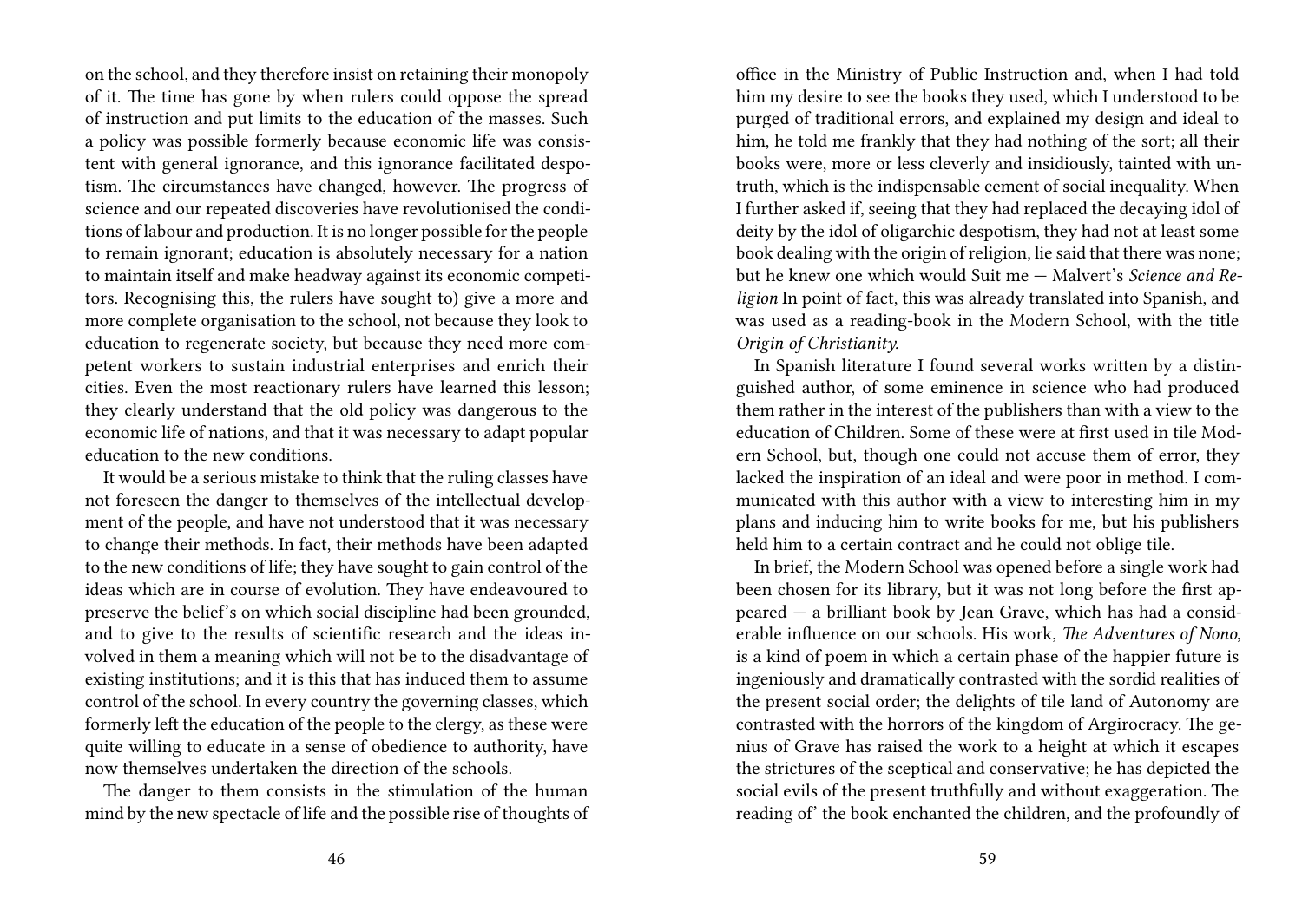## **Chapter XI. The General Public and the Library**

In setting out to establish a rational school I for the purpose of preparing children for their entry into the free solidarity of humanity, the first problem that confronted us was the selection of books. The whole educational luggage of the ancient system was all incoherent mixture of science and faith, reason and unreason, good and evil, human experience and revelation, truth and error in a word, totally unsuited to meet the new needs that arose with the formation of a new School.

If the school has been from remote antiquity equipped not for teaching in the, broad sense of communicating to the rising generation the gist of the knowledge of' previous generations, but for teaching on the basis of authority and the convenience of the ruling classes, for the purpose of making children humble and submissive, it is clear that none of the books hitherto used would stilt its. But the severe of this position did not at once convince me. I refused to believe that. the French democracy, which worked so zealously for the separation of Church and State, incurred the anger of the clericals, and adopted obligatory secular instruction, Would resign itself to a semi-education or a sophisticated education. I had, however, to yield to the evidence, against my prejudice I first read a large number of works in the French code of secular instruction and found that God was replaced by the State, Christian virtue by civic duty, religion by patriotism, submission to the king, the aristocracy, and the clergy by subservience to the official, the proprietor, and the employer. Then I consulted. an eminent Freethinker who held high

emancipation in the depths of their hearts. It would have been folly to struggle against the evolving forces; the effect would be only to inflame them, and, instead of adhering to earlier Methods of government, they would adopt new and more effective methods. It did not require any extraordinary genius to discover the solution. The course of events itself suggested to those who were in power the way in which they were to meet the difficulties which threatened; they built schools, they sought generously to extend the sphere of education and if there were at one point a few who resisted tills impulse — as certain tendencies favoured one or other of the political parties — all soon understood that it was better to yield, and that the best policy was to find some new way of defending their interests and principles. There were then sharp struggles for the control of the schools, and these struggles continue to-day in every civilised country; sometimes the republican middle class triumphs sometimes the clergy. All parties appreciate the importance of the issue, and they shrink from no sacrifice to win the victory. "The school" is the cry of every party. The public good must be recognised in this zeal. Everybody seeks to raise himself and improve his condition by education. In former times it might have been said: "Those people want to keep thee in ignorance in order the better to exploit thee: we want, to see thee educated and free." That is no longer possible; schools of all kinds rise on every side.

In regard to this general change of ideas among the governing classes as to the need of schools, I may state certain reasons for distrusting their intentions and doubting the efficacy of the means of reform which are advocate by certain writers. As a rule, these reformers care little about the social significance of education: they are men who eagerly embrace scientific truth but eliminate all that is foreign to the object of their studies. They are patiently endeavouring to understand the child, and are eager to know — though their science is young, it must be remembered — are the best methods to promote its intellectual development.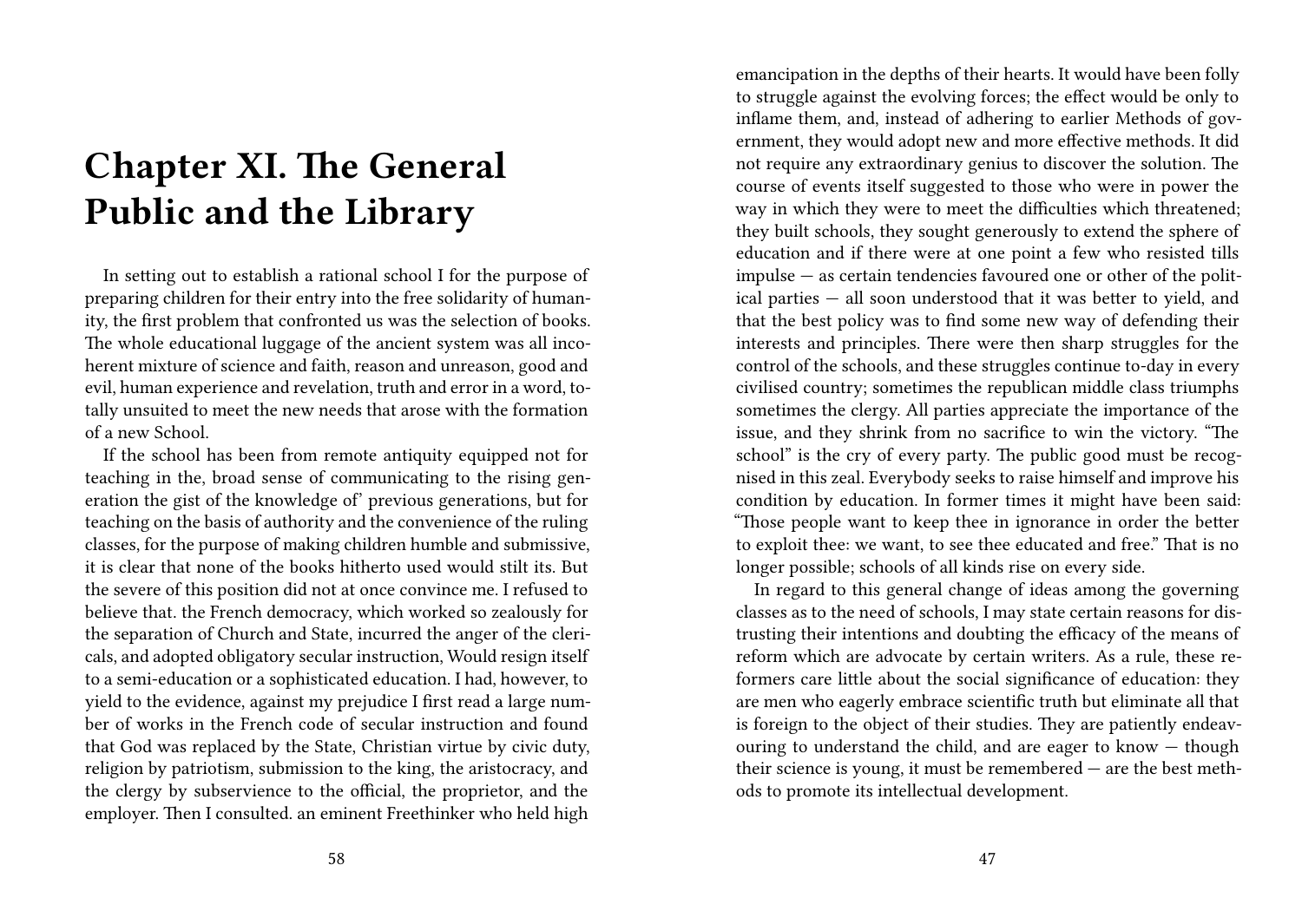This kind of professional indifference is, in my opinion very prejudicial to the cause they seek to serve. I do not in the least think them insensible of the realities of the social world, and I know that they believe that the public welfare will be greatly furthered by their labours. "Seeking to penetrate the secrets of the life of man," they reflect, "and unravelling the normal process of his physical and psychic development, we shall direct education into a channel which will be favourable to the liberation of energy. We are not immediately concerned with the reform of the school, and indeed we are unable to say exactly what lines it should follow. We will proceed slowly, knowing that, from the very nature of things, the reform of the school will result from our research. If you ask us what are our hopes, we will grant that, like you, we foresee a revolution in the sense of a placing of the child and humanity under the direction of science: Yet even in this case we are persuaded that our work makes for that object, and will be the speediest and surest means of promoting it."

This reasoning is evidently logical. No one could deny this, yet there is a considerable degree of fallacy in it, and we must make this clear. If the ruling classes have the same ideas as the reformers, if they are really Impelled by a zeal for the continuous re-organisation of society until poverty is at last eliminated, we might recognise that the power of science is enough to improve the lot of peoples. Instead of this, however, we see clearly that the sole aim of those who strive to attain power is the defense of their own interests, their own advantage, and the satisfaction of their personal desires. For some time now we have ceased to accept the phrases with which they disguise their ambitions. It is true that there are some in whom we may find a certain amount of sincerity, and who imagine at times that they are impelled by a zeal for the good of fellows. But these become rarer and rarer, and the positivism of the age is very severe in raising doubts is to the real intentions of those who govern us.

And just as they contrived to adapt themselves when the necessity arose, and prevented education from becoming a danger,

In a later number of the *Bulletin* I found it necessary to return to the subject:

We frequently receive letters from Workers' Educational Societies and Republican Fraternities asking that the teachers shall chastise the children in our schools. We ourselves have been disgusted, during our brief excursions, to find material proofs of the fact which is at the base of this request; we have seen children on their knees, or in other attitudes of punishment.

These irrational and atavistic practices must disappear. Modern pædagogy entirely discredits them. The teachers who offer their services to the Modern School, or ask our recommendation to teach in similar schools, must refrain from any moral or material punishment, under penalty of being disqualified permanently. Scolding, impatience, and anger ought to disappear with the ancient title of "master." In free schools all should be peace, gladness, and fraternity. We trust that this will suffice to put an end to these practices, which are most improper in people whose sole ideal is the training of a generation fitted to establish a really fraternal, harmonious, and just state of society.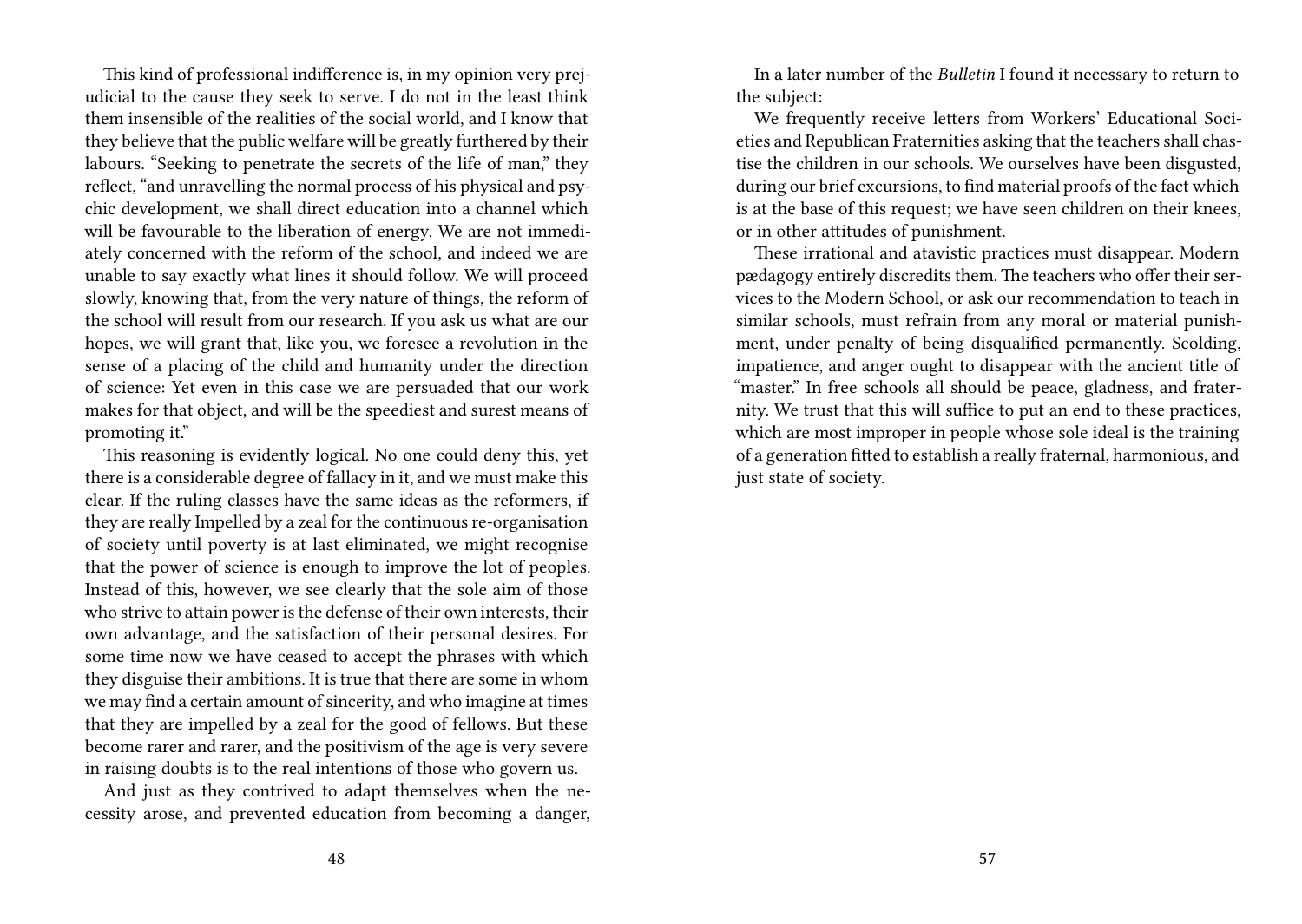The parent's lack of acquaintance with the natural disposition of the child, and the iniquity of putting it in false conditions so that its intellectual powers, especially in the sphere of memory, are artificially stimulated, prevent the parent from seeing that this measure of personal gratification may, as has happened in many cases, lead to Illness and to the moral, if not the physical, death of the, child.

On the other hand, the majority of teachers, being mere stereotypers of ready—made phrases and mechanical innoculators, rather than *moral fathers* of their pupils, are concerned in these examinations with their own personality and their economic interests. Their object is to let the parents and the others who are present at the public display see that, under their guidance, the child has learned a good deal, that its knowledge is greater in quantity and quality than could have been expected of its tender years and in view of the short time that it has been under the charge of this very skillful teacher.

In addition to this wretched vanity, which is satisfied at the cost of the moral and physical life of the child, the teachers are anxious to elicit compliments from the parents and the rest of the audience, who know nothing of the real state of things, as a kind of advertisement of the prestige of their particular school.

Briefly, we are inexorably opposed to holding public examinations. In Our school everything must be done for the advantage of the pupil. Everything that does ]lot conduce to this end must be recognised as opposed to the natural spirit of positive education. Examinations do no good, and they do much harm to the child. Besides the Illness of which we have already spoken, the nervous system of the child suffers, and a kind of temporary paralysis is inflicted on its conscience by the immoral features of the examination; the vanity provoked In those who are placed highest, envy and humiliation grave obstacles to sound growth, in those who have failed, and in all of them the gel-ills of' most of the sentiments which go to the making of egoism.

they also succeeded in organising the school in accord with the new scientific ideas in such a way that nothing should endanger their supremacy These ideas are difficult to accept, and one needs to keep a sharp look-out for successful methods and how things are arranged so as to avoid verbal traps. How much has been, and is, expected of education! Most progressive people expect everything of it, and, until recent years, many did not understand that instruction alone leads to illusions. Much of, the knowledge actually imparted in schools is useless; and the hope of reformers has been void because the organisation of the school, instead of serving an ideal purpose, has become one of the most powerful instruments of servitude in the hands of the ruling class. The teachers are merely conscious or unconsious organs of their will, and have been trained on their principles. From their tenderest years, and more drastically than anybody, they have endured the discipline of authority. Very few have escaped this despotic domination; they are generally powerless against it, because they are oppressed by the scholastic organisation to such an extent that they have nothing to do but obey. It is unnecessary here to describe that organisation. One word will suffice to characterise it — Violence. The school dominates the children physically, morally, and Intellectually, in order to control the development of their faculties in the way desired, and deprives them of contact with nature in order to modify them as required. This is the explanation of the failure; the eagerness of the ruling class to control education and the bankruptcy of the hopes of reformers. "Education" means in practice domination or domestication. I do not imagine that these systems have been put together with the deliberate aim of securing the desired results. That would be a work of genius. But things have happened just as if the actual scheme of education corresponded to some vast and deliberate conception: it could not have been done better. To attain it teachers have inspired themselves solely with the principles of discipline and authority, which always appeal to social organisers; such men have only one clear idea and one will — the children must learn to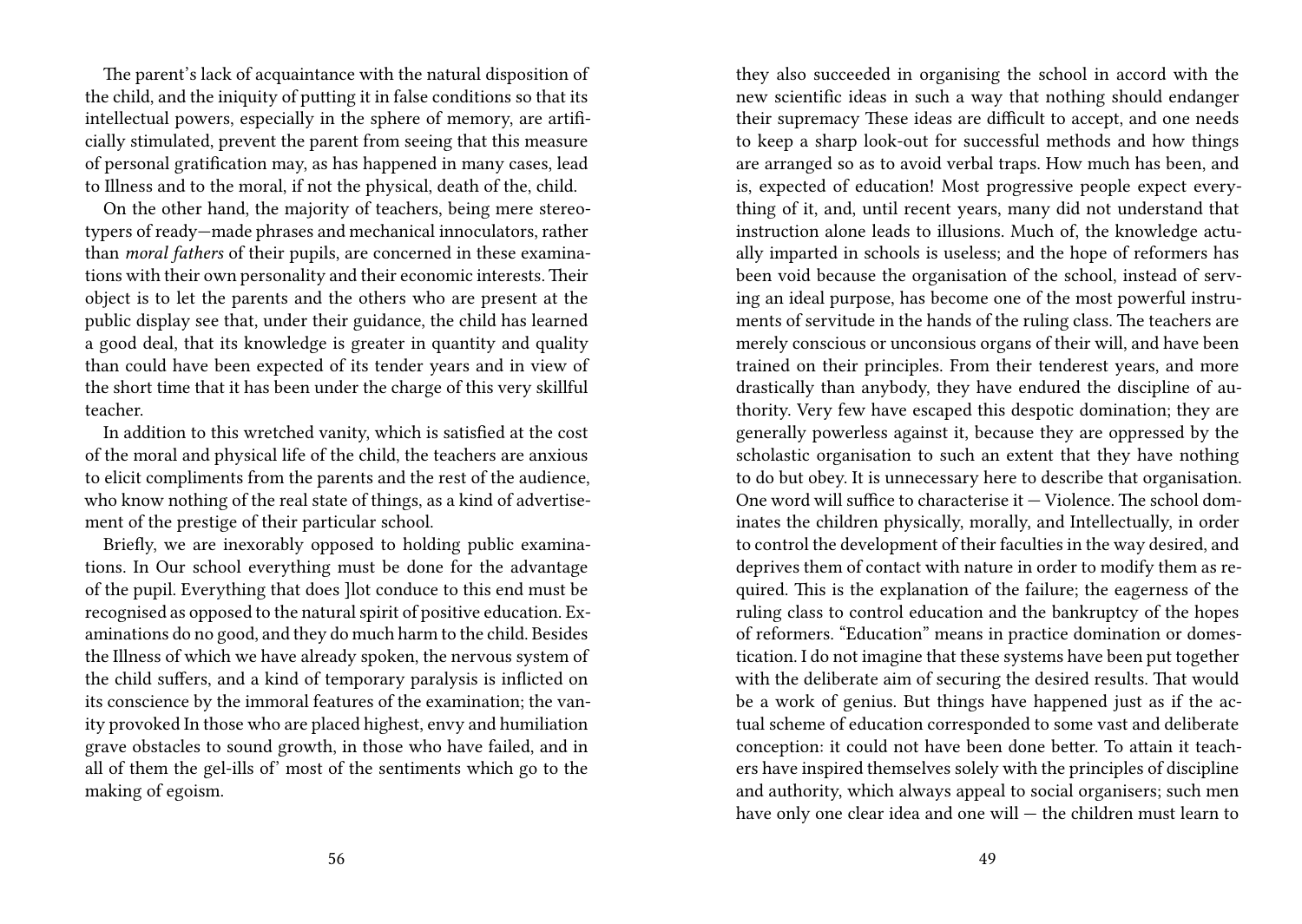obey, to believe and to think according to the prevailing social dogmas. If this were the aim, education could not be other than we find it to-day. There is no question of promoting the spontaneous development of the child's faculties, or encouraging it to seek freely the satisfaction of its physical, intellectual, and moral needs. There is question only of imposing ready-made ideas on it, of preventing it from ever thinking otherwise than is required for the maintenance of existing social institutions — of making it, in a word, an individual rigorously adapted to the social mechanism.

It cannot be expected that this kind of education will have any influence on the progress of humanity. I repeat that it is merely an instrument of domination in the hands of the ruling classes, who have never sought to uplift the individual, and it is quite useless to expect any good from the schools of the present day. What they have done up to the present they will continue to do in the future. There is no reason whatever why they should adopt a different system; they have resolved to use education for their purposes, and they will take advantage of every improvement of it. If only they preserve the spirit of the school arid the authoritative discipline which rules it, every innovation will tend to their advantage. For this they will keep a constant watch, and take care that their interests are secured.

I would fix the attention of my readers on this point: the whole value of education consists in respect for the physical, intellectual, and moral faculties of the child. As in science, the only possible demonstration is demonstration by facts; education is not worthy of the name unless it be stripped of all dogmatism, and unless it leaves to the child the direction of its powers and is content to support them in their manifestations. But nothing is easier than to alter the meaning of education, and nothing more difficult than to respect it. The teacher is always imposing, compelling, and using violence; the true educator is the man who does not impose his own ideas and will on the child, but appeals to its own energies.

social life with the ability to be his own master and guide his own life in all things.

Hence, if we were rationally prevented from giving prizes, we could not impose penalties, and no one Would have dreamed of doing so In our school if the idea had not been suggested from without. Sometimes parents came to me with the rank proverb, "Letters go in with blood," on their lips, and begged me to punish their children. Others who were charmed with the precocious talent. of their children wanted to see them shine in examinations and exhibit medals. We refused to admit either prizes or punishments , and Sent the parents away. 11' any child were conspicuous for merit, application, laziness, or bad conduct, we pointed out to it the need of accord, or the unhappiness of lack of accord, with its own welfare and that of others, and the teacher might give a lecture oil the subject. Nothing more was (]oil(,, and the parents were gradually reconciled to the system, though they often had to be corrected in their errors and prejudices by their own children.

Nevertheless, the old prejudice was constantly recurring, and I saw that I had to repeat my arguments with the parents of new pupils. I therefore wrote the following article in the *Bulletin:*

The conventional examinations which we usually find held at file end of a scholastic year, to which our fathers attached so much Importance, have had no result at all; or, if any result, a bad one. These functions and their accompanying solemnities seem to have been instituted for the sole purpose of satisfying the vanity of parents and the selfish interests of many teachers, and in order to put the children to torture before the examination and make them ill afterwards. Each father wants his child to be presented in public as one of the prodigies of the college, and regards him with pride as a learned man in miniature He does not notice that for a fortnight or so the child suffers exquisite torture. As things are judged by external appearances, It is not thought that there is ally real torture, as there is not the least scratch visible on the skin …..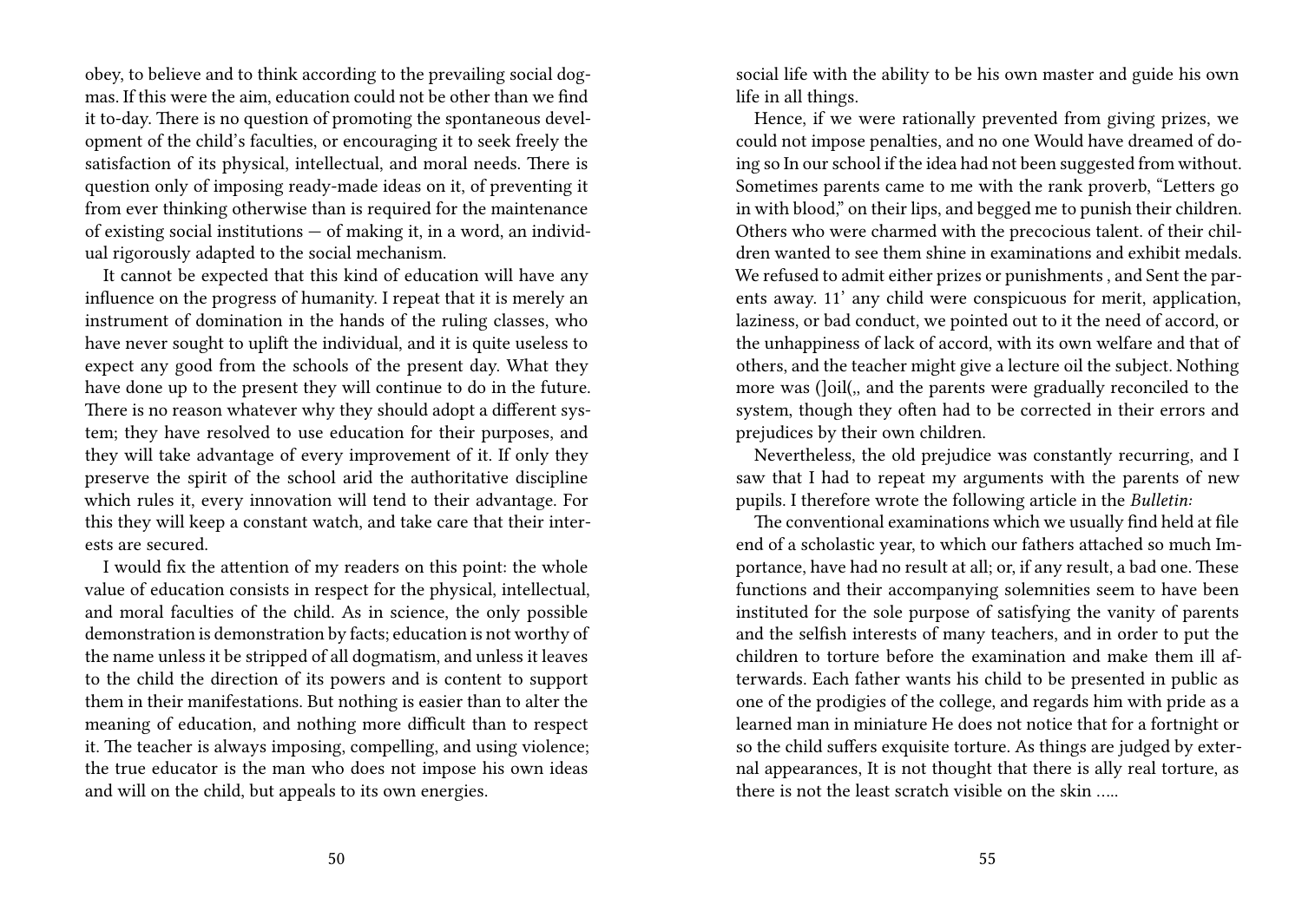# **Chapter X. No Reward or Punishment**

Rational education is, above all things, a means of defence against error and ignorance. To ignore truth and accept absurdities is, unhappily, a common feature in our social order; to that we owe the distinction of classes and the persistent antagonism of interests. Having admitted and practised the co-education of boys and girls, of rich and poor — having that is to say started from the principle of solidarity and inequality  $-$  we are not prepared to create a new inequality. Hence in the Modern School there will be no rewards and no punishments; there will be no examinations to puff up some children withe the flattering title of excellent, to give others the vulgar title of "good", and make others unhappy with a consciousness of incapacity and failure. These features of the existing official and religious schools, which are quite in accord with their reactionary environment and aim, cannot, for the reasons I have given, be admitted in to the Modern School. Since we are not educating for a specific purpose, we cannot determine the capacity or incapacity of the child. When we teach a science, or art, or trade, or some subject requiring special conditions, an examination may be useful, all(] there may be reason to give a diploma or refuse one; I neither affirm nor deny it. But there is no such specialism in the Modern School. characteristic note of the school, distinguishing It even from some which pass as progressive models, is that in it the faculties of the children shall develop freely without subjection to any dogmatic patron, not even to what it may consider the body of convictions of the founder and teachers; every pupil shall go forth from it Into

From this we can understand how easily education is conducted, arid how light is the task of those who seek to dominate the individual. The best conceivable methods become in their hands so many new and more effective means of despotism. Our ideal is that of science; we appeal to it in demanding the power to educate the child by fostering its development and procuring a satisfaction of its needs as they manifest themselves.

We are convinced that the education of the future will be entirely spontaneous. It is plain that we cannot wholly realise this, but the evolution of methods in the direction of a broader comprehension of life and the fact that all improvement involves the suppression of violence indicate that we are on solid ground when we look to science for the liberation of the child.

Is this the ideal of those who actually control the scholastic system? Is this what they propose to bring about? Are they eager to abandon violence? Only in the sense that they employ new and more effective methods to attain the same end  $-$  that is to say, the formation of individuals who will accept all the conventions, all the prejudices, and all the untruths on which society is based.

We do not hesitate to say that we want men who will continue unceasingly to develop; men who are capable of constantly destroying and renewing their surroundings and renewing themselves; men whose intellectual independence is their supreme power, which they will yield to none; men always disposed for things that are better, eager for the triumph of new ideas, anxious to crowd many lives into the one life they have. Society fears such men; you cannot expect it to set up a system of education which will produce them.

What, then, is our mission? What is the policy we contribute to the reform of the school?

Let us follow closely the work of the experts who are engaged in the study of the child, and let us endeavor to find a way of applying their principles to the education we seek to establish, aiming at an increasingly complete emancipation of the individual. But how